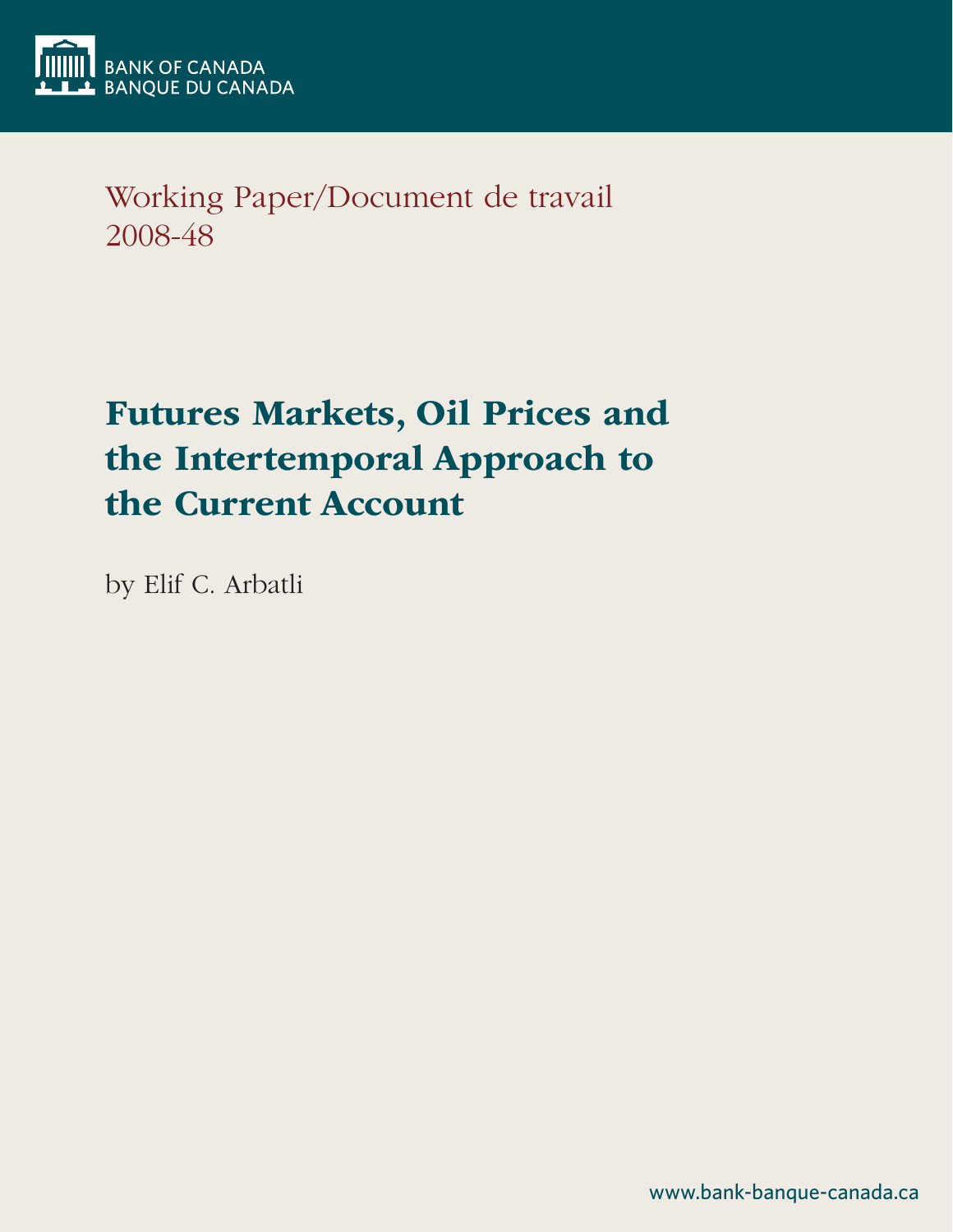Bank of Canada Working Paper 2008-48

December 2008

## **Futures Markets, Oil Prices and the Intertemporal Approach to the Current Account**

**by**

**Elif C. Arbatli**

International Economic Analysis Department Bank of Canada Ottawa, Ontario, Canada K1A 0G9 earbatli@bankofcanada.ca

Bank of Canada working papers are theoretical or empirical works-in-progress on subjects in economics and finance. The views expressed in this paper are those of the author. No responsibility for them should be attributed to the Bank of Canada.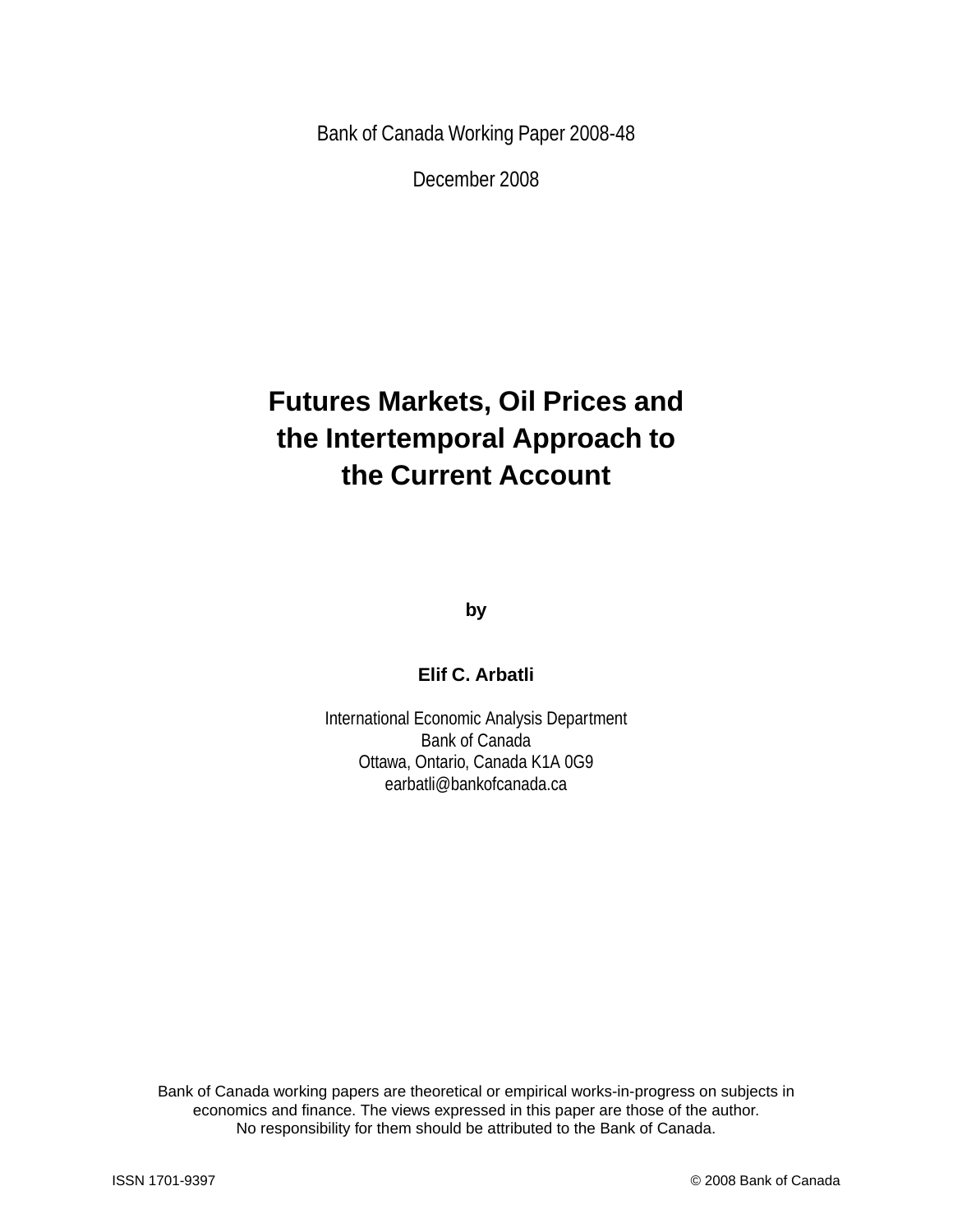## **Acknowledgements**

I am grateful to my advisors Christopher Carroll and Jon Faust for generously offering their support and guidance. I am thankful to Luca Guerrieri and Louis Maccini for very useful discussions and insights. I would also like to thank Eren Arbatli, Aasim Husain, Fabian Valencia, participants of the JHU macro lunch seminar series and seminar participants at the Bank of Canada, Carleton University, Congressional Budget Office, Federal Reserve Bank of Boston, Indiana University, Norges Bank, Rutgers University, University of Houston, Vassar College, 2008 International Economic Association Meeting and IMF's Middle East and Central Asia Division for valuable comments. I am especially indebted to Ron Alquist, Silvio Contessi, Ali Dib, Robert Lafrance, Daniel Leigh, Philipp Maier, Jacques Miniane, Eric Santor and Larry Schembri for very helpful suggestions and comments.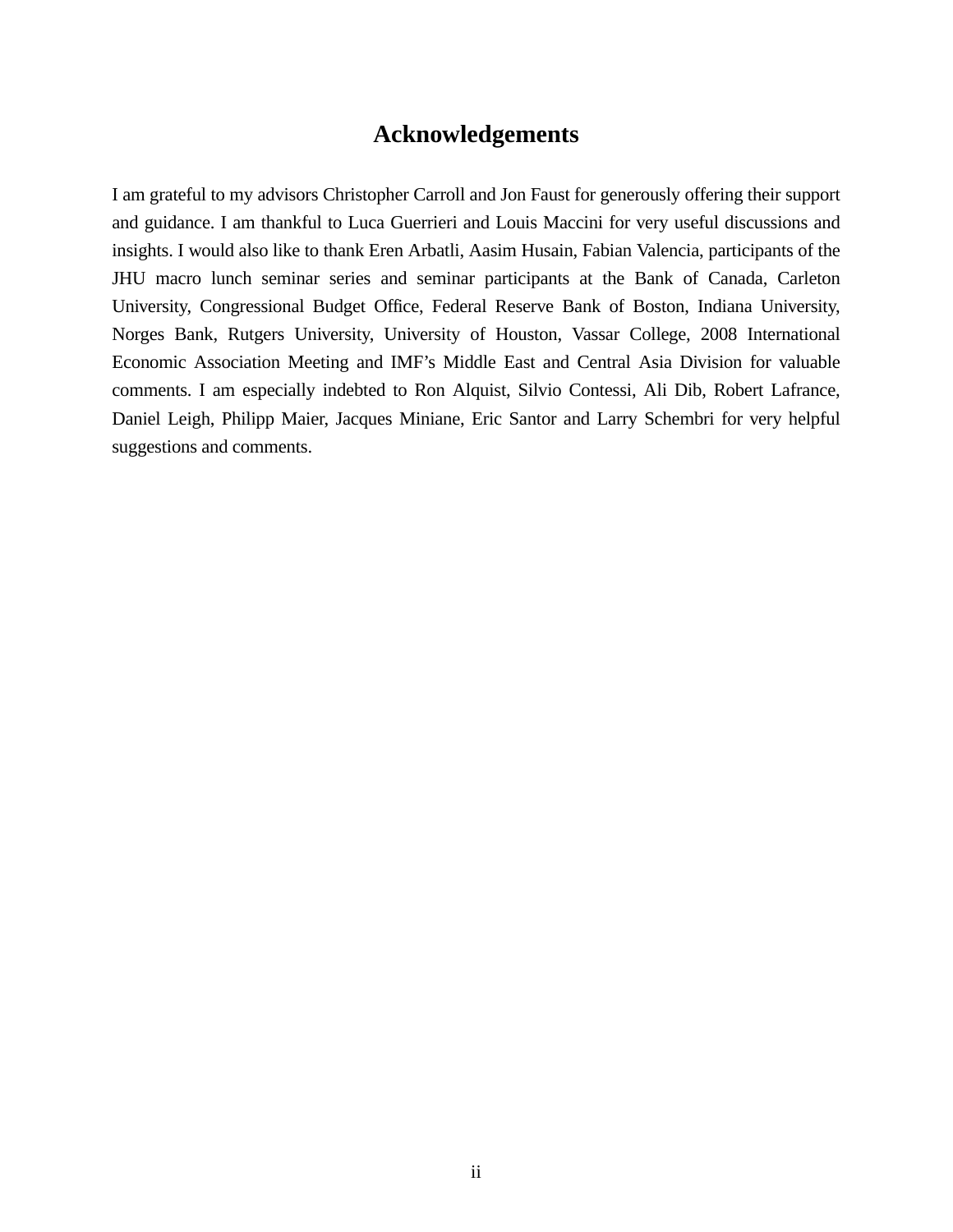## **Abstract**

The intertemporal approach to the current account suggests modeling movements in the current account in a forward-looking, dynamic framework. In this framework, the current account reflects consumption smoothing of agents that lend and borrow from the rest of the world in the face of transitory shocks to income. As in permanent income models of consumption, the marginal propensity to consume out of transitory shocks is predicted to be significantly smaller which implies that a permanent income shock has a smaller effect on the current account than a transitory income shock. I use the term structure of petroleum futures to identify permanent and transitory innovations to petroleum prices. Then, I formulate a test of the intertemporal approach to the current account based on how a group of nineteen small petroleum exporters respond to each type of income shock. This market-based identification of income shocks and their perceived persistence offers a transparent framework for investigating the empirical evidence for the intertemporal approach. As the theory predicts, petroleum exporters have a significantly higher marginal propensity to consume out of permanent oil price shocks than out of transitory oil price shocks.

*JEL classification: C22, F21, F32, G13 Bank classification: Balance of payments and components*

## **Résumé**

L'approche intertemporelle de la balance des paiements courants propose de modéliser les mouvements de cette balance dans un cadre dynamique prospectif. Dans un tel cadre, l'évolution de la balance courante reflète le fait que les agents amortissent l'incidence des chocs temporaires de revenu sur leur consommation en prêtant ou en empruntant des fonds à l'étranger. À l'instar des modèles de consommation inspirés de la théorie du revenu permanent, le modèle intertemporel prédit que la propension marginale à consommer un dollar supplémentaire de revenu est nettement plus faible si le choc est transitoire : une variation permanente du revenu aurait ainsi moins d'effet sur la balance courante qu'une variation temporaire. L'auteure se sert de la structure par échéance des prix des contrats à terme du pétrole pour distinguer les chocs permanents et transitoires des prix de l'or noir. Elle élabore ensuite un test de l'approche intertemporelle qui consiste à étudier la réaction d'un groupe de dix-neuf petits exportateurs de pétrole aux deux types de chocs de revenu. L'identification des chocs de revenu et de leur degré de persistance aux yeux du marché fournit un cadre transparent d'analyse des résultats empiriques.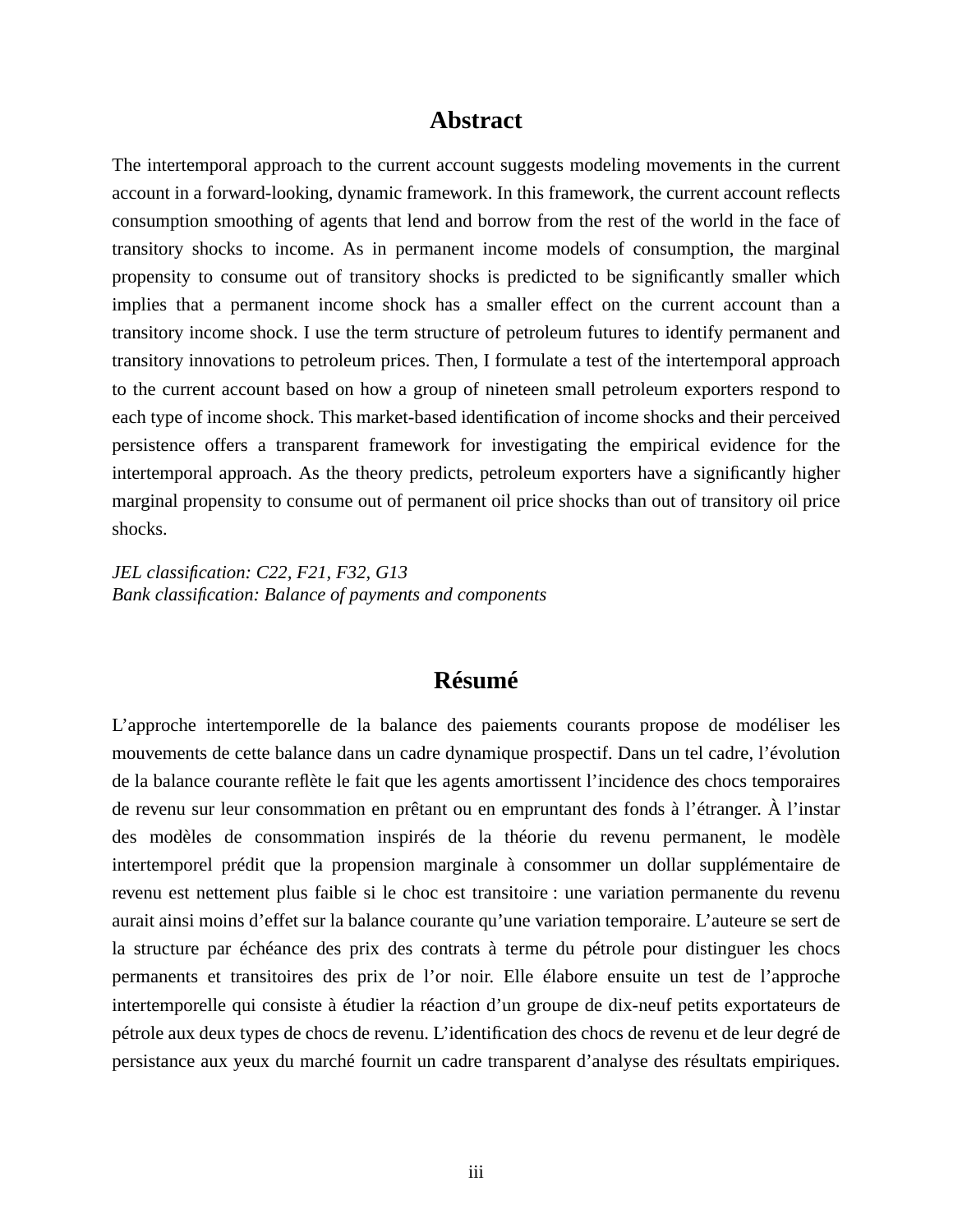Comme le prévoit la théorie, la propension marginale à consommer des exportateurs de pétrole est bien plus élevée quand le choc pétrolier est permanent.

*Classification JEL : C22, F21, F32, G13 Classification de la Banque : Balance des paiements et composantes*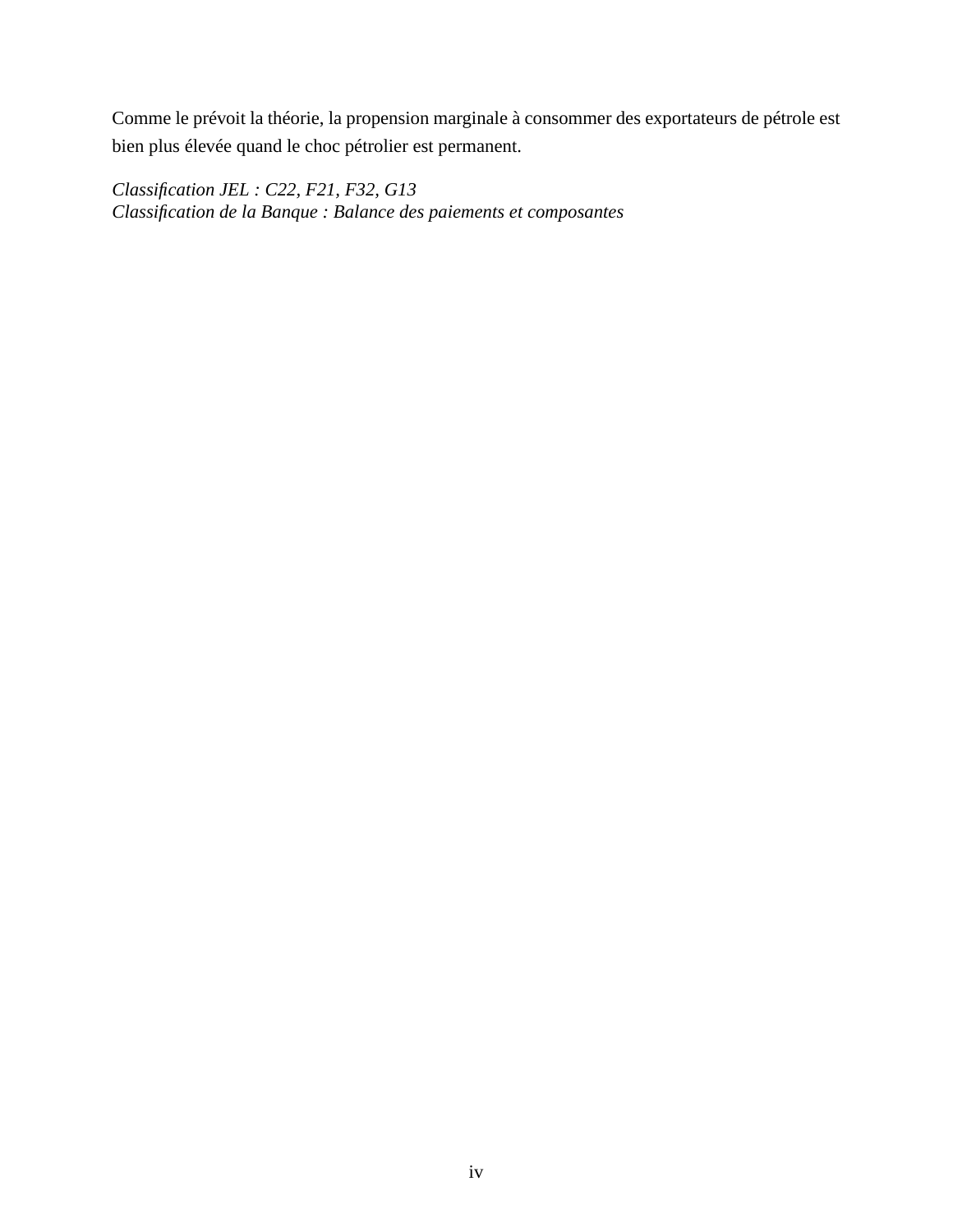## 1 Introduction

The oil price shocks of the 1970s and the subsequent large current account deficits in developed economies generated much interest in the determinants of current account dynamics and the effects of terms of trade shocks on the current account. Various papers, including Sachs (1981), Svensson and Razin (1983), Razin (1984) and Svensson (1984), underscore the importance of a forward-looking, dynamic framework for analyzing current account adjustments.<sup>1</sup> One of the key insights of the intertemporal approach to the current account is that permanent terms of trade shocks have significantly different effects on the current account than transitory shocks. As in standard permanent income models, the marginal propensity to consume out of permanent income shocks is approximately one, leaving the current account unchanged. In contrast, the marginal propensity to consume out of transitory income shocks is approximately zero, as the current account facilitates consumption smoothing. Consequently, countries run temporary deficits after a negative transitory income shock.

The intertemporal approach is one of the fundamental building blocks of many modern, open-economy macro models. Yet, evaluating the empirical evidence for it has been difficult due to two key challenges: Identifying exogenous shocks, and, splitting them into permanent versus transitory components. This paper addresses these identification challenges exploiting commodity markets and the information content of the associated futures markets, leading to a novel test of the intertemporal approach. For many producers of petroleum, exports of the commodity constitute a large fraction of total export income, and their production of petroleum is only a small fraction of the total world output of the commodity.<sup>2</sup> Therefore, petroleum price shocks can be treated as exogenous income shocks from the standpoint of these economies. The term structure of petroleum futures is used to identify market expectations of the degree of persistence of the shocks.

<sup>&</sup>lt;sup>1</sup>See Obstfeld and Rogoff (1995) and Razin (1993) for good reviews of the intertemporal approach to the current account.

<sup>&</sup>lt;sup>2</sup>Table 1 provides a list of countries that are used in this study and their share of world petroleum production. Saudi Arabia is excluded since it clearly has some ability to affect the world petroleum prices. As one can see there are many small petroleum exporters with little potential ability to affect prices.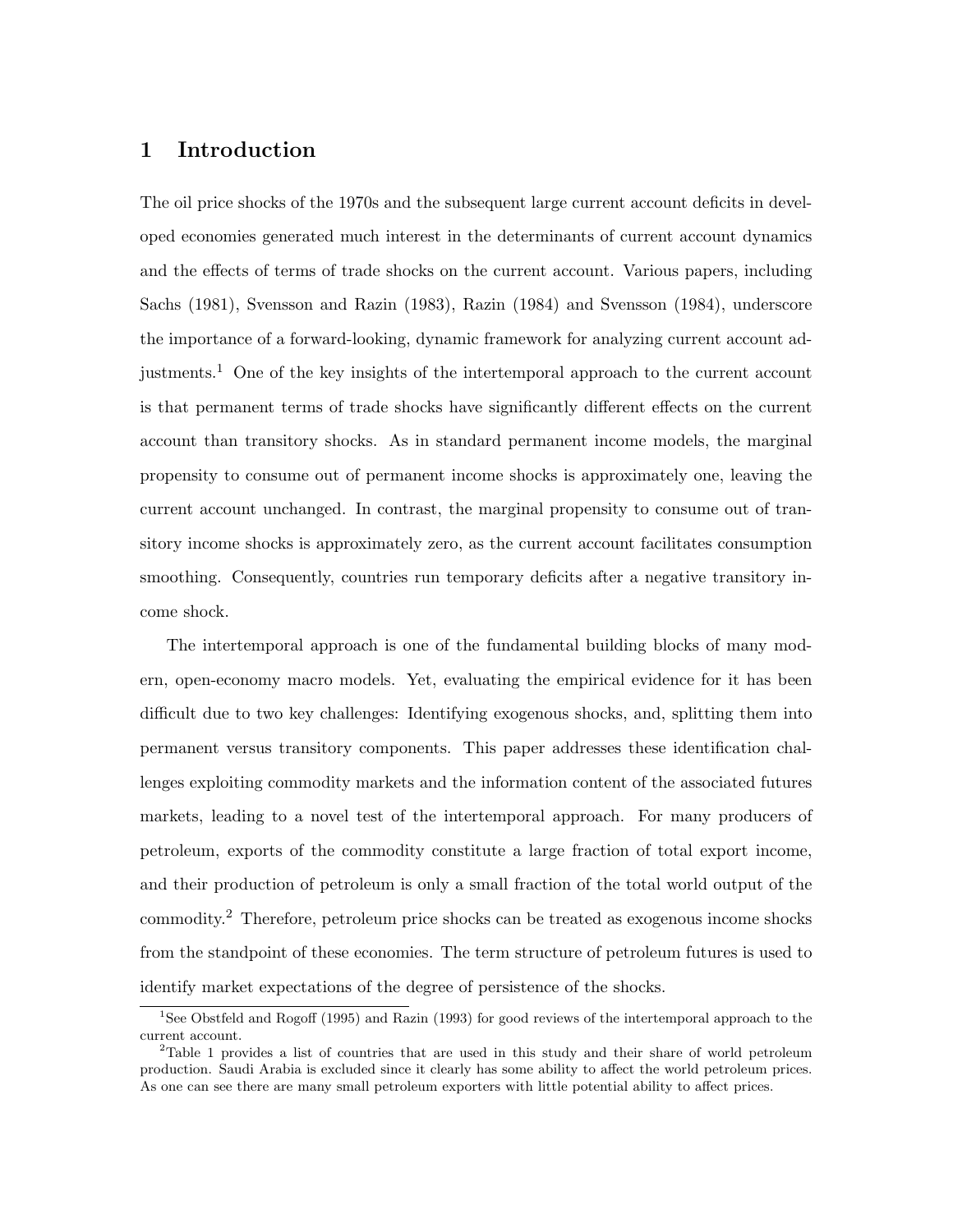The approach in this paper has advantages over previous studies in both the identification of exogenous income shocks and in distinguishing between persistent and transient shocks. One of the most widely applied tests of the intertemporal approach is an extension of the present-value tests initiated in Campbell (1987) and Campbell and Shiller (1987) to the current account.<sup>3</sup> A short-coming for these present value tests is the fact that the identification of permanent versus transitory shocks can be problematic under a reasonable range of parameters for the underlying process for income.<sup>4</sup> This point is similar to the argument made in Quah (1990) regarding the excess smoothness of consumption with respect to income shocks. Therefore if one could separately identify persistent and transitory income shocks, the theory's basic prediction can be tested more directly. The formulation of the model test in this paper does precisely that.<sup>5</sup> Exogeneity of the price shocks is crucial for testing the predictions of the theory in a transparent and effective framework. Previous studies such as Ahmed (1986) and Bluedorn (2005) use public military spending and hurricanes to identify exogenous income shocks. The fact that hurricanes and wars are easily observable, exogenous and transitory makes identification of income shocks transparent. In contrast, the identification of permanent shocks is either not as transparent or is completely missing. The exogeneity of petroleum price shocks combined with the availability of futures markets permits the identification and estimation of the response of petroleum exporters to permanent and transitory exogenous income shocks.<sup>6</sup>

The key advantage of using futures prices is that they contain real-time information on the market's expectation of future spot prices, which limits the discrepancy between the information sets of the econometrician and the economic agent in the model. This approach

<sup>3</sup>See Sheffrin and Woo (1990), Otto (1992), Ghosh (1995), Gruber (2004), Nason and Rogers (2003) and Ghosh and Ostry (1995).

 $4$ See Kasa (2003) and Benoît and Miniane (2008)

<sup>5</sup>Other papers in this literature include Glick and Rogoff (1995), Hoffmann (2003) and Iscan (2000).

<sup>&</sup>lt;sup>6</sup>Related papers that investigate the effects of persistent versus transitory terms of trade shocks on the current account are Kent and Cashin (2003), Cashin and McDermott (2002)and Hossain (1999). A related group of studies including Videgaray-Caso (1998), Spatafora and Warner (1995) and Pieschacon (2007) investigate the effects of oil price shocks on consumption, investment and government spending. The main distinction between this paper and these previous studies is that this paper makes an explicit distinction between permanent and transitory shocks. For instance, in Videgaray-Caso (1998) petroleum prices are mean-reverting and in Spatafora and Warner (1995) the petroleum price shocks are assumed to be permanent.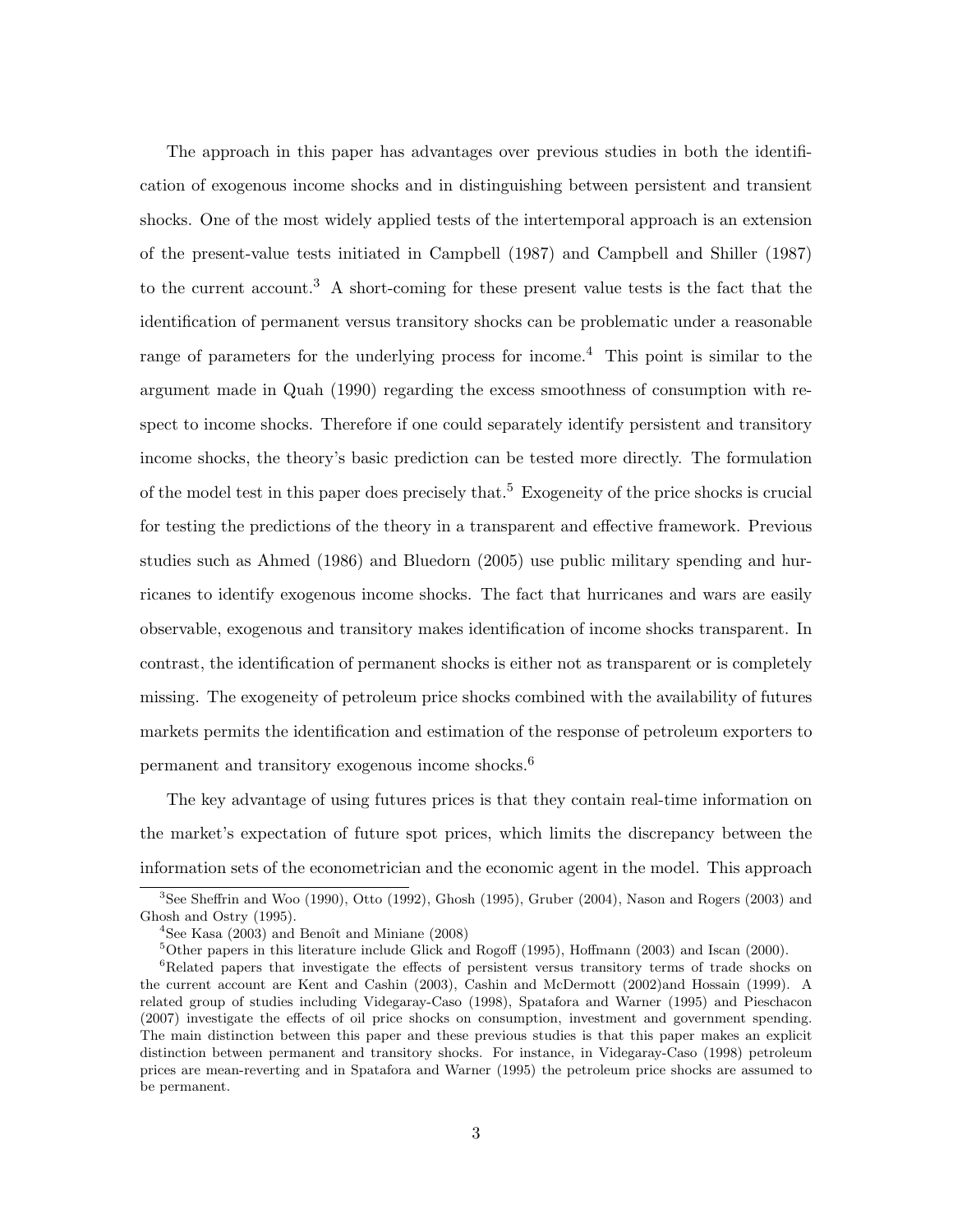contrasts the previous tests of the intertemporal approach, which have mostly relied on structural VARs or unobserved components models that only use the univariate properties of income.<sup>7</sup> Structural VARs are typically subject to strong identifying restrictions, and may not always be robust to different lag specifications. In this paper, the identification of different types of shocks brings together the univariate properties of spot and futures prices without making strong assumptions about the economic model that generates the data. Furthermore, the futures term structure corresponds very well with other measures of market expectations, such as the forecasts from Consensus Forecasts. This confirms that the decomposition achieved via the futures term structure does indeed reflect market beliefs about the nature of petroleum price shocks.

One of the main results of this paper is that the behavior of petroleum exporting countries provide strong evidence for one of the key predictions of the intertemporal approach: The marginal propensity to consume out of permanent shocks is significantly higher (estimated to be around 0.329) than the marginal propensity to consume out of transitory shocks (which is essentially zero). Although the marginal propensity to consume out of permanent shocks is smaller than 1, it is possible to reject the null hypothesis that it equals the marginal propensity to consume out of transitory shocks at the 5 percent confidence level. This implies that transient shocks indeed have a larger effect on the current account than the more persistent shocks.

This study also sheds light on the role of the futures term structure in the identification of permanent and transitory price shocks. When the permanent and transitory components of petroleum prices are estimated without long horizon futures prices, the marginal propensity to consume out of permanent shocks is no longer statistically different from zero. It is also no longer possible to reject the hypothesis that the marginal propensities to consume out of permanent and transitory shocks equal each other. This finding makes intuitive sense since the long horizon contracts differ from short horizon contracts in the presence of transitory shocks. When they are not used in the identification of shocks, it becomes harder to identify

<sup>&</sup>lt;sup>7</sup>Examples of such papers include Hossain (1999), Hoffmann (2001), Kim (1994) and Kim (1996).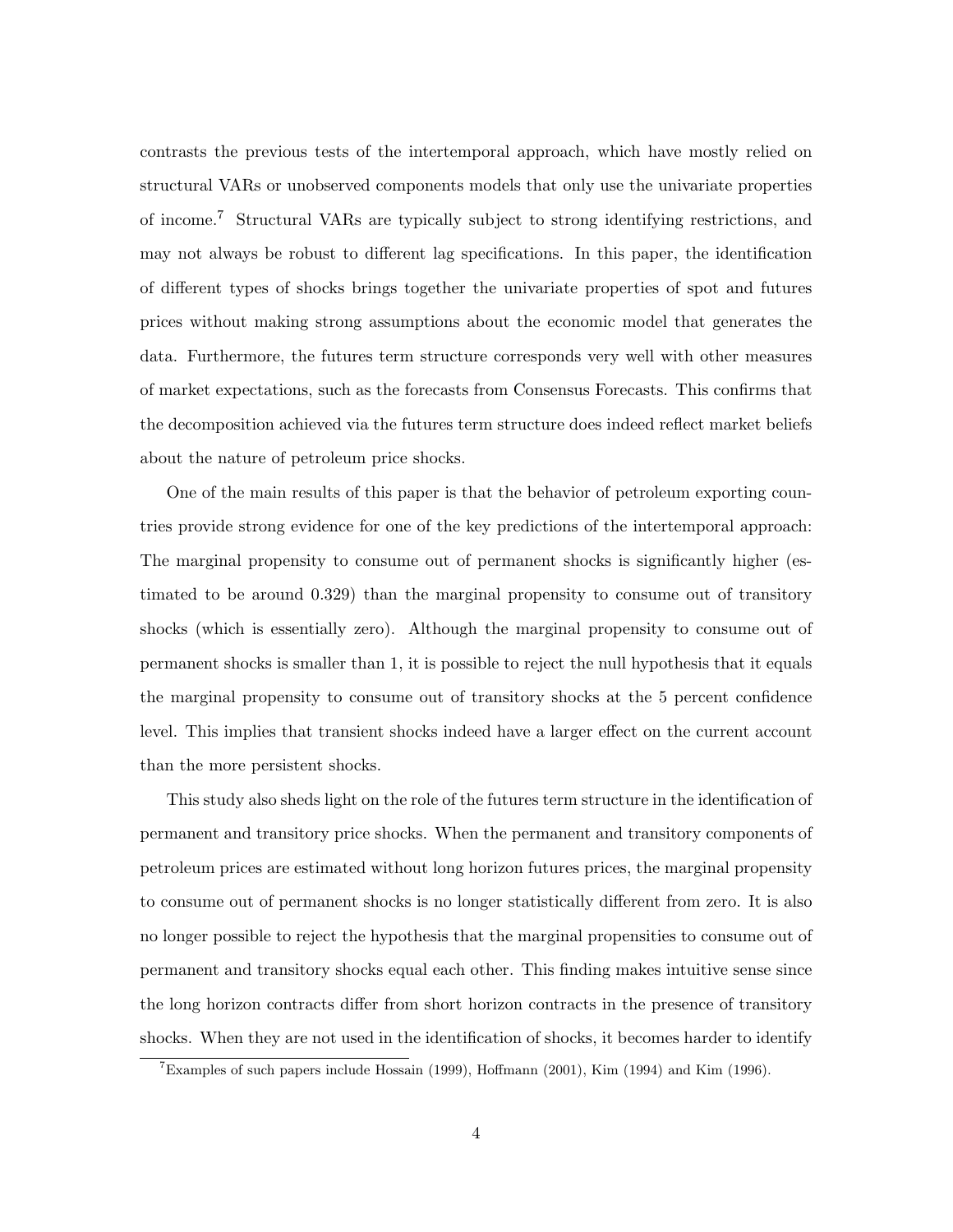transitory shocks.

The organization of the paper is as follows: The following section describes a simple model of income and consumption for a hypothetical petroleum exporter. Section 3 outlines a method for incorporating futures prices in identifying the permanent and transitory components of petroleum prices, section 4 reports the empirical results and section 5 concludes.

## 2 A Simple Model of Income and Consumption for a Petroleum Exporter

In this section, I lay out a simple benchmark model for a commodity exporter. For the purpose of this study, its main implication is the following: 1) the marginal propensity to import out of permanent export income shocks is approximately one; 2) the marginal propensity to import out of transitory shocks is close to zero.

#### 2.1 Benchmark Model

Consider an economy that exports petroleum and only consumes imported goods. A single export good is examined here only for expositional clarity; in the estimation stage, a version of the model that distinguishes between petroleum exports and other exports is used. In the simplified benchmark model I ignore the existence of non-tradable goods, however, in the appendix, a version of the model with non-tradable goods is discussed.<sup>8</sup> Given these

<sup>&</sup>lt;sup>8</sup>When there is a non-traded sector, petroleum price shocks lead to a change in the relative prices of imported and non-traded goods. Given a certain level of output in the non-tradable sector, an increase in oil income increases demand for non-tradable goods, and equilibrium requires an increase in their relative prices. This change in relative prices, however, does not change the response of import consumption to oil price shocks. The budget constraint for the consumption of imported goods is not affected by the presence of non-tradable goods. Hence the marginal propensity to import out of permanent export income shocks should still be one, and that out of transitory shocks should still be close to zero. When the exported good is also part of the consumption bundle, terms of trade shocks can lead to both substitution and income effects. Since petroleum products are not a large fraction of total consumption, petroleum price shocks are unlikely to lead to a significant substitution effect. If there is another sector that exports to the rest of the world, positive oil price shocks can lead to a deterioration in the competitiveness of this sector, and hence can lead to a decline in other export income. This effect would bias the marginal propensity to consume out of permanent shocks downward.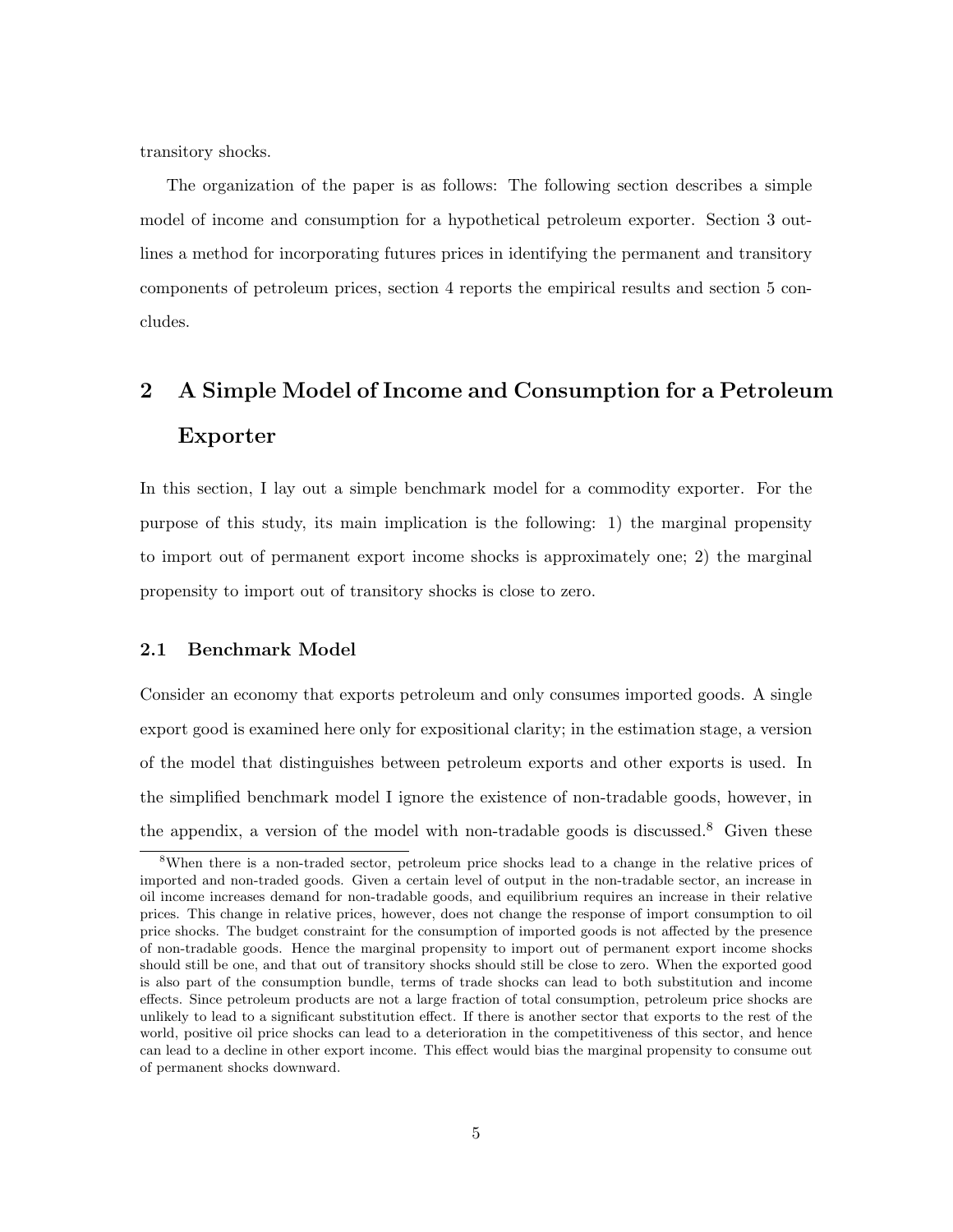assumptions, the real petroleum or crude oil export income  $(Q_{C,t})$  is defined as the quantity of petroleum exports,  $X_{C,t}$ , multiplied by the relative price of petroleum,  $P_{C,t}/P_{M,t}$ , where  $P_{C,t}$  is the price of petroleum and  $P_{M,t}$  is the price index for imported goods:<sup>9</sup>

$$
Q_{C,t} = X_{C,t}(P_{C,t}/P_{M,t})
$$
\n<sup>(1)</sup>

It is assumed that all components of  $Q_{C,t}$  follow a stochastic process with expected growth rates given by  $\mu_x$ ,  $\mu_c$  and  $\mu_m$  for  $X_{C,t}$ ,  $P_{C,t}$  and  $P_{M,t}$  respectively. It is also assumed that  $P_{C,t}$  and  $P_{M,t}$  are exogenous and independent from each other. The exogeneity assumption implies that the petroleum exporter takes the prices of its exports and imports as given; which is a reasonable assumption for small countries that produce a small fraction of the world output of the commodity and consume a small fraction of world output of all other goods and services.<sup>10</sup> The independence of petroleum and import price fluctuations is also a reasonable assumption, since the import price index refers to a composite of goods and services. Furthermore, even if the import price index has components that are correlated with the petroleum prices, these components do not generally constitute a large fraction of the consumption bundle.<sup>11</sup>

The representative agent in this economy chooses his future path of import consumption,  $C_t$ , to maximize:

$$
U = E_t \sum_{i=0}^{\infty} \beta^i u(C_{t+i})
$$

<sup>&</sup>lt;sup>9</sup> "C" subscript stands for crude oil which is to be distinguished from other exports.

 $10$ In the estimation stage I consider the consequences of a possible violation of this assumption.

 $11$ In the case of petroleum, there might be two possible concerns regarding this assumption. The first one is that many petroleum exporters import refined petroleum which implies that there is a strong correlation between this particular component of imports and petroleum export income. The size of this correlation depends on correlation of refined and crude petroleum prices as well as on the share of refined petroleum in total imports. The second concern is regarding the pass-through of petroleum price shocks to the prices of all other goods that are imported. This implies that a given petroleum price shock would have a smaller real income effect. This effect matters for more permanent shocks and would lead to a downward bias in the estimate of the marginal propensity to consume.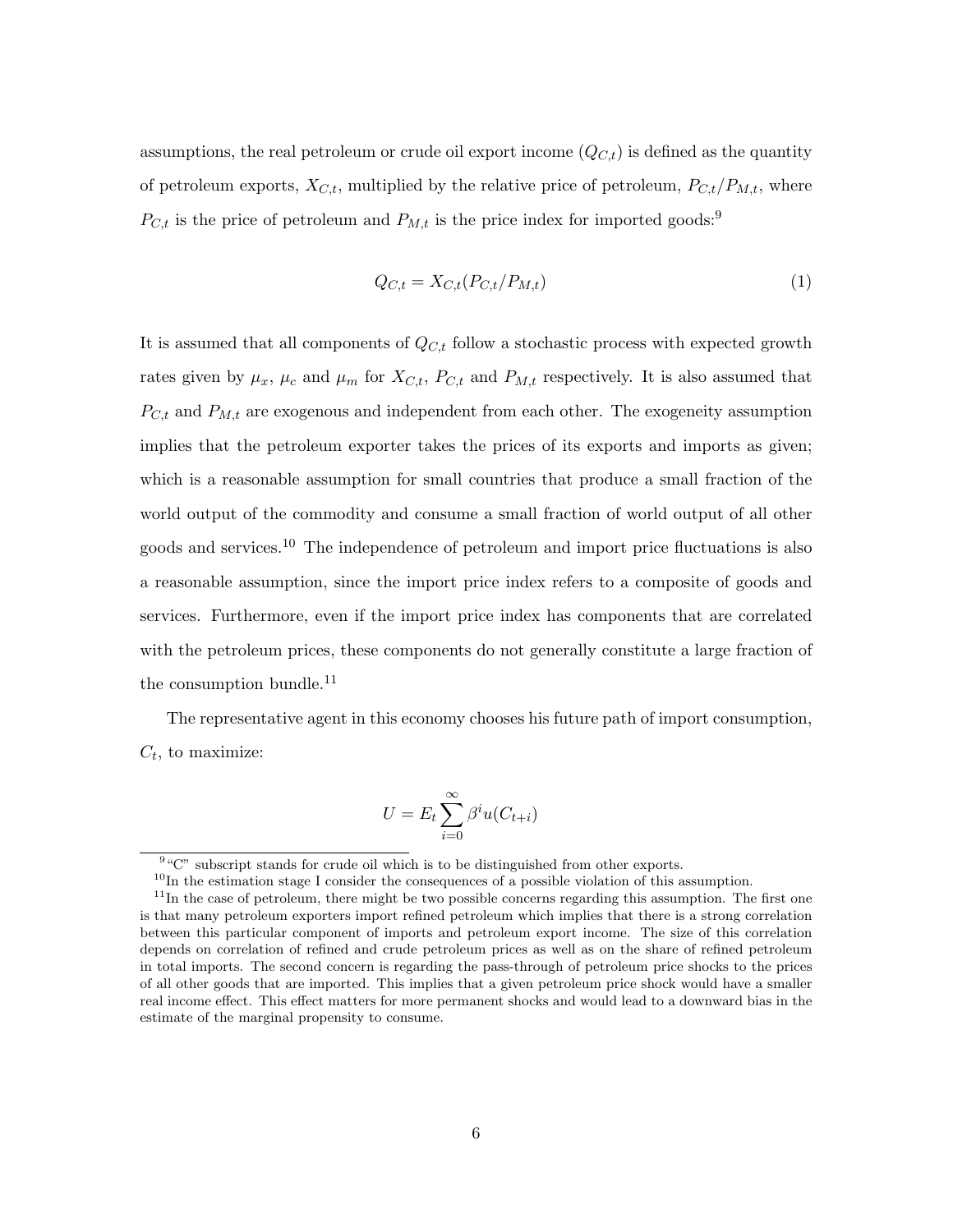subject to the following budget constraint:

$$
B_t = (1+r)B_{t-1} + Q_{C,t-1} - C_{t-1}
$$

where  $B_t$  is the real holdings of foreign bonds that pay a constant interest rate  $r$ , and are denominated in terms of the imported foreign goods.<sup>12</sup> There is also the following standard no Ponzi scheme condition:  $\lim_{i\to\infty} E_t[B_{t+i}/(1+r)^i] = 0$ .

Under the assumption of quadratic utility, $^{13}$  the solution to the agent's optimization problem yields a linear Euler consumption equation:

$$
C_t = \beta(1+r)E_t C_{t+1} \tag{2}
$$

Assuming  $\beta(1+r) = 1$  leads to the familiar random walk result for consumption:

$$
C_t = E_t C_{t+1} \tag{3}
$$

Combining (3) with the intertemporal budget constraint, it is possible to express consumption as the annuity value of real bond holdings and the present discounted value of future export income:

$$
C_t = rB_t + \frac{r}{1+r} \sum_{i=0}^{\infty} \left(\frac{1}{1+r}\right)^i E_t Q_{C,t+i}
$$
 (4)

The present discounted value of future petroleum exports depends on the expected future production  $(X_{C,t+i})$  and the expected future relative price of petroleum  $(P_{C,t+1}/P_{M,t+i})$ . The production of petroleum is not modeled explicitly in this benchmark specification,

 $12$ The assumption of a constant real rate of return on the internationally traded bond keeps the model tractable and is the benchmark assumption in many intertemporal models of the current account. Bergin and Sheffrin (2000) have found that world interest rate shocks help the intertemporal model in explaining current account dynamics in Canada, Australia and United Kingdom. The goal in this paper is to explore to what extent the predictions of the intertemporal approach hold without recourse to other extensions.

<sup>&</sup>lt;sup>13</sup>Quadratic utility implies risk neutral behavior, however, its advantage is that it yields an exact solution for consumption. In future work I hope to explore the effects of commodity price uncertainty on consumption and net foreign asset accumulation.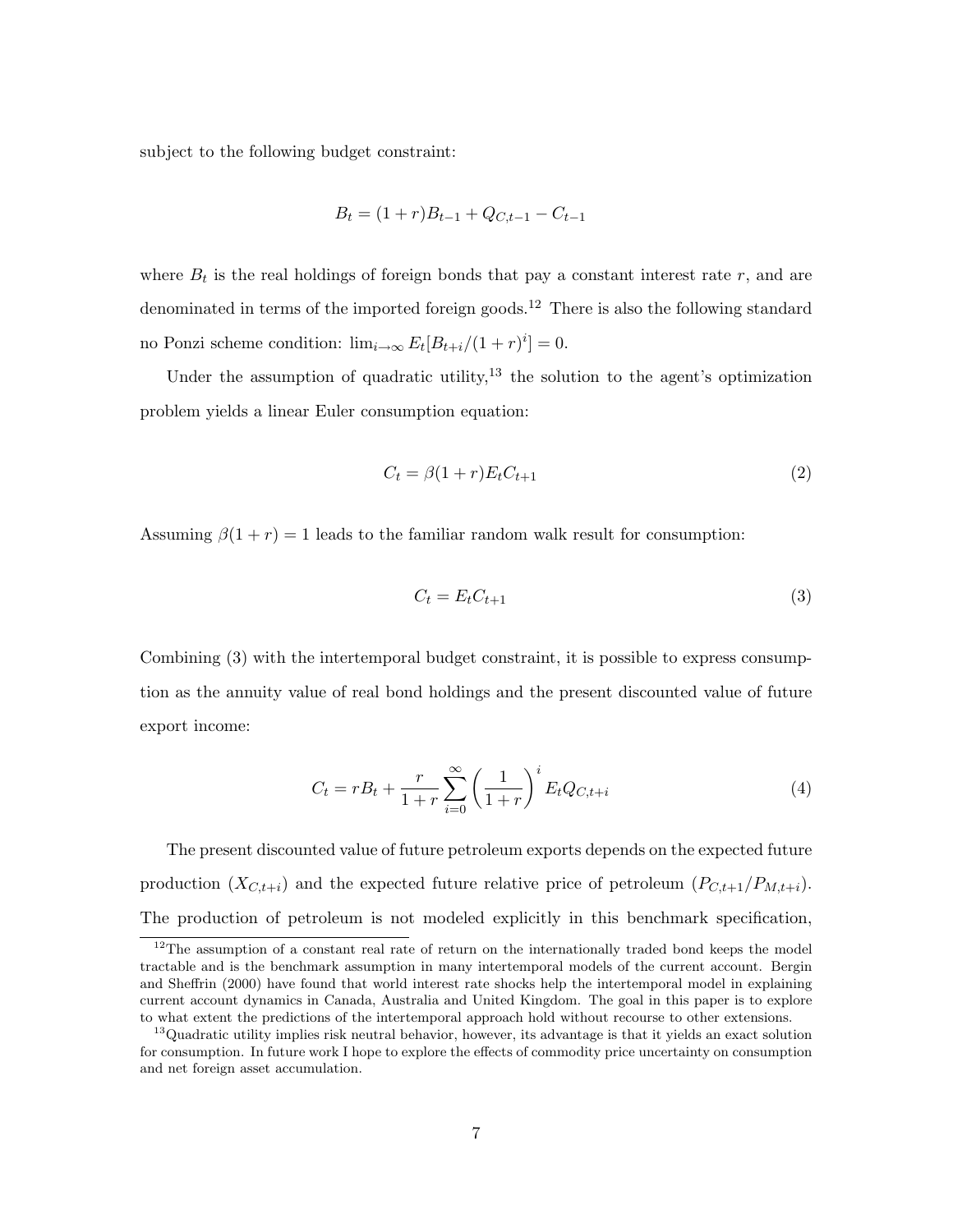since the main emphasis is on estimating the response of imports to price shocks. However, petroleum is a non-renewable resource that is extracted over time subject to certain capacity constraints. The non-renewability of petroleum implies that at some point far into the future, income from petroleum will be zero. This has the effect of lowering the marginal propensity to consume out of price shocks, but simple calculations show that even taking into account the non-renewability of petroleum, the marginal propensity to consume out of permanent price shocks should be significantly higher than that out of transitory shocks.<sup>14</sup> Therefore, in the rest of the analysis I assume that  $n = \infty$ . In this case,  $\Delta C_t$  is given by:

$$
\Delta C_t = \frac{r}{1+r} \sum_{i=0}^{\infty} \left(\frac{1}{1+r}\right)^i (E_t - E_{t-1}) \frac{P_{C,t+i}}{P_{M,t+i}} X_{C,t+i},\tag{5}
$$

and it is possible to drive an approximation to (5) where export income is expressed in logs rather than levels:<sup>15</sup>

$$
\frac{\Delta C_t}{Q_{C,t-1}} \approx \frac{r(1+\mu_q)}{r-\mu_q} \sum_{i=0}^{\infty} \left(\frac{1+\mu_q}{1+r}\right)^i (E_t - E_{t-1}) \Delta \log Q_{C,t+i}
$$
(6)

The different components of export income are given by:  $\Delta \log Q_{C,t+i} = \Delta \log P_{C,t+i}$  –  $\Delta \log P_{M,t+i} + \Delta \log X_{C,t+i}$ , and the steady state growth rate of export income is the sum of the growth rates of its different components  $\mu_q = \mu_x + \mu_c - \mu_m$ .

To demonstrate what (6) implies about the marginal propensity to consume out of permanent and transitory oil price shocks, consider the following model for the evolution of prices:

$$
p_{c,t} = \psi_t + \chi_t \tag{7}
$$

<sup>&</sup>lt;sup>14</sup>See Appendix 5 for a derivation of the marginal propensity to consume out of permanent price shocks in a simple model that incorporates the non-renewability of petroleum. Also note that the ratio of use to known reserves has been approximately constant in many countries.

<sup>&</sup>lt;sup>15</sup>See Appendix 1 for the derivation of this equation. The reason for this specification is that the model for petroleum prices is in logs.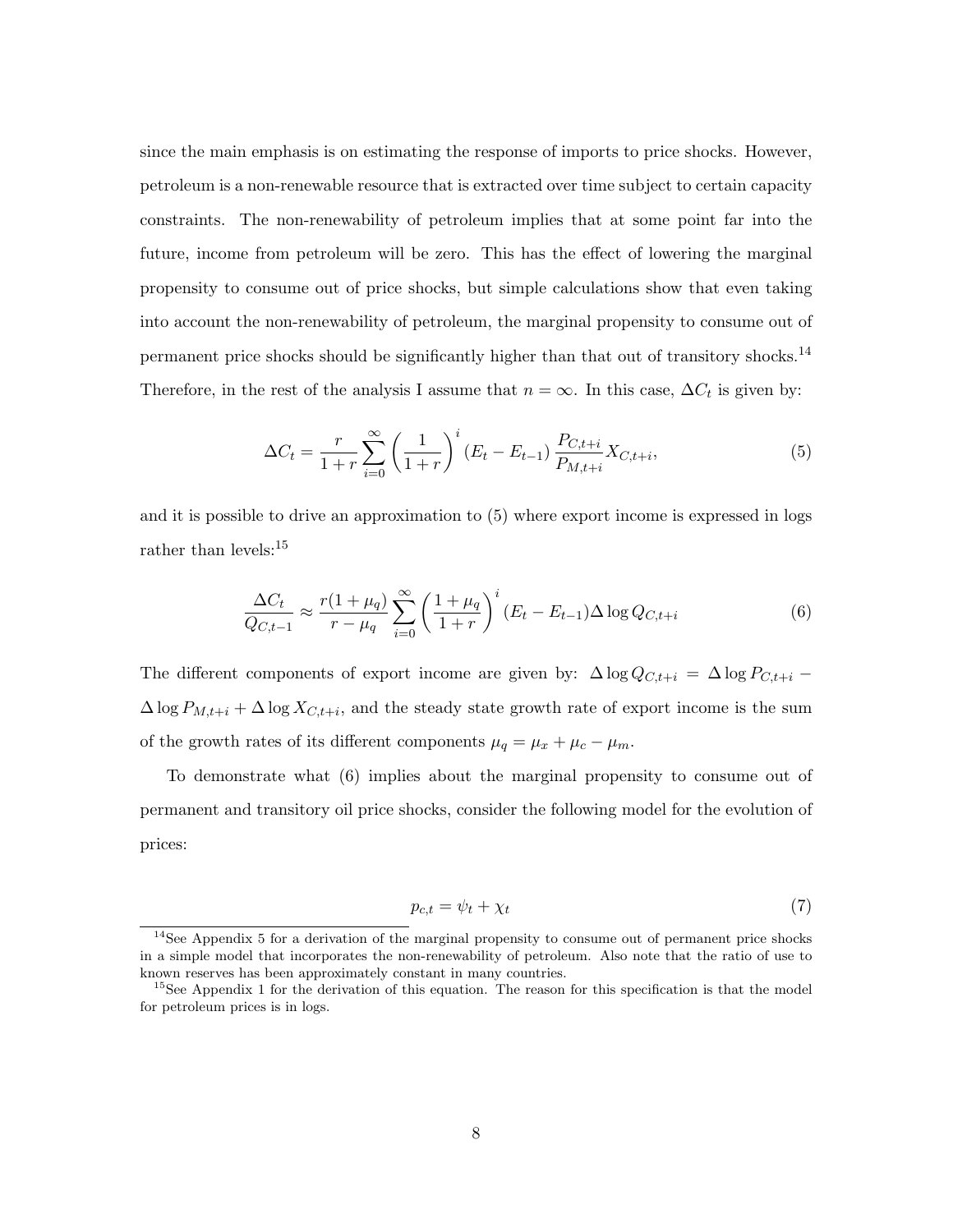$$
\psi_t = \mu_c + \psi_{t-1} + \varepsilon_{\psi, t} \tag{8}
$$

$$
\chi_t = \phi \chi_{t-1} + \varepsilon_{\chi, t} \tag{9}
$$

where the log of the petroleum price  $(p_{c,t})$  has a permanent  $(\psi_t)$  and a transitory  $(\chi_t)$ component. The permanent component follows a random walk with drift and the transitory component is an AR1 process. As discussed in more detail in the following section, this model for petroleum prices captures the behavior of spot and futures prices fairly well. Using equations  $(8)-(9)$ , it is possible to express unanticipated changes in spot prices in terms of the innovations to the permanent and transitory components:

$$
\sum_{i=0}^{\infty} \left(\frac{1+\mu_q}{1+r}\right)^i (E_t - E_{t-1}) \Delta log P_{C,t+i} = \varepsilon_{\psi,t} + \frac{(r-\mu_q)}{1+r-(1+\mu_q)\phi} \varepsilon_{\chi,t} \tag{10}
$$

Equation (10) implies that the marginal propensity to consume out of permanent and transitory price shocks should be approximately 1 and  $(r-\mu_q)/(1+r-(1+\mu_q)\phi)$ , respectively.<sup>16</sup> Given that  $\phi$  is considerably smaller than one, and under reasonable assumptions for r and  $\mu_q$ , the marginal propensity to consume out of transitory shocks should be close to zero.

#### 2.2 Estimation and Endogeneity Issues

If we have estimates of  $\varepsilon_{\psi,t}$  and  $\varepsilon_{\chi,t}$ , the following equation can be estimated using ordinary least squares to get estimates of the marginal propensities to consume out of permanent  $(\theta_1)$  and transitory  $(\theta_2)$  shocks to petroleum prices:<sup>17</sup>

$$
\frac{\Delta C_t}{Q_{C,t-1}} = c + \theta_1 \hat{\varepsilon}_{\psi,t} + \theta_2 \hat{\varepsilon}_{\chi,t} + e_t \tag{11}
$$

Innovations to other components of export income are collected in the error term,  $e_t$ . If these innovations are correlated with shocks to petroleum prices, the estimates of  $\theta_1$  and  $\theta_2$ 

<sup>&</sup>lt;sup>16</sup>Note that if  $\mu_q \approx 0$ ,  $r(1 + \mu_q)/(r - \mu_q) \approx 1$ .

 $17$ This is similar to the application in Flavin (1981).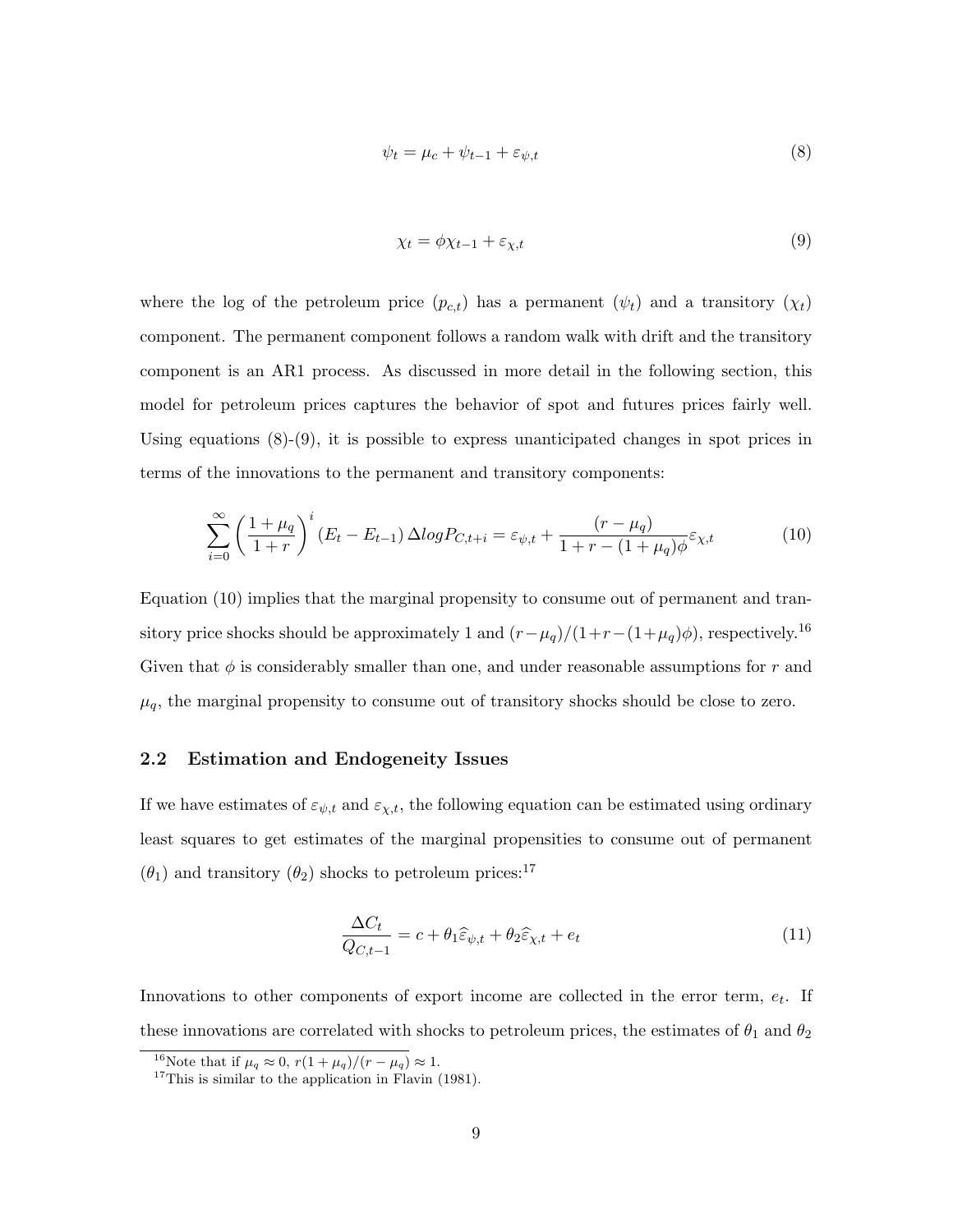are biased. As discussed earlier, one does not expect to see a strong contemporaneous correlation between the petroleum and import price innovations. Correlation between petroleum price innovations and innovations to the quantity of petroleum exports is a more plausible source of bias. Assuming that the economy under consideration is small with respect to the other producers of petroleum, one can assume that the price innovations are independent of the supply conditions in the domestic economy. As one can see in Table 1, only countries that produce a small fraction of the world output of the commodity are considered in this analysis.<sup>18</sup> Furthermore, as shown in section 4, the results do not change significantly if the biggest producers in the sample (Iran, Nigeria, Venezuela, Norway and Mexico) are excluded.

The existence of a price cartel such as OPEC could create an endogeneity problem. OPEC member countries adjust production to manipulate prices. Therefore, there might be a negative correlation between the quantity of exports and prices even for the small producers. This correlation could lead to a downward bias in the estimates of the marginal propensity to consume, in both  $\theta_1$  and  $\theta_2$ . To explore how the inclusion of OPEC member countries in the sample affects the results, I estimate separate marginal propensities to import for the OPEC members and for other petroleum exporting countries. The results are robust to OPEC membership.

Lastly, a correlation between petroleum prices and output can also arise if price changes lead to a long run supply response. In the oil industry, these investments tend to be large, and their benefits are usually realized with a significant lag. This implies that only large and permanent shocks can lead to a positive correlation between output and prices.<sup>19</sup> There are two such episodes in the sample considered here: 1986 and 2004-2006. Indeed the negative price shocks of 1986 led to a fall in drilling and exploration spending, and there are signs that the price hikes of 2004-2006 stimulated investment spending. In any case, it is very

<sup>&</sup>lt;sup>18</sup>The country with the highest share of world production of petroleum in the sample is Iran with 5 percent of world output. Countries that clearly have the ability to affect prices such as Saudi Arabia (with 11 percent of world output) produce at least twice as much as the biggest producers in this sample.

 $19$ In fact the price shocks of the 1970s generated a large investment boom in the oil industries of many countries.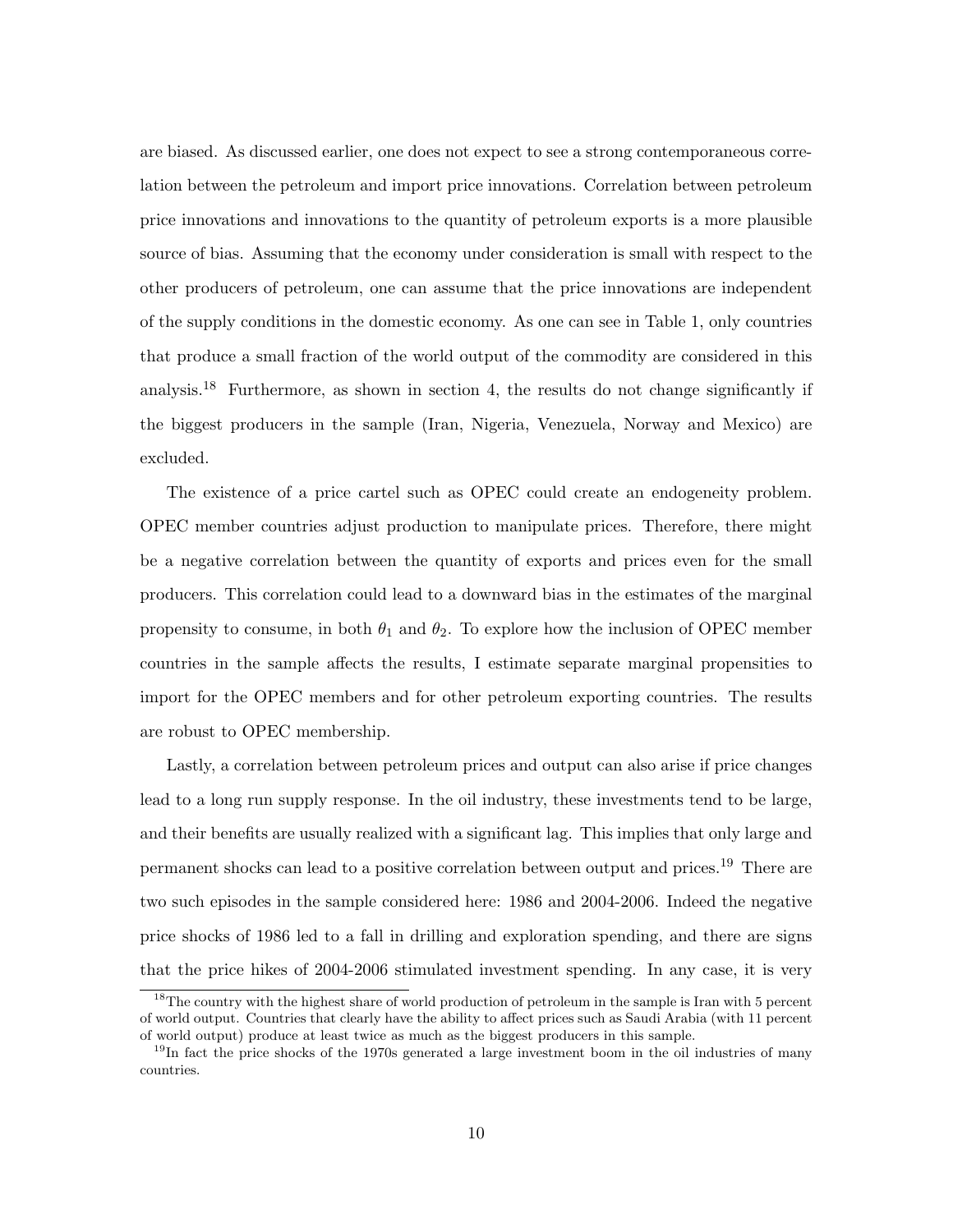clear that there is a considerable degree of uncertainty and lags associated with the future gains in output capacity, making it less likely that consumption responds substantially to these indirect wealth effects. The assumption that production is exogenous with respect to prices, at least in the short run, is therefore a reasonable first approximation. The robustness exercises reveal that the estimates of the marginal propensities to consume out of permanent and transitory shocks do not change significantly when these assumptions are relaxed.

#### 2.3 Adjustments and Aggregation

So far it was assumed that exports of the economy comes from a single commodity. Before estimating equation (11), it is necessary to adjust the estimates of the structural shocks to reflect the commodity's share in total export income. The version of the model with other exports leads to the following reduced form equation for import growth:<sup>20</sup>

$$
\frac{\Delta C_t}{Q_{t-1}} = c + \theta_1 \left( \frac{Q_{C,t-1}}{Q_{t-1}} \widehat{\varepsilon}_{\psi,t} \right) + \theta_2 \left( \frac{Q_{C,t-1}}{Q_{t-1}} \widehat{\varepsilon}_{\chi,t} \right) + e_t \tag{12}
$$

Another issue is the fact that imports are measured at annual frequency<sup>21</sup>, whereas export income is observed and decisions to import are updated at higher frequencies. For example, in this paper price fluctuations are characterized using monthly data. Therefore, innovations to permanent income on the right hand side of equation (12) need to be adjusted, so that the corresponding measure on the left hand side is the annual change in imports. Appendix 4 describes the details of this adjustment. In the following section, futures prices will be used to characterize the stochastic process for  $\Delta p_{c,t}$ , and to identify the permanent  $(\varepsilon_{\psi,t})$ and transitory  $(\varepsilon_{\chi,t})$  shocks that will be used in estimating equation (12).

<sup>&</sup>lt;sup>20</sup>The implications of a more general version of the model that accounts for other exports are derived in Appendix 3.

<sup>&</sup>lt;sup>21</sup>Although for some countries it is possible to find quarterly import data, they are usually only available for more recent years and they are not as reliable as annual data.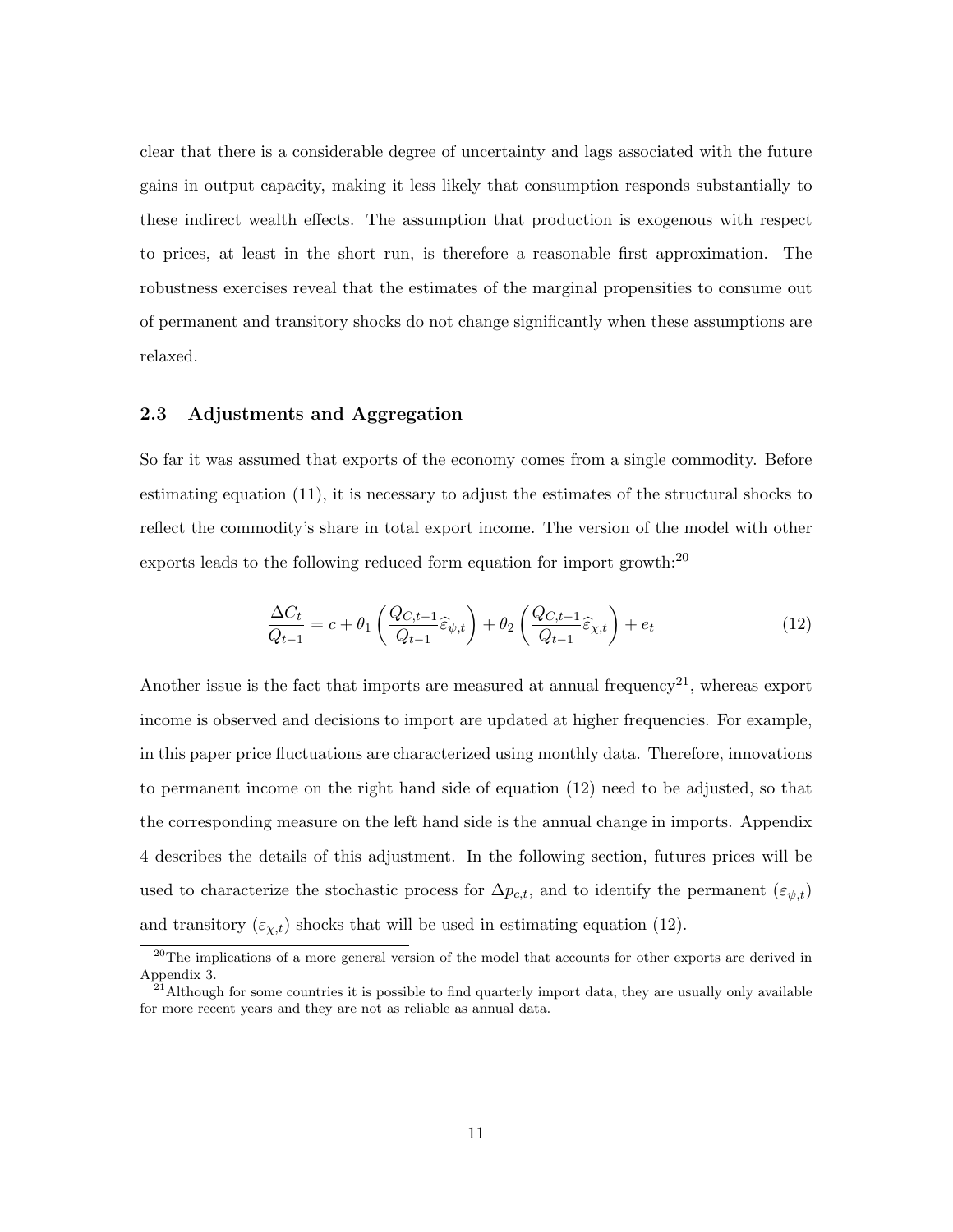### 3 Characterizing the Nature of Oil Prices

#### 3.1 Information Content of Futures Prices

The empirical strategy of this paper uses spot prices and futures prices of various maturities to identify shocks and the expected persistence of shocks. The key idea is that futures prices with different maturities reflect expectations of future spot prices at those maturities. When a shock hits, it shifts the entire term structure of futures prices, and the magnitude of the shift across different horizons reveals the expected dynamics of the shock.<sup>22</sup> To decompose oil prices into permanent and transitory components, assume that the log spot price of petroleum  $(p_{c,t})$  has a permanent  $(\psi_t)$  and a transitory  $(\chi_t)$  component:<sup>23</sup>

$$
p_{c,t} = \psi_t + \chi_t \tag{13}
$$

The  $t + n$  price of petroleum implied by the futures contract that expires in n periods is related to the expected future spot price in  $n$  periods as follows:

$$
f_{t,t+n} = E_t p_{c,t+n} - \omega_n \tag{14}
$$

where  $\omega_n$  is the constant risk premium associated with holding that particular futures contract.<sup>24</sup> Subtracting the spot price from both sides of  $(14)$  implies that the futures basis equals expected spot price change between t and  $t+n$  minus the risk premium. A permanent shock would move the spot and futures price for all maturities in the same direction, leaving the basis unchanged, and there would be no expected change in spot prices. A transitory

 $22\text{Various papers in the finance literature such as Schwartz and Smith (2000) and Here, Parsons and}$ Ready (2006) have used this approach with futures prices to identify long-run versus short-run components of petroleum prices. However this information has not been used to identify permanent versus transitory income shocks for commodity exporting countries.

<sup>&</sup>lt;sup>23</sup>The spot price for the petroleum exchanged in the futures markets and the price faced by the petroleum exporter  $(p_{c,t})$  can be different. However, the prices of different types and grades of petroleum are usually highly correlated. Furthermore, futures contracts for crude oil allow the needed delivery of different qualities at a fixed discount or premium over the contract quality. This implies that one can use the futures market prices to infer the nature of price shocks faced by the exporters of different types of petroleum.

 $24$ The assumption of a constant risk premium is discussed later in this subsection.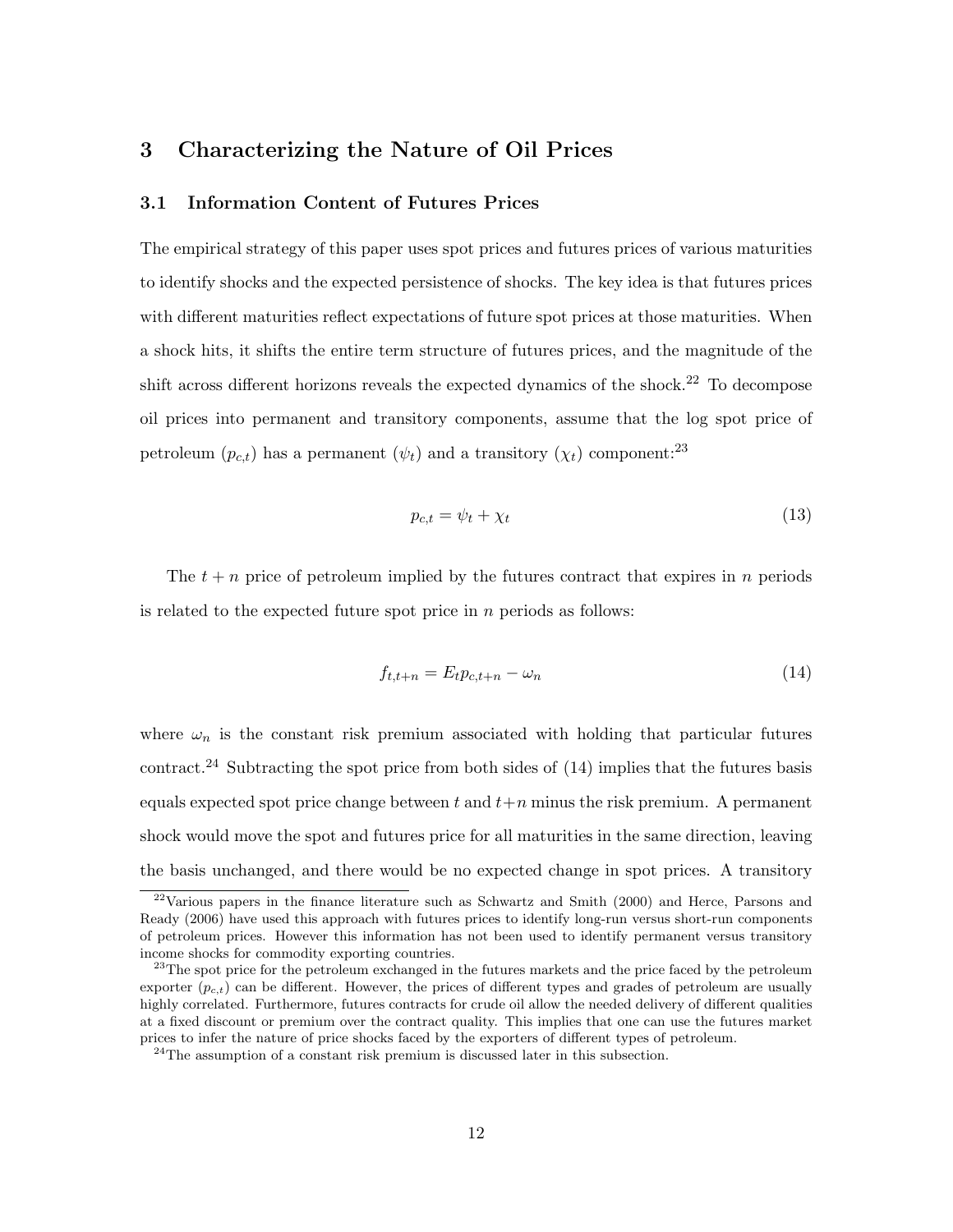shock, on the other hand, leads to a shift in the expected spot price movement, and hence to a change in the basis  $(f_{t,t+n} - p_{c,t})$ , especially for contracts with long maturities. Figure 1 displays how the futures term structure might move in response to permanent versus transitory price shocks. As also suggested in Faust et.al. (2004), changes in the futures term structure can be viewed as an impulse response to the spot price innovations, where the shape of the impulse response suggests whether the shock is permanent or transitory. Therefore, movements in the futures term structure likely has useful information about the relative importance of persistent and transient shocks to commodity prices.<sup>25</sup>

Equation (14) suggests that the variation in the futures basis comes only from expected spot price movements  $(E_t p_{c,t+n}-p_{c,t}),$  since the risk premium is assumed to be constant. In practice, however, fluctuations in the risk premium might also be important. To investigate whether the assumption of a constant risk premium is consistent with the data, and whether futures prices in fact have predictive power, I use forecast efficiency regressions.<sup>26</sup> The results for all the futures contracts used in the empirical model are reported in Table 2. As one can see, estimates of  $\beta$  are close to 1 for all of these contracts, and it is not possible to reject that they equal one at conventional levels of significance.<sup>27</sup> This presents some evidence that the time variation in the risk premium does not constitute a large fraction of the variation in futures prices.<sup>28</sup> Furthermore, it is the relative variation in the different futures contracts that identifies the relative size of permanent and transitory shocks. Therefore, given the results in Table 2, assuming a constant risk premium that varies with the maturity of the contract is a reasonable assumption.<sup>29</sup>

 $25$ The empirical literature on identifying petroleum price shocks has mostly concentrated on the distinction between demand versus supply shocks. See Hamilton (2000), Kilian, Rebucci and Spatafora (2007), Kilian (2007) and Borensztein and Reinhart (1994).

<sup>&</sup>lt;sup>26</sup>See Mincer and Zarnowitz (1969). If there is no time variation in the risk premium, the estimate of  $\beta$ would equal one. A significant deviation of this coefficient from one might indicate that the assumption of a constant risk premium is violated.

 $27$ These results are consistent with other papers such as Chernenko, Schwartz and Wright (2004). There are also papers that find evidence for time variation in the risk premium for oil futures. See Pagano and Pisani (2006), Gorton and Rouwenhorst (2006) and the references therein.

<sup>&</sup>lt;sup>28</sup>Fama (1984) demonstrates that the β coefficient reflects the fraction of the variance in the futures basis that is due to expected spot price changes as opposed to changes in the risk premium under the assumption that the risk premium is not correlated with the expected spot price changes.

 $29$ As one can see in Table 2, estimates of the mean risk premium increase with contract maturity.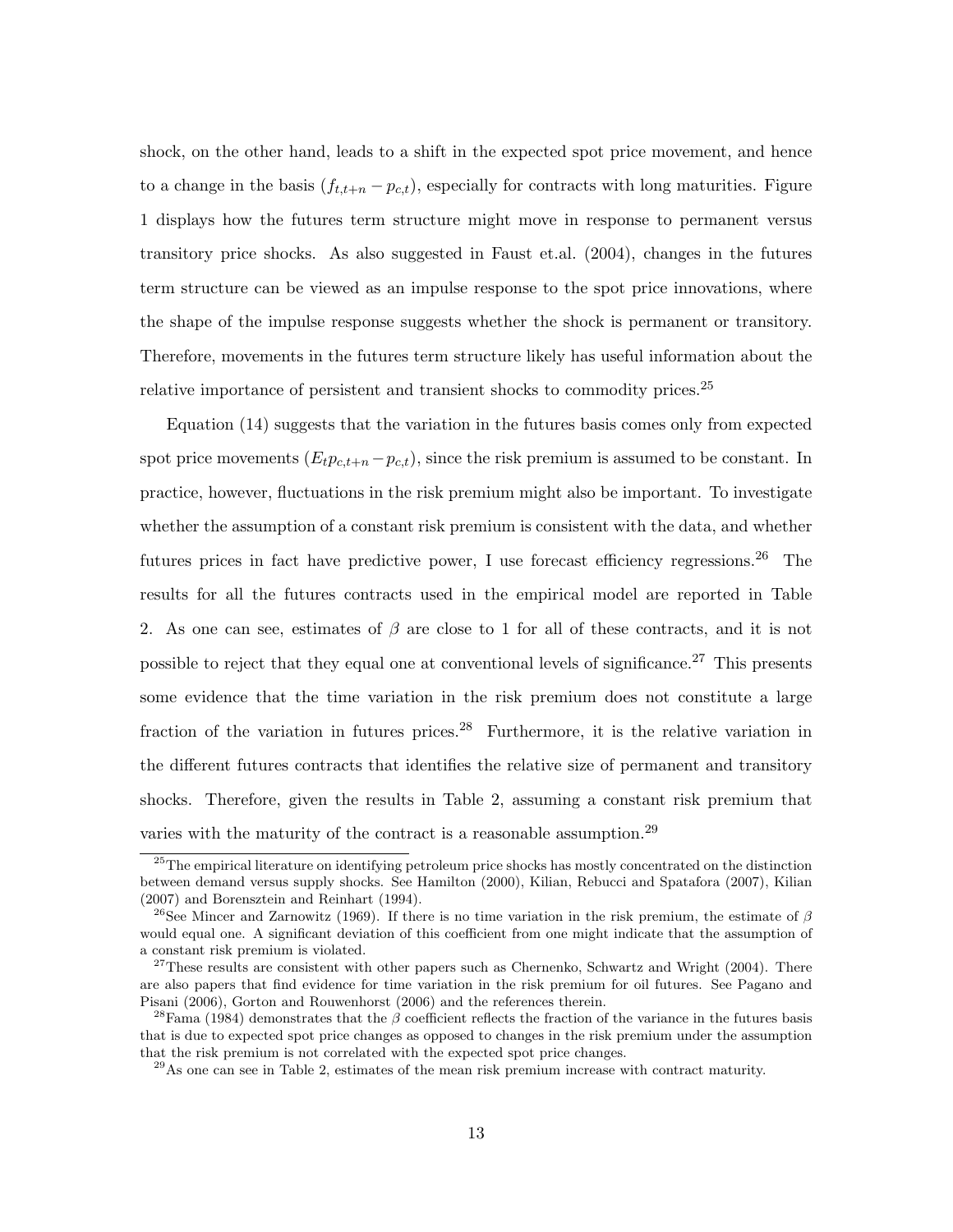In order to proceed with the estimation of the permanent and transitory components of petroleum prices, it is necessary to make further assumptions about the econometric models that generate these two components. Studying the properties of futures prices with different maturities can inform the process of model selection.<sup>30</sup> For example, Figure 2 shows the variances of changes in the average monthly futures prices with different maturities  $(var(\Delta f_{t,t+n}))$ . The relative variances of contracts with short and long maturities reflect the relative variances of permanent and transitory shocks. The first thing to notice is that a significant fraction of the monthly volatility in prices is transitory. Monthly volatility declines rapidly as the contract maturities increase, indicating that on average transitory innovations disappear within one year. Furthermore, the exponential decline in the volatilities indicates that an autoregressive model for the transitory component is appropriate. Hence, the transitory component is modeled as a stationary  $AR(1)$  model, whereas the permanent component is modeled as a random walk with drift:

$$
\psi_t = \mu_c + \psi_{t-1} + \varepsilon_{\psi, t} \tag{15}
$$

$$
\chi_t = \phi \chi_{t-1} + \varepsilon_{\chi,t} \tag{16}
$$

The random walk assumption for the permanent component is motivated by the fact that petroleum is a storable commodity. Hence a permanent shock to the spot price would immediately affect all the future spot prices.<sup>31</sup> The autocorrelation structure of the futures prices with long maturities also confirms that the random walk assumption for the permanent component represents a reasonably good approximation.<sup>32</sup> Expectation at time t of

<sup>&</sup>lt;sup>30</sup>It is important to note the importance of the particular assumptions that are made about the nature of permanent and transitory components. These assumptions provide a structure to organize the information coming from different futures contracts. Imposing a structure that does not effectively capture the relationship between different futures contracts can lead to misleading estimates of the permanent and transitory components.

 $31$ See Williams and Wright (1991), Deaton and Laroque (1992) and Deaton and Laroque (1996) for a detailed discussion of competitive storage models of commodity prices.

<sup>&</sup>lt;sup>32</sup>There is a low first order autocorrelation with no significant higher order autocorrelations. I also experimented with other specifications for the permanent and transitory components to explore the robustness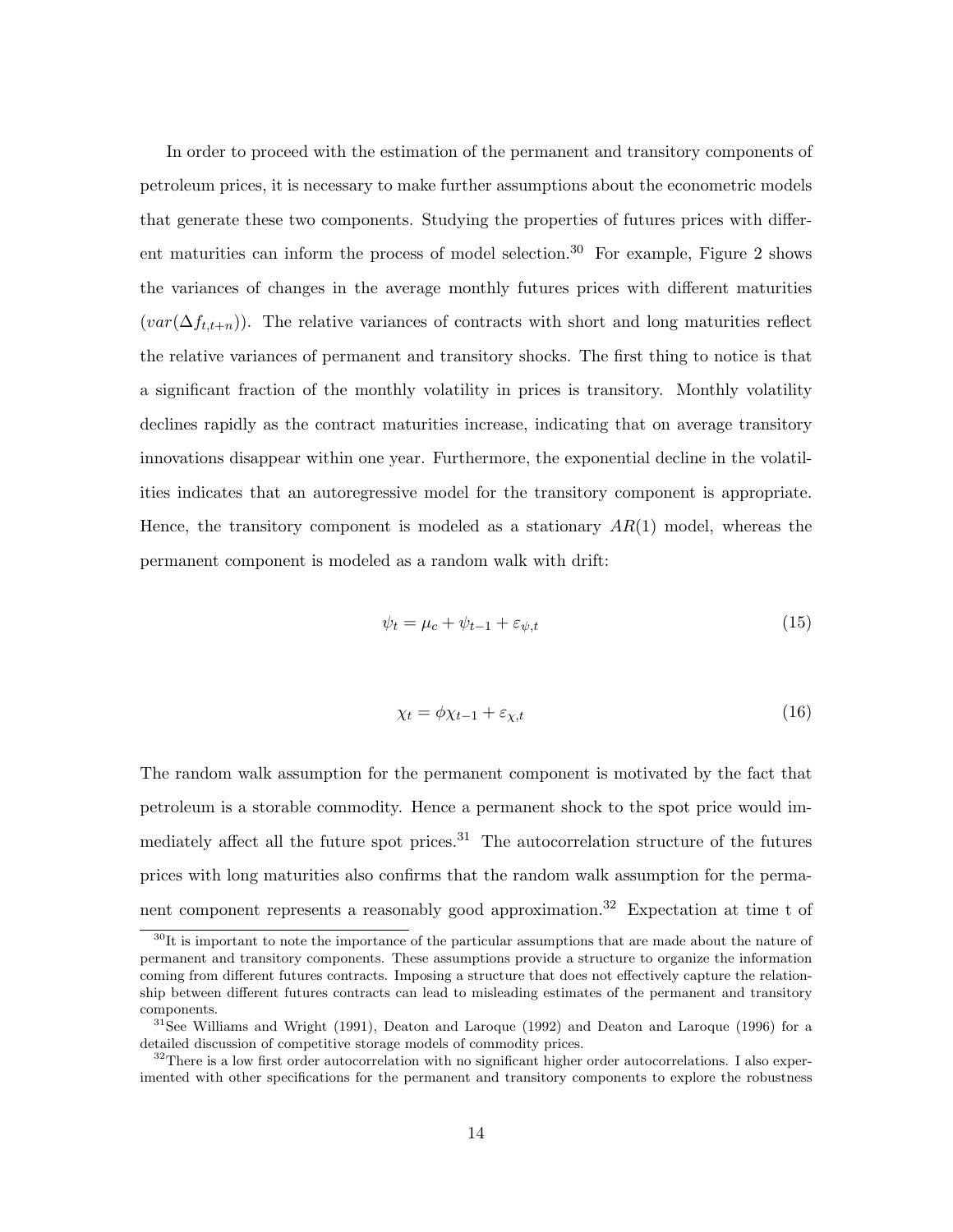the future spot price in  $n$  periods is thus given by:

$$
E_t p_{c,t+n} = E_t \psi_{t+n} + E_t \chi_{t+n} = n\mu_c + \psi_t + \phi^n \chi_t
$$
\n(17)

Having made specific assumptions regarding  $\psi_t$  and  $\chi_t$ , the framework outlined in equations (15)-(17) can be put in state-space form, and the parameters of the model can be estimated by maximum likelihood. The permanent and transitory components can then be calculated using the Kalman Filter. <sup>33</sup>

One of the potential problems in applying this framework with actual futures prices is that futures contracts with significantly distant maturities are usually not available for a significant part of the sample. Furthermore, these longer maturity contracts are usually not very liquid. This necessitates the use of contracts with relatively shorter maturities to infer information about the long-run effects. As discussed in more detail in section 5, it is necessary to use contracts with maturities much longer than 15 months to distinguish between truly permanent and highly persistent but transient shocks. An important implication of this requirement is that the estimate of the permanent component could be biased upward and the marginal propensity to consume out of permanent shocks could be biased downward.

#### 3.2 Estimation and Results

Futures prices that are used in the estimation come from crude oil futures contracts that are traded in NYMEX. The sample period starts in April 1983 which is when futures contracts started to be traded and ends in November 2006. The spot prices were obtained from the Energy Information Administration and the futures prices for different horizons were constructed using the historical end of day futures prices for different contracts.<sup>34</sup> The

of the results to alternative specifications. As suggested in Quah (1992), even within the class of ARIMA models one could construct many permanent-transitory decompositions consistent with the univariate dynamic properties of commodity prices. The particular identifying assumptions that are made here give only one of the many possible decompositions.

<sup>33</sup>See Appendix 2 for the state-space representation of the model.

<sup>34</sup>The data on the contracts came from Price-Data.com.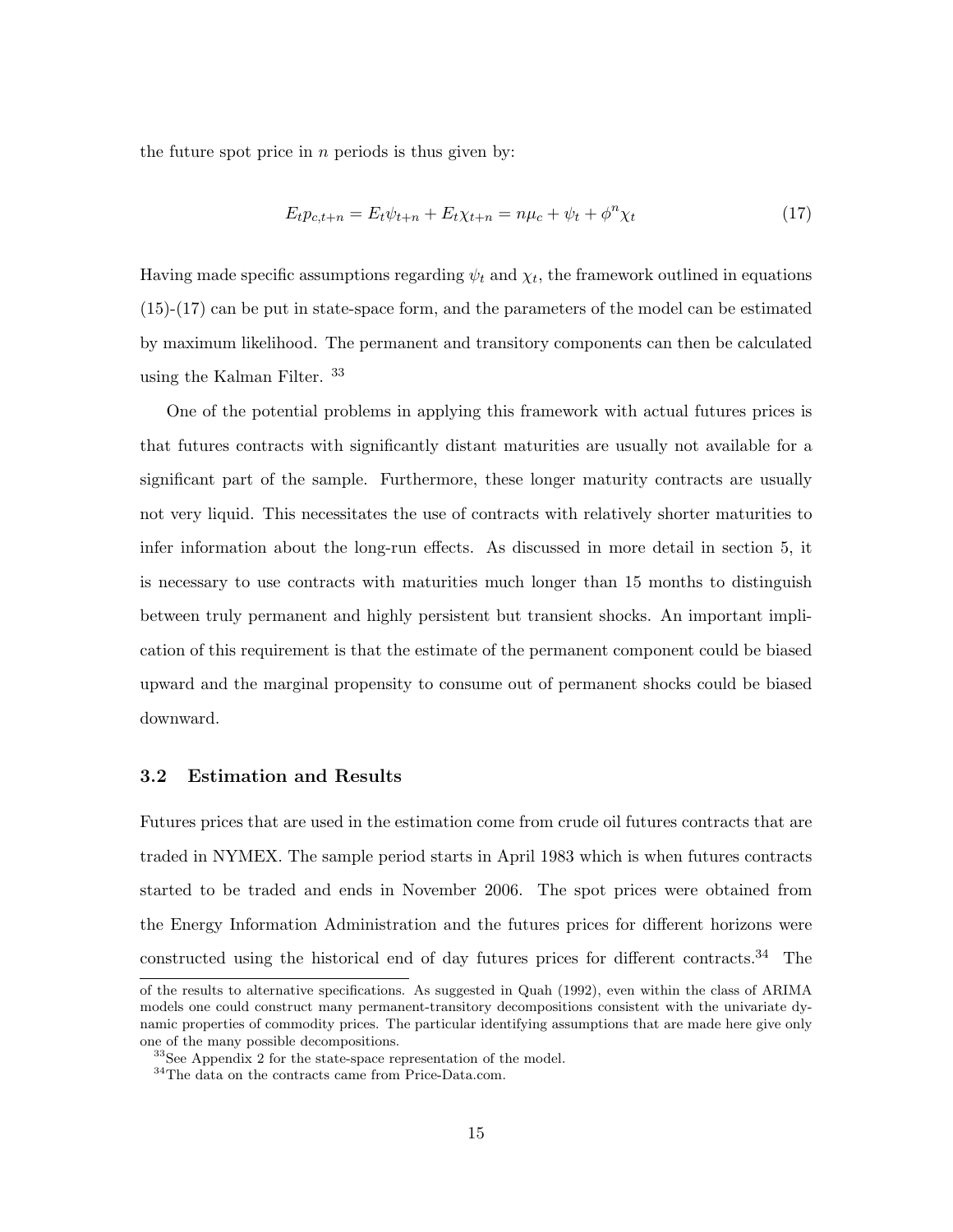length of the contracts are quite short in the earlier episodes, but more recently one can find futures contracts with delivery dates up to 10 years. In this paper, the monthly averages of the West Texas Intermediate (WTI) spot price and futures prices with 3, 6, 9, 12 and 15 month maturities are used in the estimation.<sup>35</sup>

Table 3 reports the parameter estimates. The autoregressive parameter for the transitory component is 0.93, which implies that transitory shocks have a half-life of approximately 8 months. The variance of transitory shocks is estimated to be higher than the variance of permanent shocks.<sup>36</sup> Other evidence from futures markets also seems to indicate that there is a significant transitory component in oil price innovations.<sup>37</sup> In that sense, finding a significant transitory component in crude oil prices is consistent with previous studies on petroleum prices.

Figure 3 shows the estimate of the permanent component of petroleum prices along with spot prices over the sample period. The price innovations during 1986 and 2004-2005 have a large permanent component, whereas the price innovations during the Gulf crisis of 1990-1991,<sup>38</sup> 1994 and early 1998 are identified as mainly transitory. Table 4 reports statistics of model fit. The empirical model captures spot and futures prices well. Mean absolute error for the spot prices is approximately 3 percent. The model fits futures prices with long maturities better than the spot prices and the 3 month futures prices.<sup>39</sup>

Looking at the forecast errors of the estimated model for different maturities (Table 5), we observe that the mean absolute forecast errors are not very different from those of the no-change forecast. The model performs better for horizons beyond 12 months, but even

 $35$ For the earlier episodes there are a small number of missing observations for the futures prices with 12 and 15 months maturities. These missing observations were replaced by the values obtained using a linear interpolation of the term structure of futures prices for those months.

 $36$ Competitive storage models of commodity prices suggest that commodities that are more storable should be subject to more permanent shocks. Despite the fact that petroleum is highly storable, many studies find evidence of mean reversion in oil prices. See Pindyck (1999), Akarca and Andrianacos (1995).

 $37$ See Barnett and Vivanco (2003) and Bessembinder et. al. (1995)

<sup>38</sup>Although the increase in prices during 1990-1991 is identified as mainly transitory, some months had a considerable permanent component which is in line with the analysis of this episode in Melick and Thomas (1997) who use options prices to recover the market beliefs about the distribution of oil prices.

 $39$ It is possible to impose the model to fit the spot prices perfectly by setting the variance of the observation error for the spot prices in the state-space formulation of the model to zero. In the benchmark model that is used in this paper, no such assumptions are made and the variances of all observation errors are estimated with the other parameters.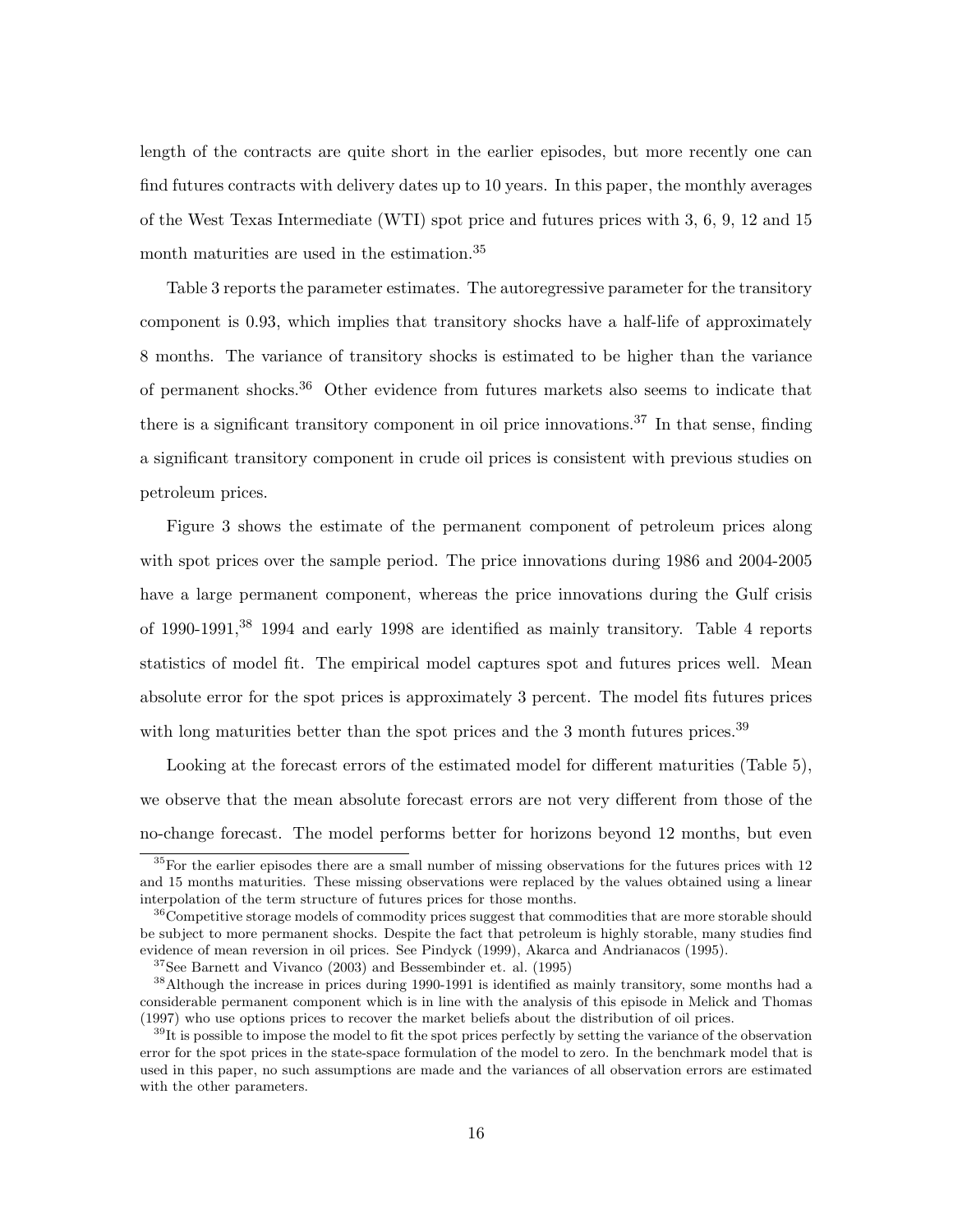then, the difference in the mean absolute forecast errors is not very large. The forecasting ability of futures prices has been investigated extensively in French (1986), Fama and French (1987), Gorton and Rouwenhorst (2006) and Alquist and Kilian (2007). Alquist and Kilian (2007) find that the oil futures do not necessarily perform better than a no change forecast under various different criteria and for various different horizons. As discussed in French (1986), the forecasting ability of futures contracts should be high for commodities whose prices are subject to transitory fluctuations.<sup>40</sup> Going back to the discussion of the expected spot price changes and futures prices, it is clear that if there is no change in expected spot prices (i.e. if spot price innovations are permanent), we would observe no movement in the basis. Thus futures prices would have no predictive power. If, on the other hand, oil prices have significant transitory fluctuations, then the futures prices should perform better than a simple no change forecast. Figure 4 compares the 24 month ahead forecast errors from the model with the no-change forecast. As one can see the two forecast errors move together for most of the sample. One can identify 4 main episodes when there is a significant gap between the two series: May 1990-April 1991, January 1992-February 1994, January 1998-April 1999 and December 1999-December 2000. Note that during all of these episodes with the exception of January 1992-February 1994, the model with futures prices performs better than the no change forecast, and all of these episodes correspond to periods when the futures prices predict a large transitory component in oil prices. The fact that petroleum prices were subject to many large permanent shocks during the episode under consideration overshadows the better performance of the futures prices during episodes with large transitory shocks.

As a second step in the identification, I compare the permanent and transitory components that are identified using the futures term structure to other measures of market expectations. More specifically, I compare the forecasts from the model that I estimate to Consensus Forecasts and find that they are highly correlated.<sup>41</sup> Consensus Forecasts pub-

<sup>&</sup>lt;sup>40</sup>If there is a transitory shock, there is an expected change in future spot prices and hence the futures prices should be able to predict this expected spot price movement.

 $^{41}$ Consensus Forecasts is an international economic survey organization. I thank Ron Alquist for sharing the historical Consensus Forecasts for WTI.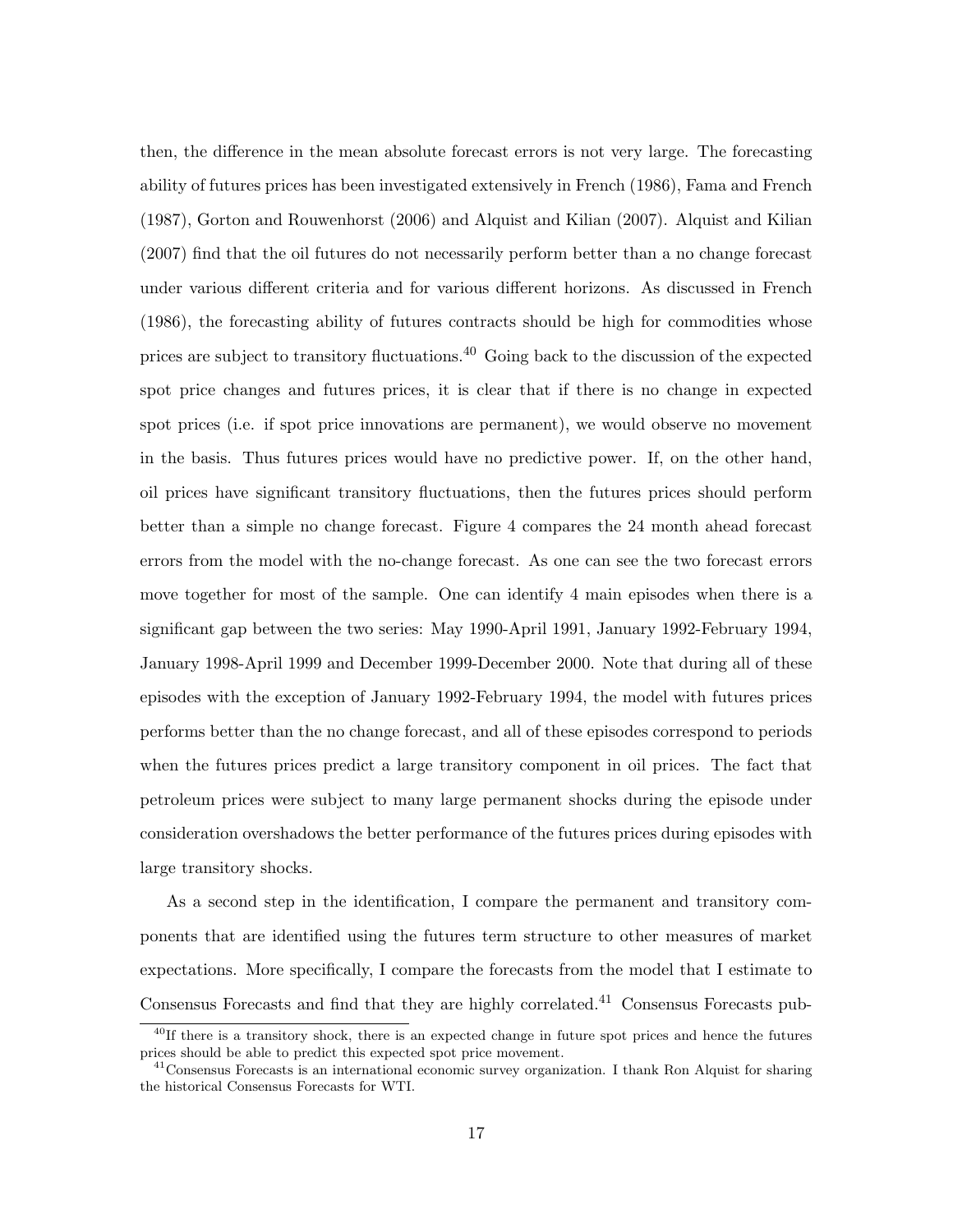lish 3-month and 12-month ahead forecasts for West Texas Intermediate petroleum prices. The forecasts are available for each month starting in October 1989. The difference between the 12-month and 3-month ahead forecasts  $(E_t p_{c,t+12} - E_t p_{c,t+3})$  indicate the direction of expected change in petroleum prices. If this difference is positive, it indicates that there is an expected increase in prices, reflecting the existence of a negative transitory shock to current prices. The opposite is true if the difference is negative. I calculate the difference between the 12-month and 3-month ahead forecasts using the estimated model in this paper and compare them with the forecasts from Consensus Forecasts. Figure 5 plots the two series. The forecast difference is expressed as a percentage of spot prices to make the scaling comparable over time. Positive values indicate an expected increase in prices in the future and negative values indicate an expected fall. As the figure clearly shows, the two predictions about the future direction and magnitude of price changes are very similar. In fact, the correlation between the two series is 0.82. This comparison between the predictions of my empirical model and the Consensus Forecasts suggest that the decomposition that is obtained using the futures term structure does a very good job of capturing the market beliefs about the persistence of oil price shocks. Furthermore, studying market commentaries published in the the Oil & Gas Journal (OGJ) during periods associated with large oil price shocks suggests that the futures term structure correspond well with these alternative measures of market expectations.<sup>42</sup>

#### 4 Results

Having identified the permanent and transitory shocks in the previous section, this section first describes the construction of the import consumption series. It then presents the estimates of the marginal propensity to consume out of the permanent and transitory shocks for the nineteen petroleum exporting countries analyzed in this paper using pooled regressions.

 $42$ Oil & Gas Journal is one of the leading journals that provide daily market commentary on the developments in the oil industry. Although market commentaries are used in this paper only as a check on the existing identification via the futures prices, other papers such as Cavallo and Wu (2006) have used market commentaries to identify exogenous oil price shocks.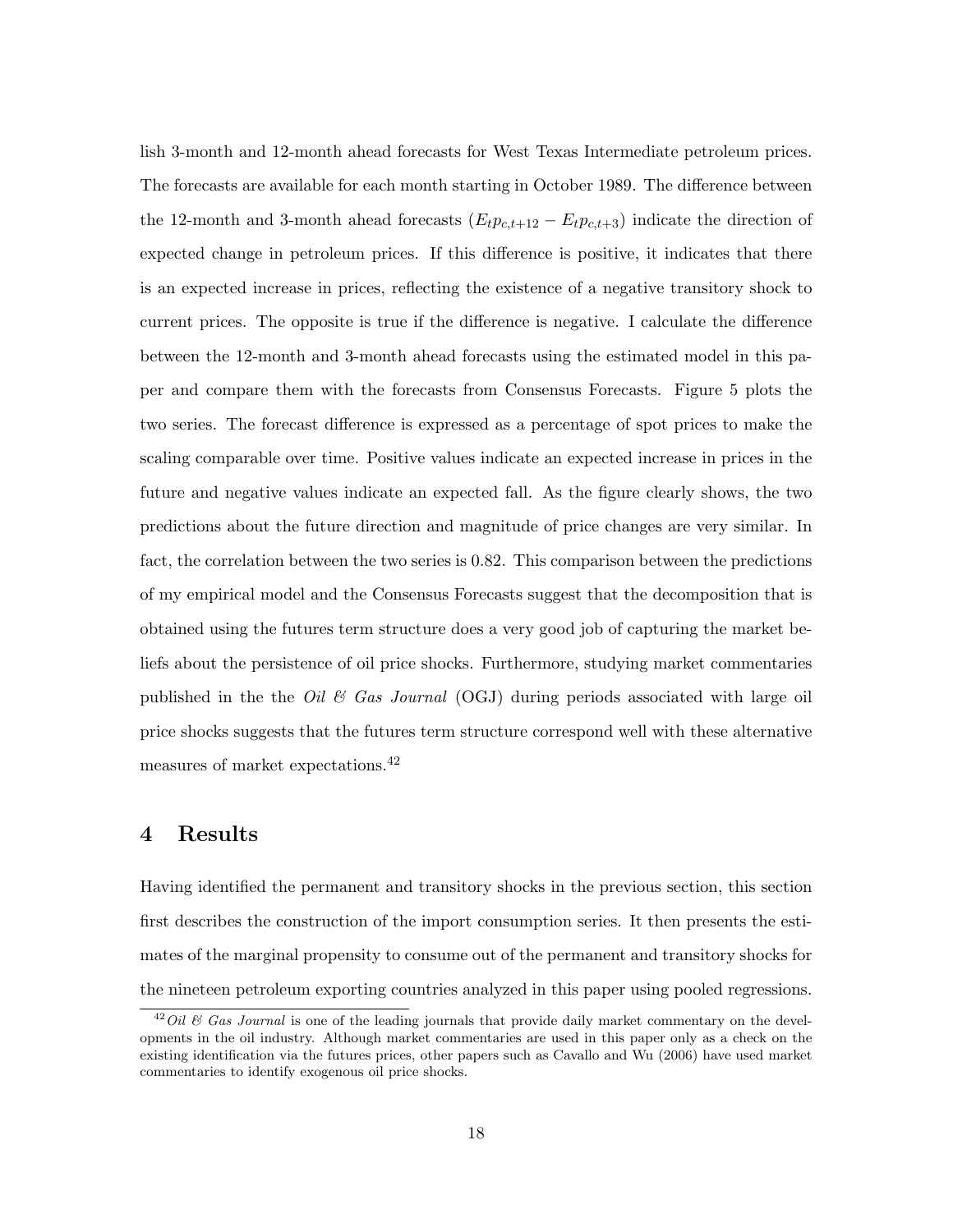#### 4.1 Data

Import consumption growth that appears on the left hand side of (12) is constructed using annual gross imports measured in current US dollars, deflated by a world import price index. The time series sample is the 1984-2006 period. Data for gross imports and exports come from the United Nation's National Income Accounts, and the world import price index comes from IMF's International Financial Statistics. The reason for deflating the value of imports by a world import price index is to have a measure of real import consumption that is not biased by changes in the consumption bundles of countries over time. Using the world price index for imported goods avoids this problem, and captures the import consumption response in terms of a general basket of goods and services, that can be imported from the rest of the world.<sup>43</sup> The share of export income used to adjust the annual observations of the permanent and transitory shocks is constructed using data from UNCTAD's Handbook of Statistics and UN's COMTRADE databases.

#### 4.2 Estimates of the MPC out of Petroleum Price Shocks

I estimate equation (12) using pooled regressions (Table 7).<sup>44</sup> I also present estimates for individual countries in Table  $8^{45}$  The first row reports the estimates using all of the crosssection and time-series observations. As the theory predicts, the marginal propensity to

<sup>&</sup>lt;sup>43</sup>As countries get richer they spend a smaller fraction of their income on basic items and necessities. The endogenous changes in the composition of imports in response to changes in income can bias the estimates of the marginal propensity to import. Although the world import price index also reflects changes in the composition of goods and services produced in the world, it is less prone to large changes that one might expect to see at the level of individual countries.

<sup>&</sup>lt;sup>44</sup>I report the estimates from pooled OLS regressions with correlated panels corrected standard errors. I also experimented with using feasible GLS allowing for correlated panels but as discussed in Beck and Katz (1995) when the cross section variation is large relative to the time series variation as is the case here, the estimated variance covariance matrix can be significantly biased leading to the understatement of the asymptotic standard errors. Monte Carlo simulations that were conducted by the author also indicated that the standard errors under FGLS are significantly under estimated.

<sup>&</sup>lt;sup>45</sup>The marginal propensity to consume out of permanent shocks is positive for all the countries except Gabon, Algeria and Norway. It is significantly different from zero for Nigeria, Libya, Qatar and Egypt. The estimates for the marginal propensity to consume out of transitory shocks is negative for most of the countries in the sample. With the exception of Egypt and Colombia they are not significantly different from zero. The p-values for the test that the marginal propensity to consume out of permanent and transitory shocks are equal indicate that the null hypothesis of equality can be rejected at the 5 percent confidence level for Colombia, Egypt, Qatar and Nigeria and at the 11 and 13 percent confidence levels for Syria and Ecuador, respectively.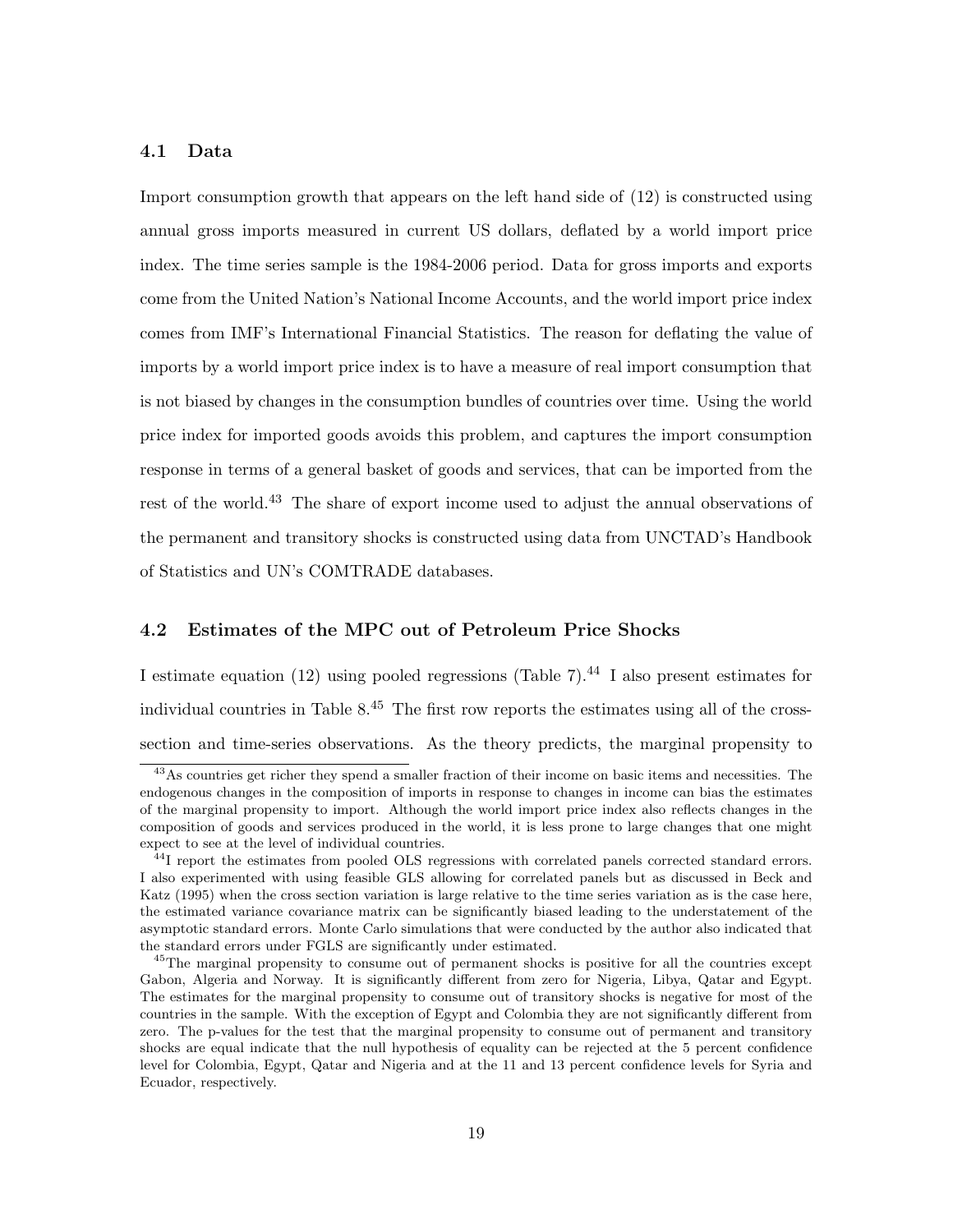consume out of permanent shocks  $(\theta_1)$  is higher than the marginal propensity to consume out of transitory shocks  $(\theta_2)$  and it is significantly different from zero. The marginal propensity to consume out of transitory shocks is -0.096, which is consistent with the predictions of the model, whereas the marginal propensity to consume out of permanent shocks is 0.329, which is lower than the theory's prediction of 1. This finding is not surprising for many reasons. There is a large literature that explores the roles of habit formation and precautionary saving motives in consumption.<sup>46</sup> Both habit formation and precautionary saving behavior suggest that the marginal propensity to consume out of contemporaneous permanent income shocks is smaller. Furthermore, the permanent shocks identified via futures prices constitute an upper bound for truly permanent shocks, since they mostly distinguish between shocks that disappear within one to two years, and shocks that have longer lasting effects. Several countries in the sample have also had stabilization and savings funds which moderate how the oil windfalls are spent. The existence of such institutions might inhibit the immediate and full response of consumption to income shocks. The sixth column reports the p-values for the test of equality between the marginal propensities to consume out of permanent and transitory shocks. As one can see, it is possible to reject the null hypothesis that the two marginal propensities are equal at the 5 percent confidence level for the benchmark full sample.

As mentioned before, the existence of big oil producers like Iran, Norway, Nigeria, Venezuela and Mexico in the sample might be problematic, since the exogeneity of oil price shocks is more debatable for such big producers. So I repeat the estimation of  $\theta_1$  and  $\theta_2$  first excluding Iran, which is the biggest producer in the sample. The point estimates for the marginal propensities to consume out of permanent and transitory shocks are not very different relative to the benchmark sample. The same conclusion applies when all the big producers are excluded (row 4).

Another potential complication discussed earlier is that for OPEC member countries output and price innovations can be correlated. Rows 5 and 6 report the estimates for

<sup>46</sup>See Carroll, Overland and Weil (2000) and Carroll and Samwick (1998) for references.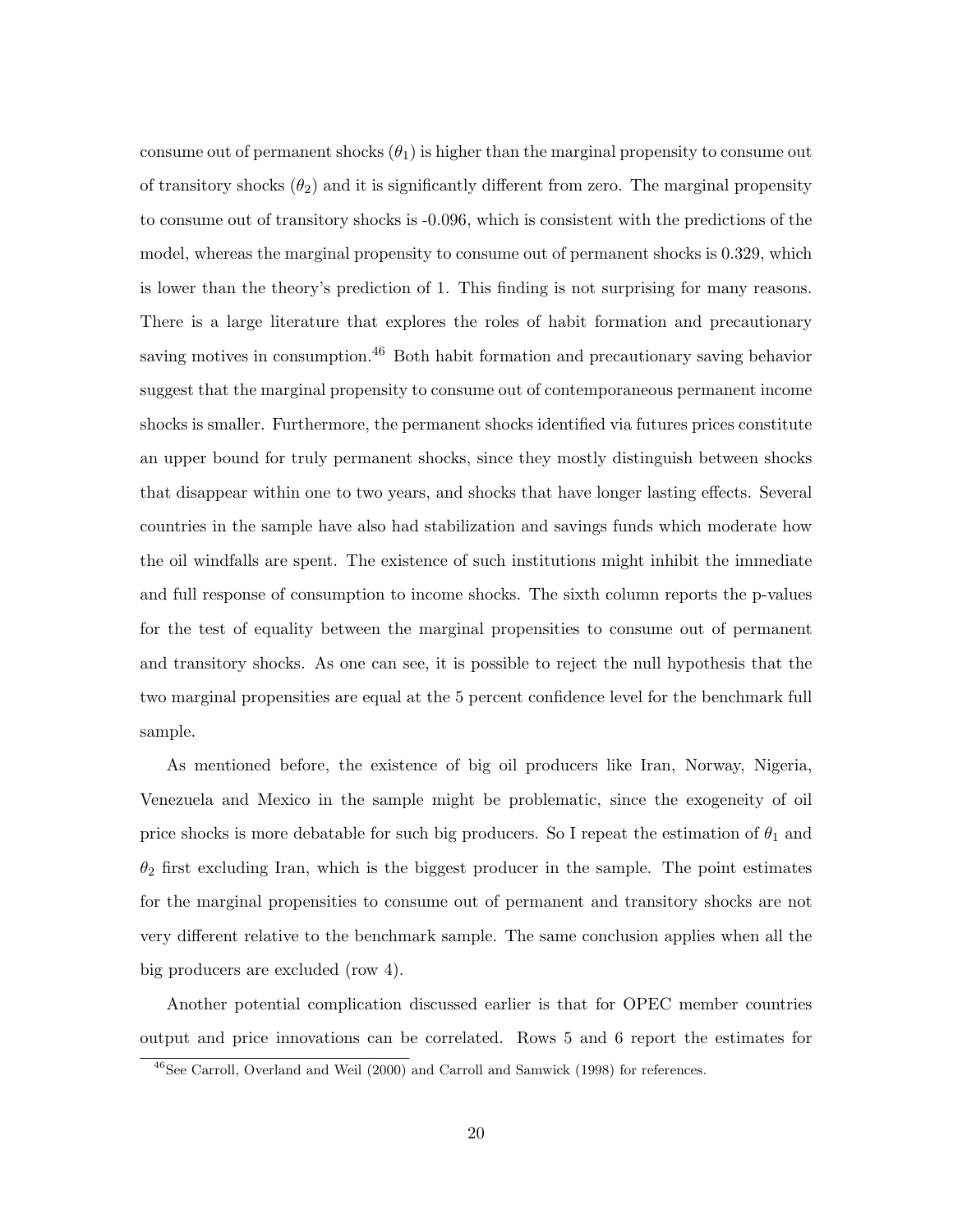OPEC member countries and other petroleum exporters. As one can see, the point estimates are not very different for the permanent and transitory shocks; however,  $\theta_1$  is no longer significant when one looks at only the OPEC member countries.<sup>47</sup>

#### 4.3 What Difference Do Futures Prices Make?

One of the premises of this paper is that using futures prices to identify permanent versus transitory shocks has advantages over methods that only use the univariate properties of spot prices. So far, the arguments for using futures prices have been mostly conceptual. However, it is also important to investigate the advantages of using futures prices in the actual decomposition of petroleum prices, as well as their effects on the estimates of the marginal propensities to consume out of permanent and transitory shocks.

Table 9 compares the estimates of the model parameters when the long horizon futures contracts (all contracts except the 3 month contract) are not used in the estimation. The main difference in the estimates of the model parameters is that the variance of permanent shocks is significantly higher when the long horizon futures prices are not used. Figure 6 plots the permanent components of petroleum prices estimated with and without the long horizon futures prices. With the exception of 1986, the decomposition that uses the full set of futures prices identifies a larger transitory component than the decomposition based on spot prices and short horizon futures contracts. The difference between the two series is particularly large during 1990, 1993-1994, 1996-1997 and the post 2000 episode. Futures prices predict a significant transitory component for all of these episodes. The advantage of using futures prices is perhaps most transparent for 1990-1991. While an unobserved components decomposition identifies a significant permanent component, futures prices correctly predict a large transitory component.

Table 10 reports the estimates of the marginal propensity to consume out of permanent and transitory shocks, when the shocks are identified using different sets of observations. The estimate of the marginal propensity to consume out of permanent shocks is more

<sup>&</sup>lt;sup>47</sup>Another important thing to note is that the sample does not include the oil price shocks of the 1970s which might explain the indifference in the results.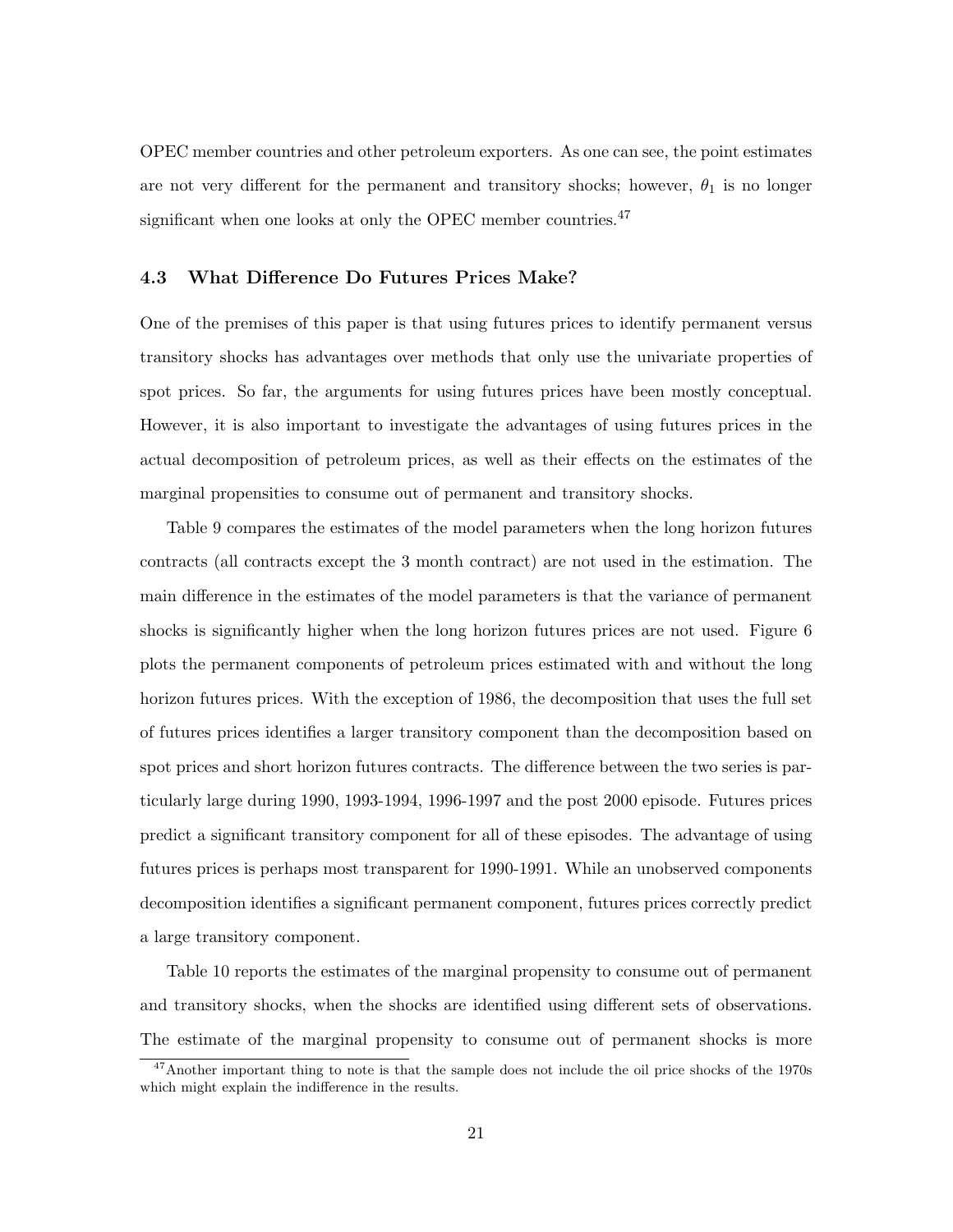significant when the full set of futures prices are used in the identification. Furthermore, when the long horizon futures prices are not used, it is not possible to reject the hypothesis that the marginal propensities to consume out of permanent and transitory shocks equal each other with any reasonable level of confidence. This underscores the usefulness of futures prices in identifying persistent and transitory price shocks.

#### 4.4 Distinguishing Between Permanent versus Persistent Oil Price Shocks

In calculating the permanent and transient components of oil price innovations, the identifying assumption that the permanent component follows a random walk is somewhat arbitrary. Since the empirical framework uses futures prices going out to 15 months, it is not possible to distinguish a pure random walk from a persistent but transitory process. Although the effects of a purely permanent and a near permanent shock on income is indistinguishable within reasonably long horizons, the implications of these different types of shocks for the marginal propensity to consume are starkly different. Table 11 shows calculations of the marginal propensity to consume out of shocks that follow a random walk versus out of shocks that follow a highly persistent, but transitory process. As one can see, even small deviations from the pure random walk assumption lead to a dramatic change in the implied marginal propensity to consume.

This analysis helps interpret the size of the estimated marginal propensity to consume out of permanent shocks. These parameters can be fully consistent with a process for oil price shocks, where the permanent component is significantly more persistent than the transient component, without being entirely permanent. In fact, a version of the empirical model for oil prices is estimated under the assumption that the permanent component follows an  $AR(1)$  process, where the autoregressive parameter equals 0.997. Table 12 shows the estimates of the model parameters for oil prices, and Table 13 shows the estimates of  $\theta_1$ and  $\theta_2$  under different assumptions about the persistence of the permanent component. The estimated coefficients are essentially the same in these two cases, and so are the estimated marginal propensities to consume.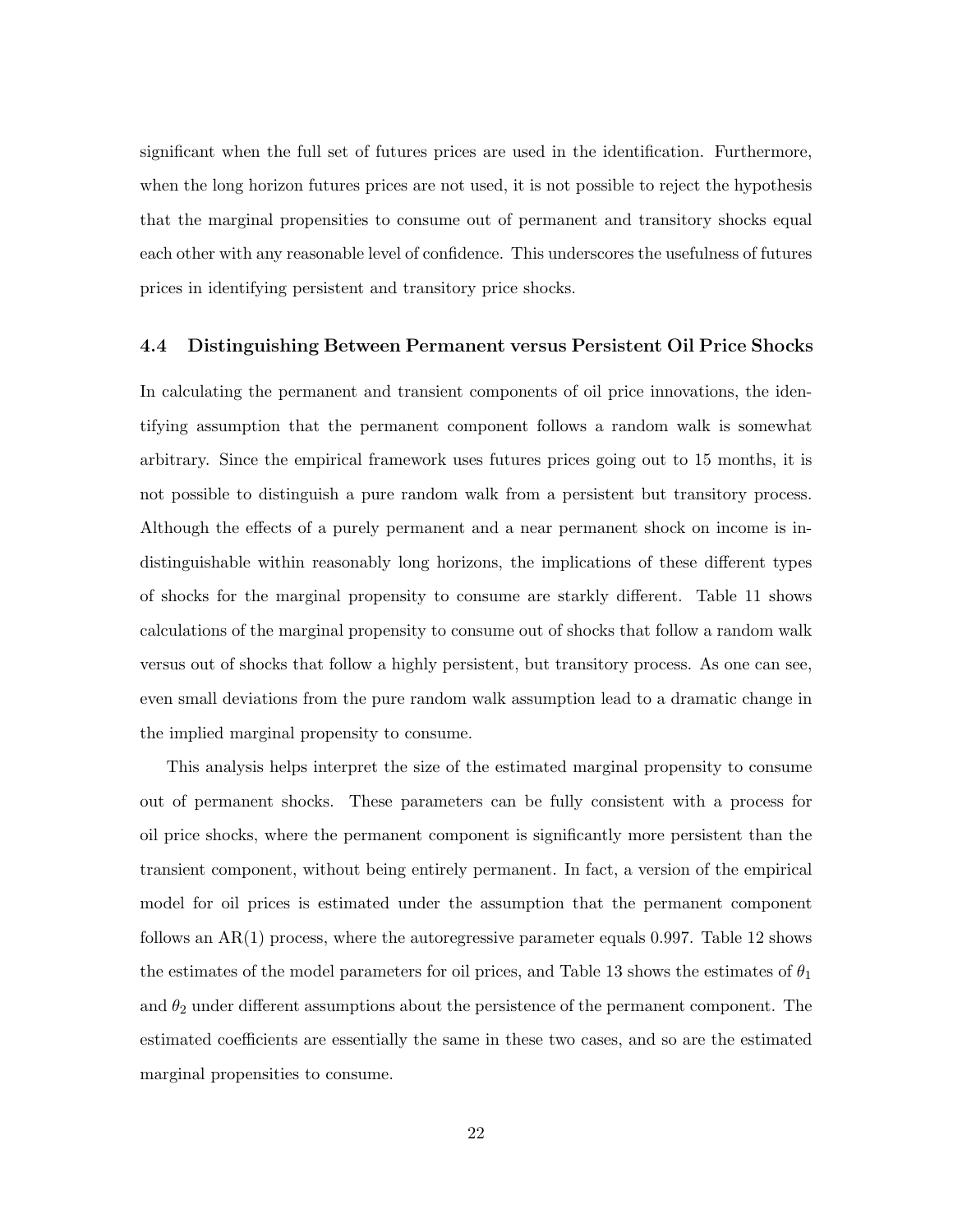The pure random walk case is clearly an important benchmark, since it provides an unambiguous testable prediction for the theory. However, in the empirical applications of the theory it is important to recognize that it is difficult to distinguish between fully permanent versus highly persistent shocks, and finding a statistically different response to permanent and transitory shocks goes a long way in demonstrating that the intertemporal approach is a useful framework to study the current account response to different types of income shocks.

#### 5 Conclusions

The intertemporal approach to the current account is an intuitive framework with concrete, testable implications for the joint dynamics of income and the current account. Motivated by the large income shocks faced by commodity exporters, this paper analyzes how the responses of petroleum exporters to permanent versus transitory price shocks compare with the predictions of the intertemporal approach. The results of this analysis are supportive of the key implications of the theory. The marginal propensity to consume out of permanent shocks is significantly higher than that out of transitory shocks. This implies that the persistence of income shocks is an important factor in understanding current account fluctuations.

The identification of exogenous income shocks has been one of the challenges in empirical tests of the intertemporal approach. Studying the response of small petroleum exporters to oil price shocks goes a long way in dealing with this identification challenge. The main innovation of this paper with respect to identification is the use of futures term structure in decomposing petroleum prices into a permanent and a transitory component. Futures prices reflect market's beliefs regarding the persistence of different price shocks, and when these beliefs are incorporated in the identification of persistent and transient oil price shocks, this study finds a significant effect of the perceived persistence of income shocks on consumption When permanent and transitory shocks are identified without using futures prices, the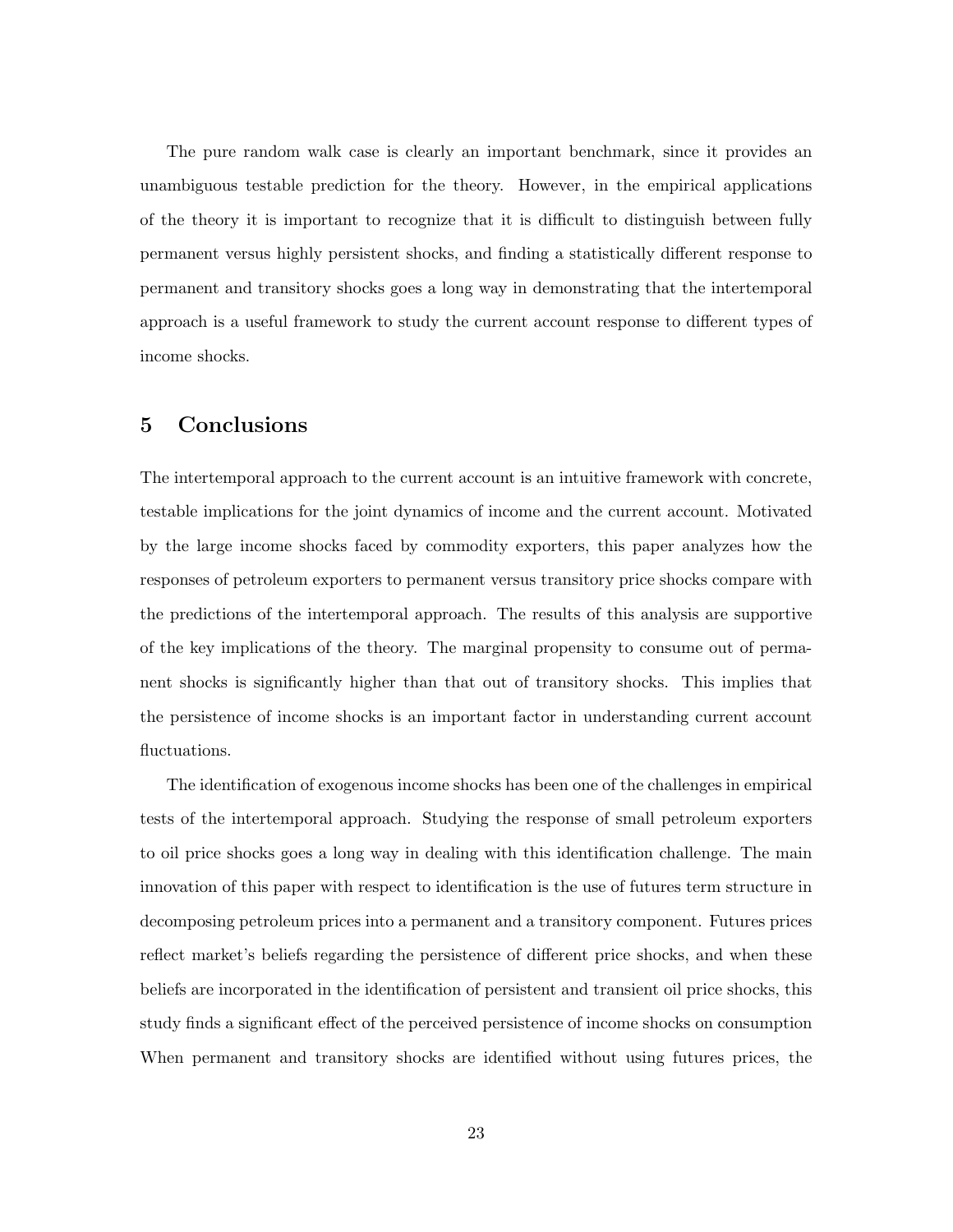estimates of the marginal propensities to consume out of permanent and transitory shocks are no longer statistically different.

Possible extensions include incorporating more commodities into the analysis, which would generate more cross-section variation.<sup>48</sup> It is also possible to extend this work to cover shocks to the quantity of exports. One way of doing this is to use discovery dates for petroleum to identify permanent quantity shocks to export income. The recent oil price hikes and the associated redistribution of income from oil importers to oil exporting countries has become a significant component of the growing global imbalances. The response of oil exporting countries to different types of oil price shocks is clearly important in understanding how these imbalances can be resolved. It is important to recognize that institutions and fiscal policy are very important in understanding the effects of oil price shocks on the current account. Further theoretical and empirical work can explore these dimensions as well as the perceived persistence of shocks.

#### 6 Appendix

#### 6.1 Derivation of Equation (6)

As in Campbell and Deaton (1989), we first divide both sides of equation (5) by  $Q_{C,t-1}$  to get:

$$
\frac{\Delta C_t}{Q_{C,t-1}} = \frac{r}{1+r} \sum_{i=0}^{\infty} \left(\frac{1}{1+r}\right)^i (E_t - E_{t-1}) \frac{Q_{C,t+i}}{Q_{C,t-1}}
$$
(18)

where  $Q_{C,t+i}/Q_{C,t-1} = (P_{C,t+i}/P_{C,t-1})(P_{M,t+i}/P_{M,t-1})^{-1}(X_{C,t+i}/X_{C,t-1})$ . The expected growth rate of export income is given by  $\mu_q = \mu_p - \mu_m + \mu_y$  where  $\mu_p$ ,  $\mu_m$  and  $\mu_y$  are defined as before. It is possible to decompose expressions of the form  $E_t(Q_{C,t+i}/Q_{C,t-1})$ 

<sup>&</sup>lt;sup>48</sup>The main considerations in choosing which commodities to include would be the number of countries that depend on the commodity and the forecasting efficiency of the futures prices for the commodity.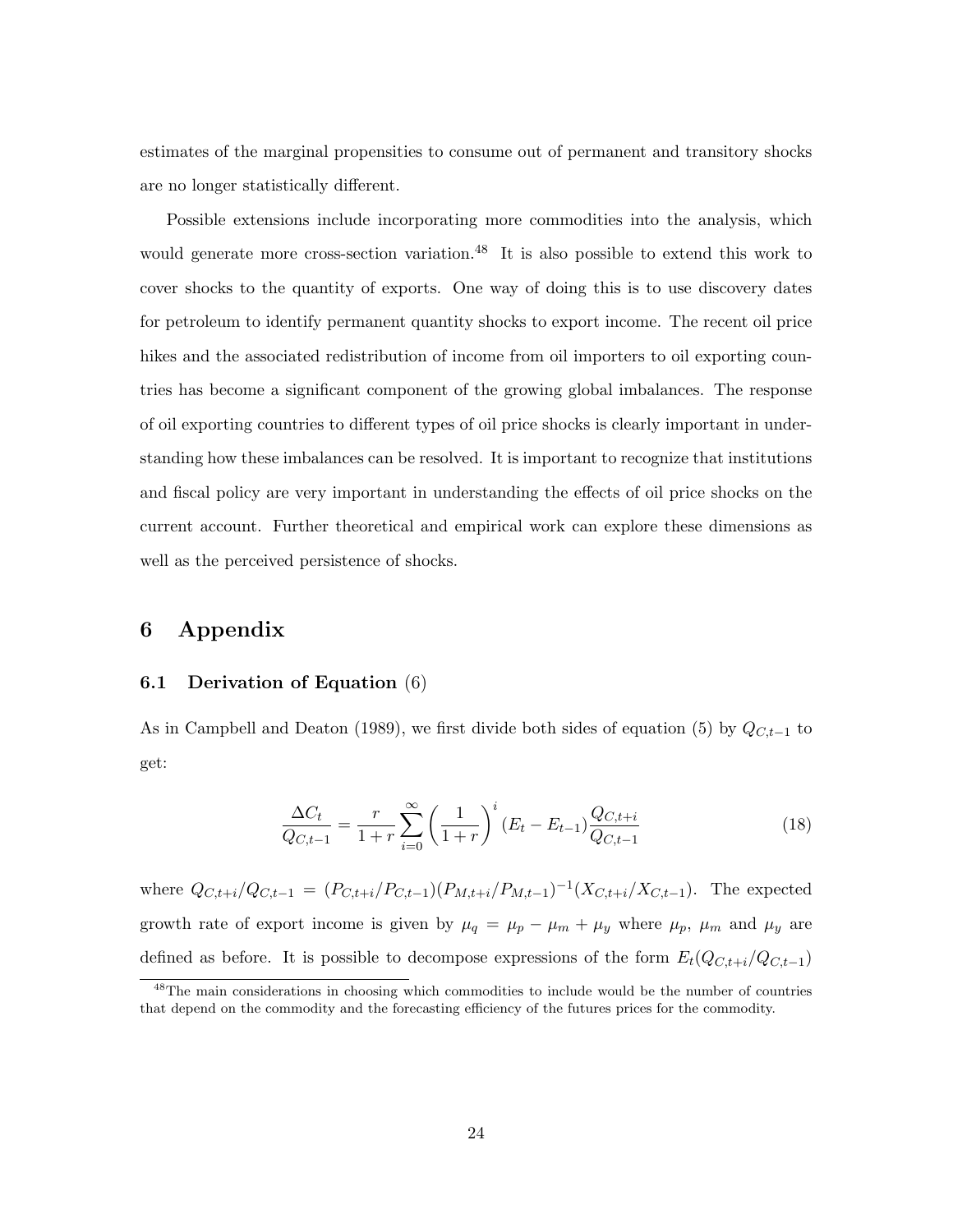into an expected growth component  $e^{i\mu}$  and a residual so that:

$$
\frac{Q_{C,t+i}}{Q_{C,t-1}} = e^{(i+1)\mu_q + (\sum_{k=0}^i \Delta log Q_{C,t+k} - \mu q)} \approx e^{(i+1)\mu_q} \left(1 + \sum_{k=0}^i (\Delta log Q_{C,t+k} - \mu_q)\right) \tag{19}
$$

(19) implies:

$$
(E_t - E_{t-1})\frac{Q_{C,t+i}}{Q_{C,t-1}} \approx (E_t - E_{t-1})e^{(i+1)\mu_q}(\sum_{k=0}^i \Delta log Q_{C,t+k})
$$
\n(20)

Rewriting (18) using (20) one gets (6), as suggested in the text.

## 6.2 The State-Space Representation of the Empirical Model For Commodity Prices

The state-space representation of the model is given by:

$$
y_t = A + Hx_t + v_t \tag{21}
$$

$$
x_t = B + Mx_{t-1} + \varepsilon_t \tag{22}
$$

where  $x_t$  is the state vector given by  $[\psi_t, \chi_t]$ ,  $B = [\mu_p, 0]$ ,  $M = [1 \ 0, 0 \ \phi]$  and  $\varepsilon_t = [\varepsilon_{\psi,t}, \varepsilon_{\chi,t}]$ . The covariance matrix for  $\varepsilon_t$  is given by  $VV = [\sigma_{\psi}^2 \; 0, 0 \; \sigma_{\chi}^2]$ . The observation vector is given by  $y_t = [s_t, f_{t,t+n_1},..., f_{t,t+n_T}]$  where  $n_1$  through  $n_T$  are the different maturities for the futures contracts,  $A = [0, \mu_p n_1 - \omega_{n_1}, ..., \mu_p n_T - \omega_{n_T}]$  and  $v_t$  is a  $(T + 1) \times 1$  matrix of serially uncorrelated, normally distributed innovations given by  $v_t = [v_{s,t}, v_{f_{n1},t}, ..., v_{f_nT,t}]$ .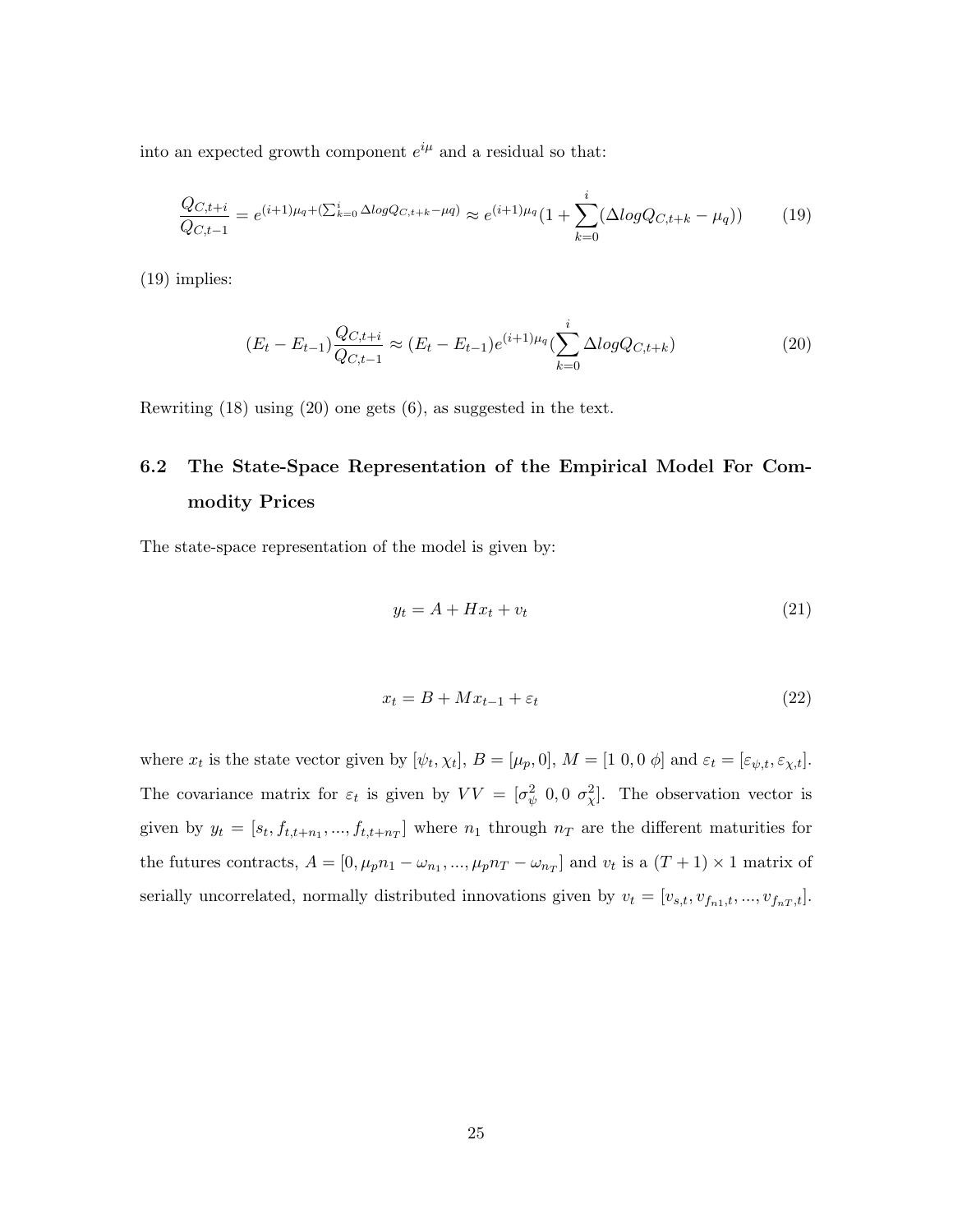The covariance matrix for  $v_t$  is denoted by:

$$
VU = \begin{pmatrix} \sigma_s^2 & \cdot & \cdot & 0 \\ 0 & \sigma_{f_{n1}}^2 & \cdot & 0 \\ \cdot & \cdot & \cdot & \cdot \\ 0 & \cdot & \cdot & \sigma_{f_{nT}}^2 \end{pmatrix}
$$

and H is a  $(T + 1) \times 2$  matrix given by:

$$
H = \begin{pmatrix} 1 & 1 \\ 1 & \phi^{n_1} \\ . & . \\ . & . \\ 1 & \phi^{n_T} \end{pmatrix}
$$

The parameters of the model are estimated using maximum likelihood, and the permanent and transitory innovations to spot prices are computed using the Kalman Filter.

#### 6.3 Adjusting For Other Exports

So far it was assumed that all of the export income came from petroleum exports. Adding other exports does not change the essence of import dynamics. Denoting total exports as  $Q_t$ , we have:

$$
Q_t = Q_{C,t} + Q_{O,t} \tag{23}
$$

where  $Q_{C,t}$  and  $Q_{O,t}$  denote export income from petroleum and other goods, respectively. The first order conditions with respect to import consumption does not change. I derive an approximation to equation (5) as described in Appendix 1, but this time with the definition of total export income containing other exports as well as petroleum exports. Dividing both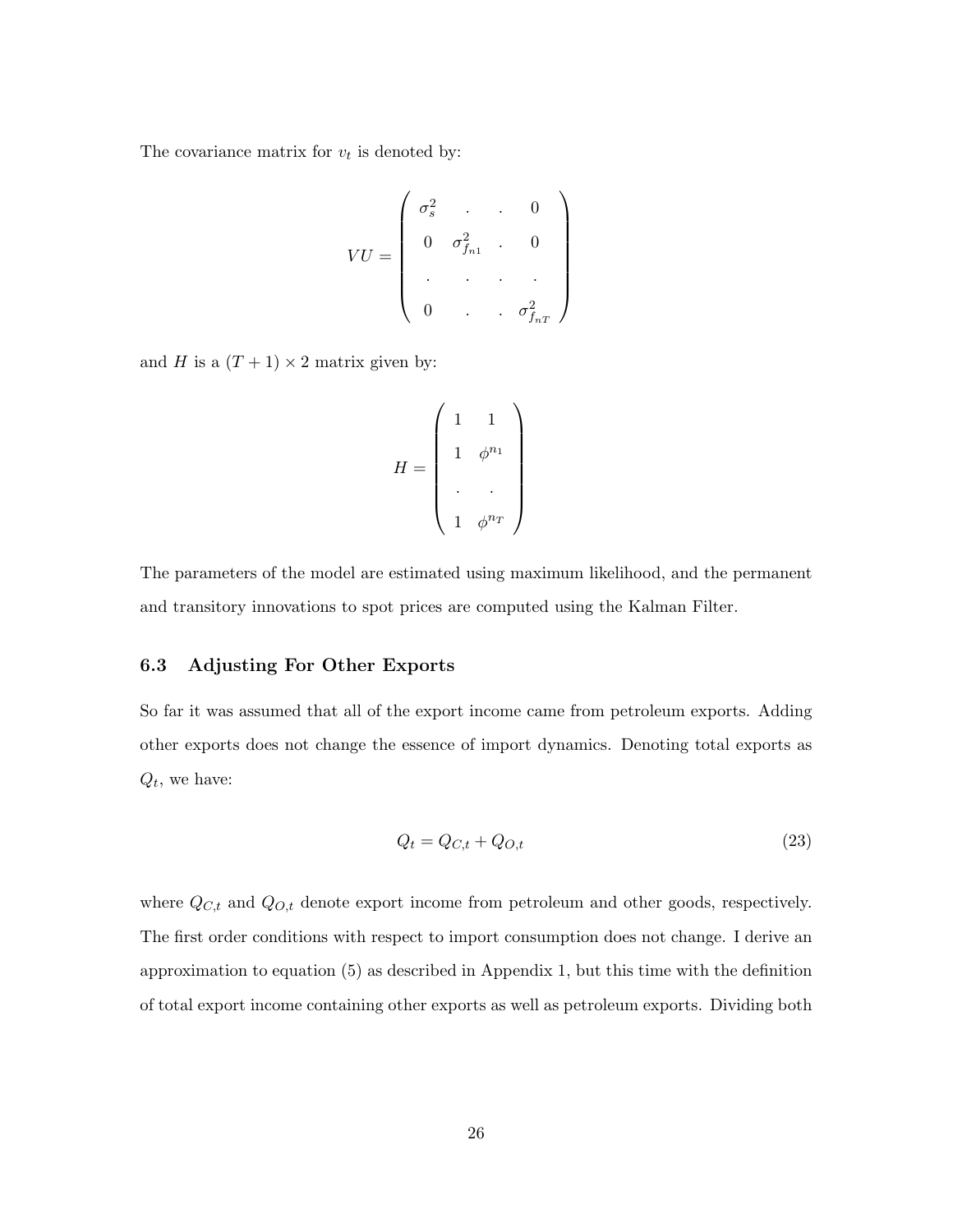sides of equation (5) by  $Q_{t-1}$  gives:

$$
\frac{\Delta C_t}{Q_{t-1}} = \frac{r}{1+r} \sum_{i=0}^{\infty} \left(\frac{1}{1+r}\right)^i (E_t - E_{t-1}) \left(\frac{Q_{C,t-1}}{Q_{t-1}} \frac{Q_{C,t+i}}{Q_{C,t-1}} + \frac{Q_{O,t-1}}{Q_{t-1}} \frac{Q_{O,t+i}}{Q_{O,t-1}}\right)
$$
(24)

It is possible to derive an approximation to equation (24), where commodity export income is expressed in logs as described in Appendix 1. Now we have:

$$
\frac{\Delta C_t}{Q_{t-1}} \approx \frac{r(1+\mu_q)}{r-\mu_q} \sum_{i=0}^{\infty} \left(\frac{1+\mu_q}{1+r}\right)^i (E_t - E_{t-1}) \left(\frac{Q_{C,t-1}}{Q_{t-1}} \Delta log Q_{C,t+i} + \frac{Q_{O,t-1}}{Q_{t-1}} \Delta log Q_{O,t+i}\right) (25)
$$

Assuming that the innovations to commodity export income and other exports are uncorrelated, we have the reduced form equation (12) given in the text.

#### 6.4 Time Aggregation

Define variables with two time subscripts  $t, j$  as the variable observed for the j<sup>th</sup> month of year  $t$  and variables with one time subscript  $t$  as the annual level of the variable. Assuming that equation (6) holds at the monthly frequency, we have:

$$
\frac{\Delta C_{t,j}}{Q_{t,j-1}} \approx \frac{r(1+\mu_q)}{r-\mu_q} \frac{Q_{C,t,j-1}}{Q_{t,j-1}} \sum_{i=0}^{\infty} \sum_{k=0}^{12} \left(\frac{1+\mu_q}{1+r}\right)^{12* i+k} (E_{t,j} - E_{t,j-1}) (\Delta log P_{C,t+i,j+k} + \varepsilon_{t,j}) (26)
$$

where the innovations to the other components of income are collected under the  $\varepsilon_{t,j}$  term. Multiplying both sides of (26) by  $Q_{t,j-1}/Q_{t-1}$  leads to an expression for  $\Delta C_{t,j}/Q_{t-1}$ .

We observe  $\Delta C_t/Q_{t-1}$ , which can be written in terms of different  $\Delta C_{t,j}/Q_{t-1}$  terms. More specifically, we have:

$$
\frac{\Delta C_t}{Q_{t-1}} = \frac{(C_{t,1} - C_{t-1,1}) + (C_{t,2} - C_{t-1,2}) + \dots + (C_{t,12} - C_{t-1,12})}{Q_{t-1}}
$$
(27)

where

$$
\frac{(C_{t,j} - C_{t-1,j})}{Q_{t-1}} = \frac{\sum_{k=j+1}^{12} \Delta C_{t-1,k}}{Q_{t-1}} + \frac{\sum_{k=1}^{j} \Delta C_{t,k}}{Q_{t-1}}
$$
(28)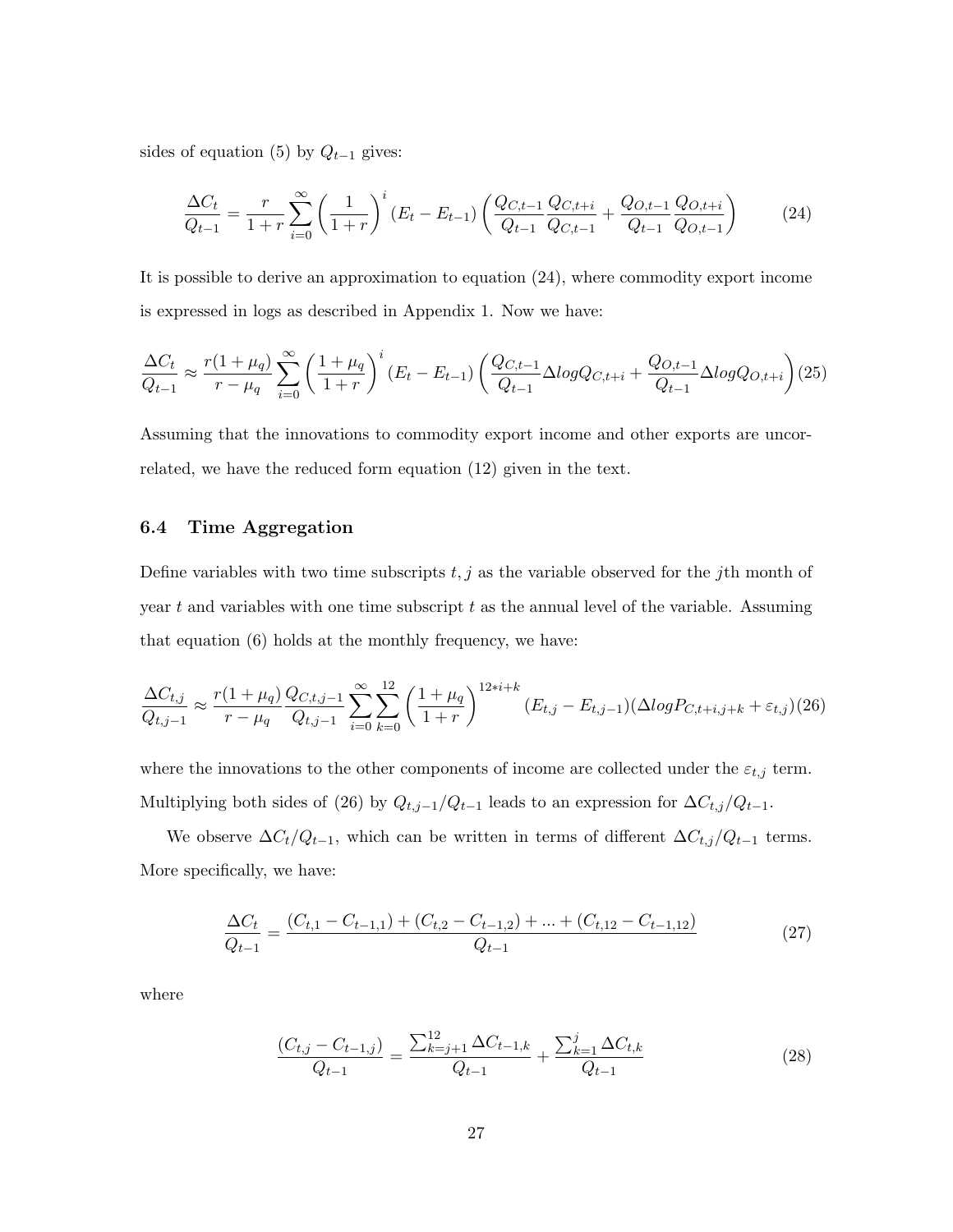We therefore multiply all the innovations we identify by 1/12 as a proxy for  $Q_{t,j-1}/Q_{t-1}$ , and sum the appropriate monthly innovations using equation (27) and (28) to get the appropriate annual innovations to use.

#### 6.5 MPC out of the Price Shock to a Non-Renewable Resource

If oil reserves are expected to be depleted by some date  $t + n$ ,  $\Delta C_t$  is given by:

$$
\Delta C_t = \frac{r}{1+r} \sum_{i=0}^{n} \left(\frac{1}{1+r}\right)^i (E_t - E_{t-1}) \frac{P_{C,t+i}}{P_{M,t+i}} X_{C,t+i}
$$
(29)

Suppose that  $P_{M,t+i} = P_M$  and  $X_{C,t+i} = X_C$  for all  $i = 1...n$ , making innovations to  $P_{C,t}$ the only source of variation in export income. A permanent innovation  $\varepsilon_{c,t}$  to  $P_{C,t}$  implies that  $\Delta C_t = (1 - (1/1+r)^{n+1})(X_C/P_M)\varepsilon_{c,t}$ . Dividing by  $\Delta Q_{C,t}$ , one gets  $(1 - (1/1+r)^{n+1})$ , which is the marginal propensity to consume out of a permanent change in petroleum prices. For large values of  $n$ , the marginal propensity to consume is close to 1, but for small values of  $n$ , it can be significantly less than 1. This simple example demonstrates that the nonrenewability of petroleum implies a lower marginal propensity to consume out of permanent price shocks. However, for reasonable values of  $n$  and  $r$ , this number is significantly higher than 0, and leads to the same testable implication of the model: The marginal propensities to consume out of permanent versus transitory price shocks are significantly different from each other.

#### 6.6 Incorporating Non-Tradable Goods

The benchmark model presented in the paper assumes that only imported goods are consumed. The inclusion of a non-tradable sector does not directly affect the response of import consumption to changes in export income, which is what I measure. Therefore, it is not included in the derivation of the benchmark model. However, it is useful to demonstrate how the inclusion of non-tradable consumption changes the equation for imported goods consumption. A common specification for preferences is the CES form, where total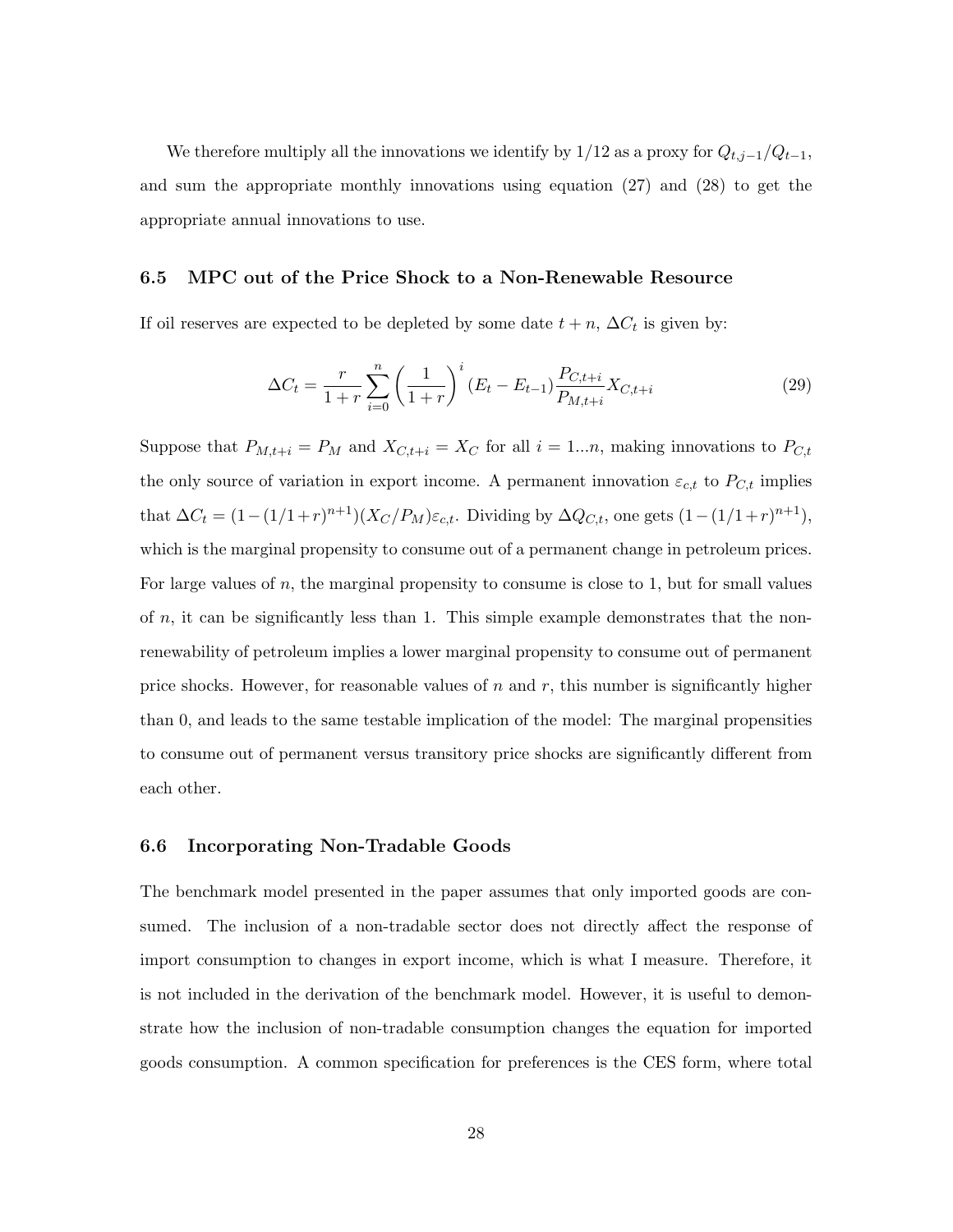consumption is given by:

$$
C_t = [\alpha^{\frac{1}{\rho}} C_{M,t}^{\frac{\rho-1}{\rho}} + (1-\alpha)^{\frac{1}{\rho}} C_{N,t}^{\frac{\rho-1}{\rho}}]^{\frac{\rho}{\rho-1}};
$$

 $C_{M,t}$  and  $C_{N,t}$  denote the consumption of imported and non-tradable goods, respectively. The representative consumer now faces the following budget constraint for its consumption of the imported good:  $B_t = (1+r)B_{t-1}+Q_{C,t-1}-C_{M,t-1}$ . Assuming that there is no capital, the consumption of the non-tradable good should equal the output of the non-tradable good in each period:  $C_{N,t} = Y_{N,t}$ . For expositional clarity, consider  $\rho = 1$ , which reduces the preferences to the Cobb-Douglas case. Assuming quadratic utility  $(U = -\frac{\gamma}{2})$  $\frac{\gamma}{2}(C-\xi)^2$ ), the consumption of imported goods satisfies the following Euler equation:

$$
(\xi - C_t) \left(\frac{C_{N,t}}{C_{M,t}}\right)^{1-\alpha} = \beta (1+r) E_t \{ (\xi - C_{t+1}) \left(\frac{C_{N,t+1}}{C_{M,t+1}}\right)^{1-\alpha} \}
$$
(30)

As one can see, expected consumption growth no longer equals the constant  $\beta(1 + r)$ . Instead, it also depends on the relative growth rates of imported and non-tradable goods. Using the equilibrium condition in the non-tradable goods sector, one can rewrite equation (30) in terms of imported good consumption and the output in the non-tradable good sector. Assuming that  $\beta(1 + r) = 1$ , we have:

$$
E_t\{\xi((\frac{C_{M,t+1}}{C_{M,t}})^{\alpha-1}(\frac{C_{N,t+1}}{C_{N,t}})^{1-\alpha}-1)\}=E_t\{C_{M,t}^{\alpha}C_{N,t}^{1-\alpha}((\frac{C_{M,t+1}}{C_{M,t}})^{2\alpha-1}(\frac{C_{N,t+1}}{C_{N,t}})^{2(1-\alpha)}-1)\}(31)
$$

Since it is no longer possible to get an analytic expression for imported good consumption, I take a log linear approximation to (31) and derive an expression for the deviation in consumption around its steady state.<sup>49</sup>

$$
\widetilde{C}_{T,t} = \frac{rB}{C_T}\widetilde{B}_t + \frac{Q_C}{C_T}\frac{r}{1+r}\sum_{i=0}^{\infty}(\frac{1}{1+r})^i E_t\{\widetilde{Q}_{C,t+i}\} - \Theta\frac{r}{1+r}\sum_{i=0}^{\infty}(\frac{1}{1+r})^i E_t\{\widetilde{Y}_{N,t+i} - \widetilde{Y}_{N,t}\}(32)
$$

<sup>&</sup>lt;sup>49</sup>I assume that the steady-state growth rates of non-tradable output and exported good income are zero.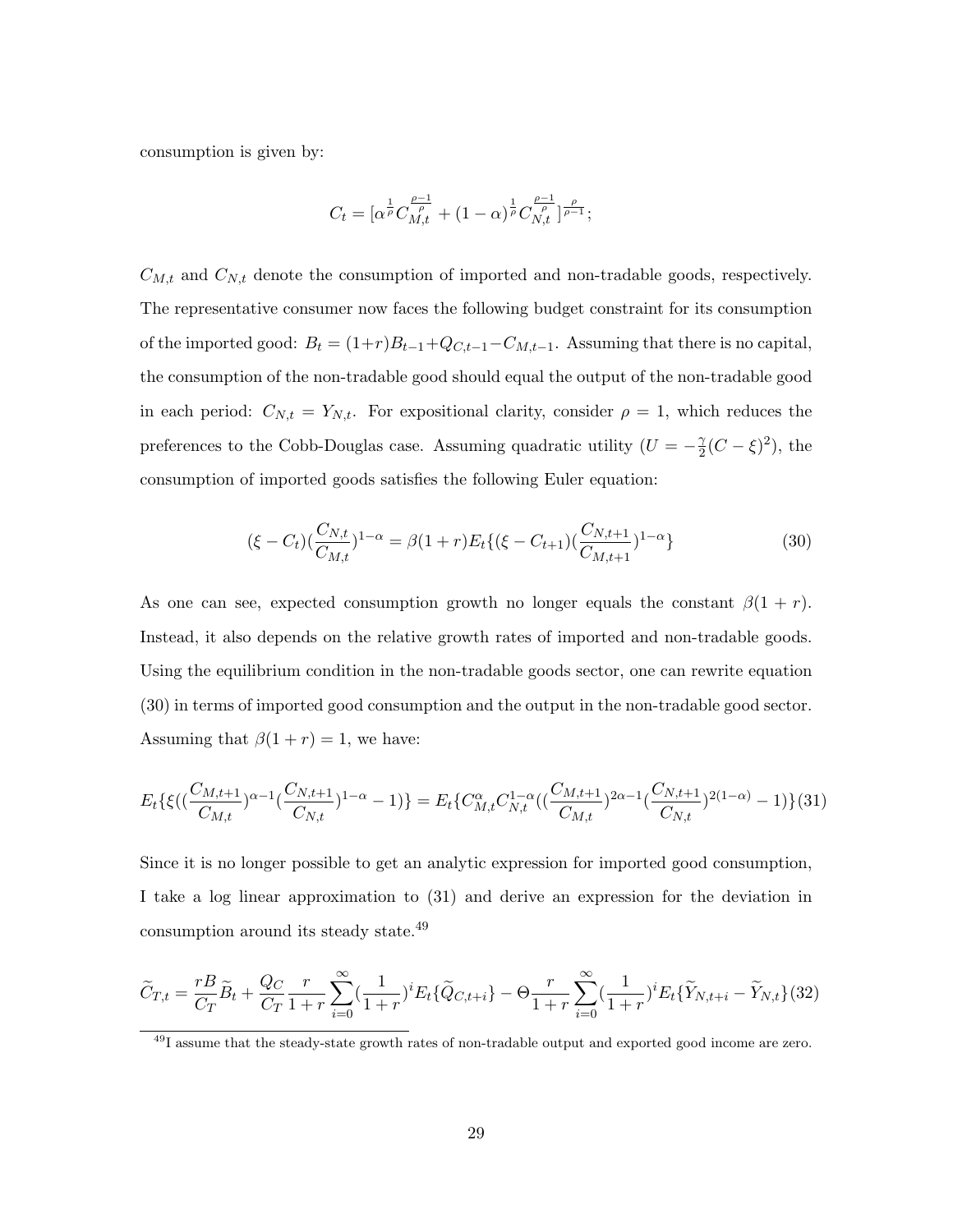The variables  $C_{T,t}, B_t, Y_{N,t}$  and  $Q_{C,t}$  represent deviations from the steady state, and  $\Theta$  is given by:  $1 - ((C_M^{2\alpha - 1} C_N^{2(1-\alpha)})$  $\frac{1}{2(1-\alpha)}$ )/(ξ(1 – α) $C_M^{\alpha-1}C_N^{1-\alpha}$  + (2α – 1) $C_M^{2\alpha-1}C_N^{2(1-\alpha)}$  $\binom{2(1-\alpha)}{N}$ . Variables without time subscript denote steady state values.  $\Theta$  is positive for large values of  $\xi$  relative to the value of consumption in steady state. For  $\alpha = 1$ , the model reduces to the benchmark model with only imported consumption goods. As one can see, consumption of imported goods is related to the present discounted value of future export income, as well as the future changes in the non-tradable good output. An unanticipated increase in non-tradable output growth leads to a proportional expected increase in the consumption of imported goods. This effect is increasing in the relative share of non-tradable goods in consumption. While fluctuations in the non-tradable sector affect the consumption of imported goods, the marginal propensity to consume out of permanent and transitory export income shocks remain the same. What is important for the empirical test of the marginal propensity to consume out of income shocks is the correlation between shocks to the exported good income and the non-tradable good output. If the innovations to non-tradable output are not correlated with innovations to export income, the measured marginal propensity to consume out of permanent and transitory export income shocks are not affected by the presence of non-tradable goods. Even if this correlation is not exactly zero, there is little reason to believe that it is large enough to cause a significant bias in the estimates.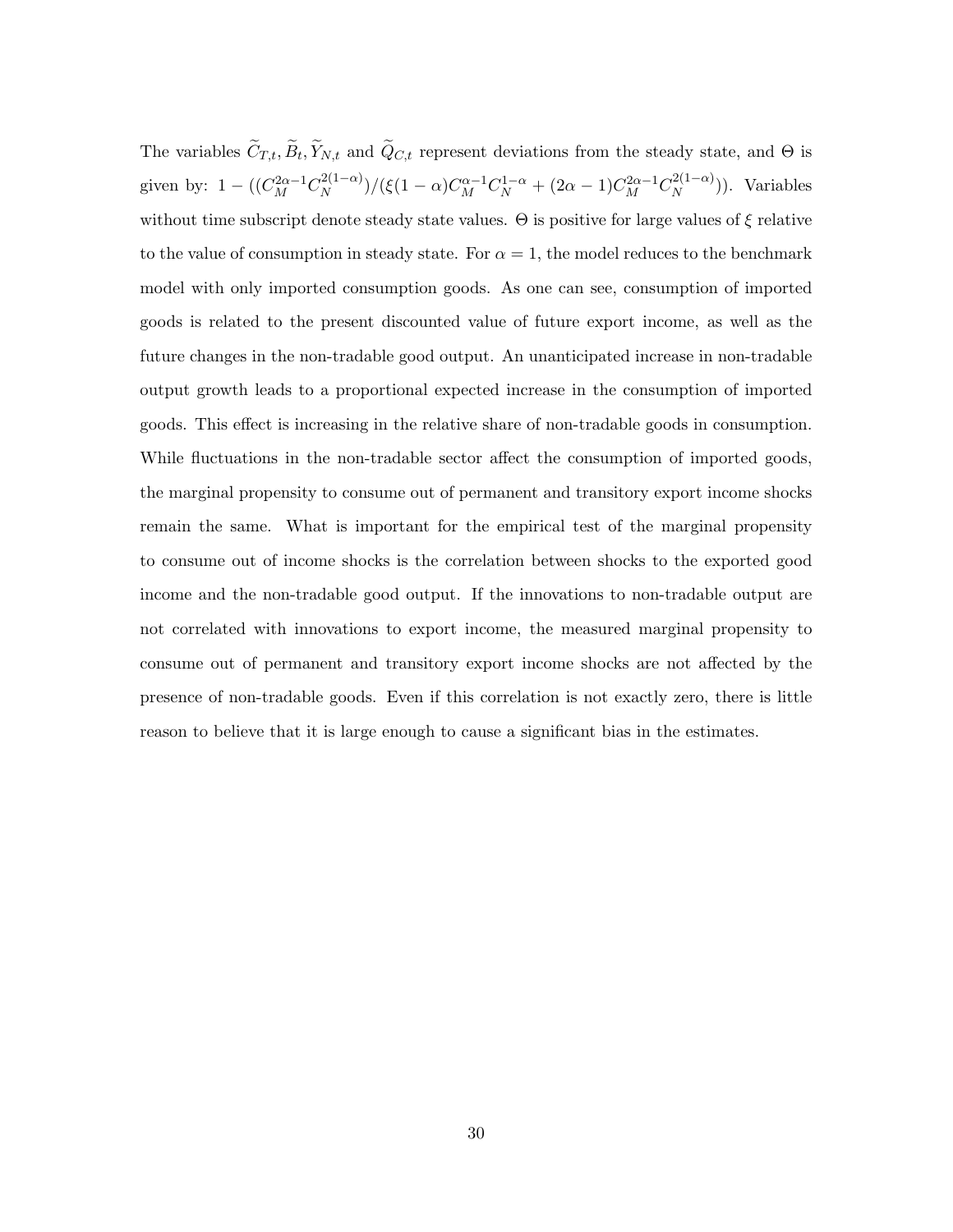## References

- Ahmed, Shaghil, "Temporary and Permanent Government Spending in an Open Economy: Some Evidence for the United Kingdom," Journal of Monetary Economics, 17 (1986), 197-224.
- Akarca, Ali T., and Dimitri Andrianacos, "Is the Oil Still Persistent?" The Journal of Economics, 21:2 (1995), 17-21.
- Alquist, Ron and Lutz Kilian, "What Do We Learn From the Price of Crude Oil Futures?" CEPR Discussion Paper Series No. 6548, (2007).
- Barnett, Steven and Alvaro Vivanco, "Statistical Properties of Oil Prices: Implications for Calculating Government Wealth," in Fiscal Policy Formulation and Implementation in Oil-Producing Countries, Davis, Ossowski and Fedelino (ed.), (2003), International Monetary Fund, Washington DC.
- Beck, Nathaniel and Jonathan N. Katz, "What To Do (And Not To Do) With Time-Series Cross-Section Data," American Political Science Review, 89:3 ( September 1995).
- Benoît Mercereau and Jacques Miniane, "Should We Trust the Empirical Evidence from Present Value Models of the Current Account?," Economics: The Open-Access, Open-Assessment E-Journal, 2 , 2008-10.
- Bergin, Paul R. and Steven M. Sheffrin, "Interest Rates, Exchange Rates and Present Value Models of the Current Account," The Economic Journal, 110 (April, 2000), 535- 558.
- Bessembinder, Hendrik, Jay F. Coughenour, Paul J. Seguin, Margaret Monroe Smoller, "Mean Reversion in Equilibirum Asset Prices: Evidence From the Futures Term Structure," The Journal of Finance, 50:1 (March 1995), 361-375.
- Bluedorn, John C., "Hurricanes: Intertemporal Trade and Capital Shocks," University of Oxford Department of Economics Discussion Paper Series, 241, Oxford, (June 2005).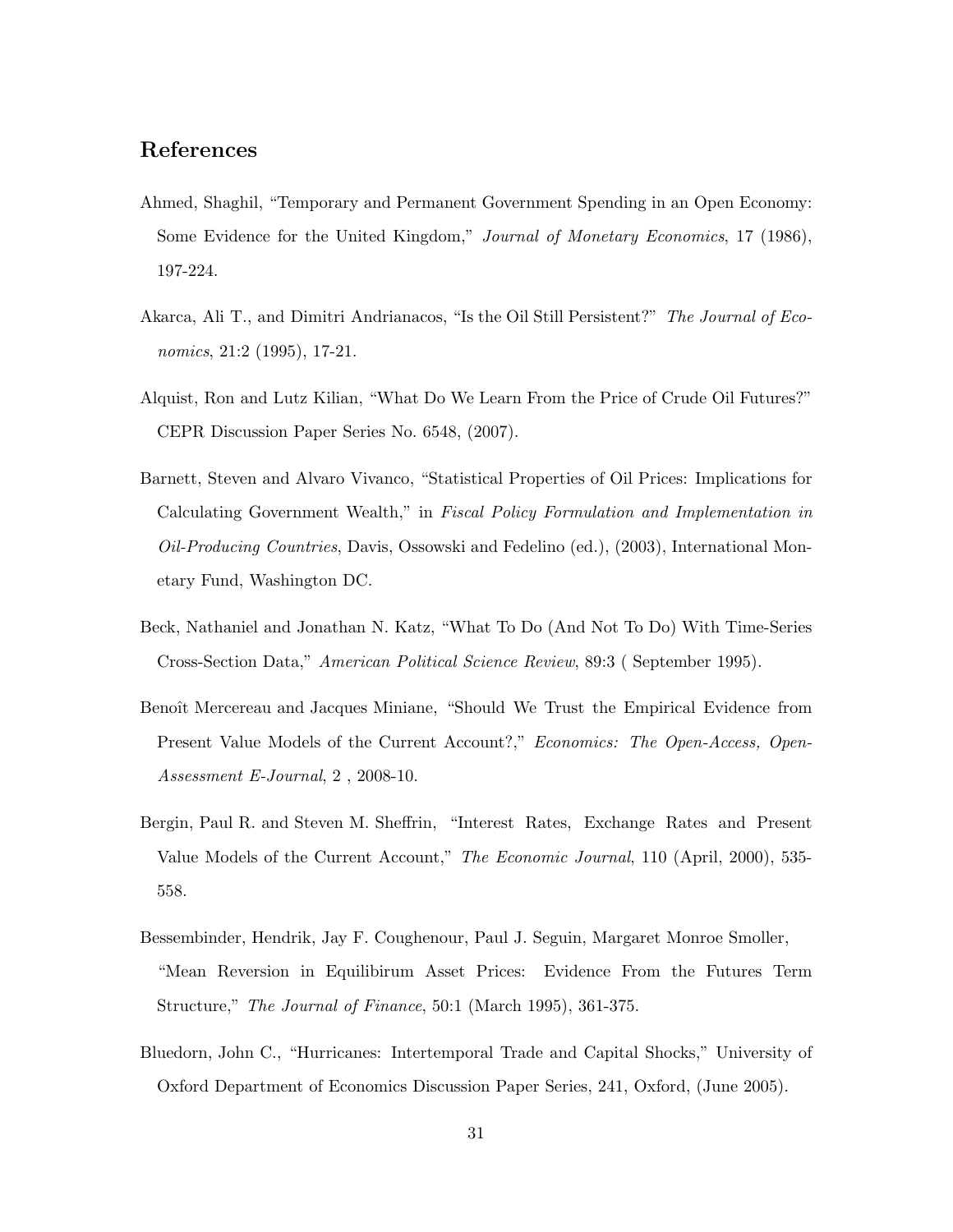- Borensztein, E. and M. Reinhart., "The Macroeconomic Determinants of Commodity Prices," IMF Staff Paper No: 41 (1994), 236-261.
- Campbell, John Y., "Does Saving Anticipate Declining Labor Income? An Alternative Test of the Permanent Income Hypothesis," Econometrica, 55 (1987), 1249-73.
- Campbell, John Y. and Angus S. Deaton, "Why Is Consumption So Smooth?" Review of Economic Studies, 56 (1989), 357-74.
- Campbell, John Y. and Robert J. Shiller, "Cointegration and Tests of Present Value Models," Journal of Political Economy, 93 (1987), 1062-1088.
- Carroll, Christopher D., Jody R. Overland, and David N. Weil, "Saving and Growth with Habit Formation,", American Economic Review, 90(3), 341355.
- Carroll, Christopher D., and Andrew A. Samwick , "How Important Is Precautionary Saving?,", Review of Economics and Statistics, 80(3), 410419.
- Cashin, Paul and C. John McDermott, "Terms of Trade Shocks and the Current Account: Evidence from Five Industrial Countries," Open Economies Review, 13 (2002), 219-235.
- Cavallo, Michele and Tao Wu, "Measuring Oil-Price Shocks Using Market-Based Information," Federal Reserve Bank of San Francisco Working Paper Series, 2006-28, (September 2006).
- Chernenko, Sergey V., Krista B. Schwartz and Jonathan H. Wright, "The Information Content of Forward and Futures Prices: Market Expectations and the Price of Risk," International Finance Discussion Papers, Board of Governors of the Federal Reserve System, 808, (June 2004).
- Deaton, Angus and Guy Laroque, "On the Behavior of Commodity Prices," Review of Economic Studies, 89 (1992), 1-23.
- Deaton, Angus and Guy Laroque, "Competitive Storage and Commodity Price Dynamics," Journal of Political Economy, 104 (1996), 896-923.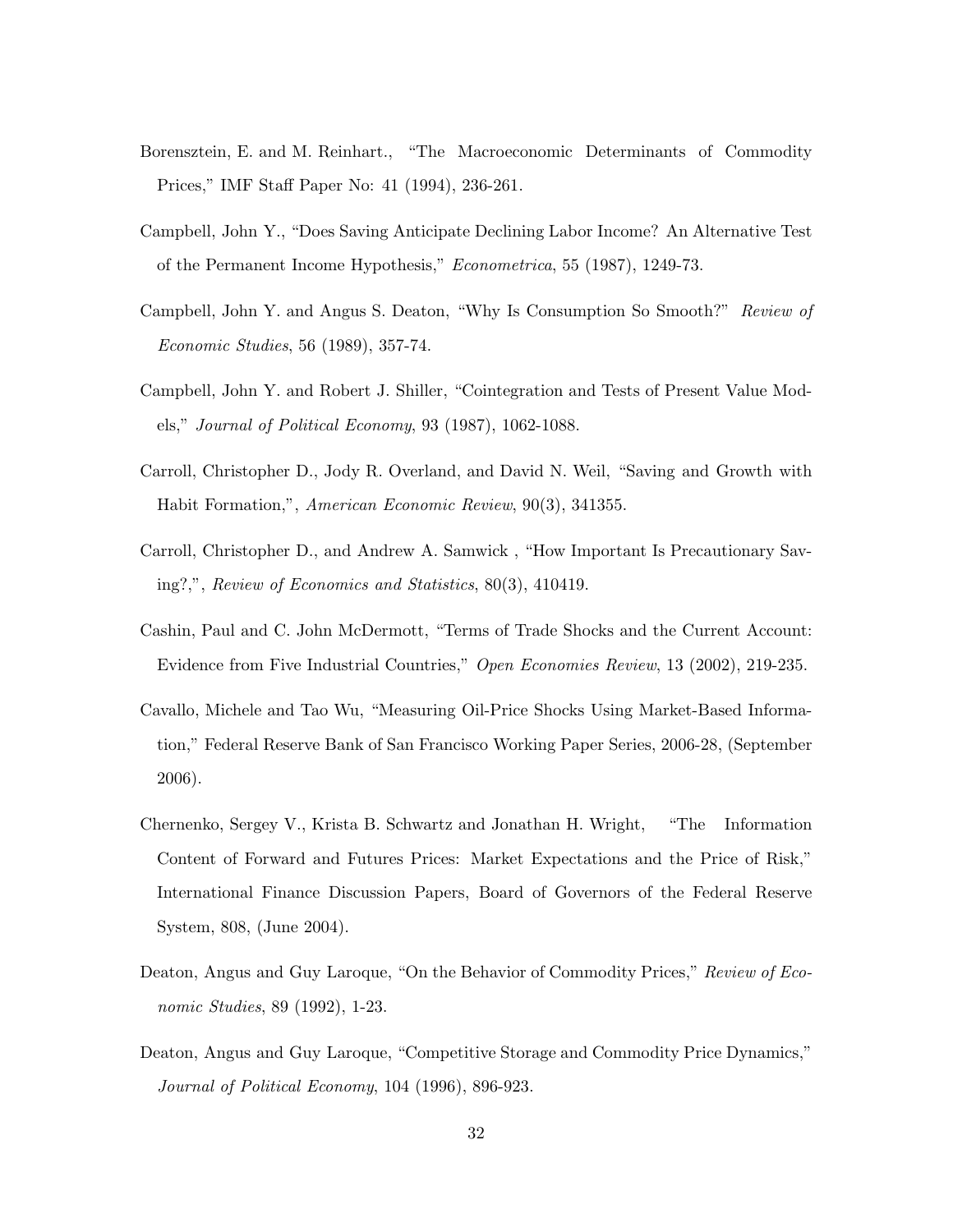- Fama, Eugene F., "Forward and Spot Exchange Rates," Journal of Monetary Economics, 14 (1984), 319-338.
- Fama, Eugene F. and Kenneth R. French, "Commodity Futures Prices: Some Evidence on Forecast Power, Premiums, and the Theory of Storage," The Journal of Business, 60:1 (1987), 55-73.
- Faust John, Eric T. Swanson and Jonathan H. Wright, "Identifying VARS Based on High Frequency Futures Data," Journal of Monetary Economics, 51 (2004), 1107-1131.
- Flavin, Marjorie A., "The Adjustment of Consumption to Changing Expectations About Future Income," Journal of Political Economy, 89 (1981), 974-1009.
- French, Kenneth R., "Detecting Spot Price Forecasts in Futures Prices," The Journal of Business, 59:2 (1986), Part 2: Futures and Options Markets, S39-S54.
- Ghosh, Atish R., "International Capital Mobility Amongst the Major Indusrialized Countries: Too Little of Too Much?" Economic Journal, 105 (1995), 107-128.
- Ghosh, Atish R. and Jonathan D. Ostry, "The Current Account in Developing Countries: A Perspective from the Consumption-Smoothing Approach," World Bank Economic Review, 9 (1995), 305-333.
- Glick, Reuven and Kenneth Rogoff, "Global versus Country-Specific Productivity Shocks and the Current Account," Journal of Monetary Economics, 35 (1995), 159-192.
- Gorton, Gary and K. Geert Rouwenhorst, "Facts and Fantasies about Commodity Futures," NBER Working Paper No. 10595, (March 2006).
- Gruber, Joseph W., "A Present Value Test of Habits and the Current Account," Journal of Monetary Economics, 51:7 (2004), 1495-1507.
- Hamilton, James D., "What Is An Oil Shock?" NBER Working Paper No: 7755, June 2000.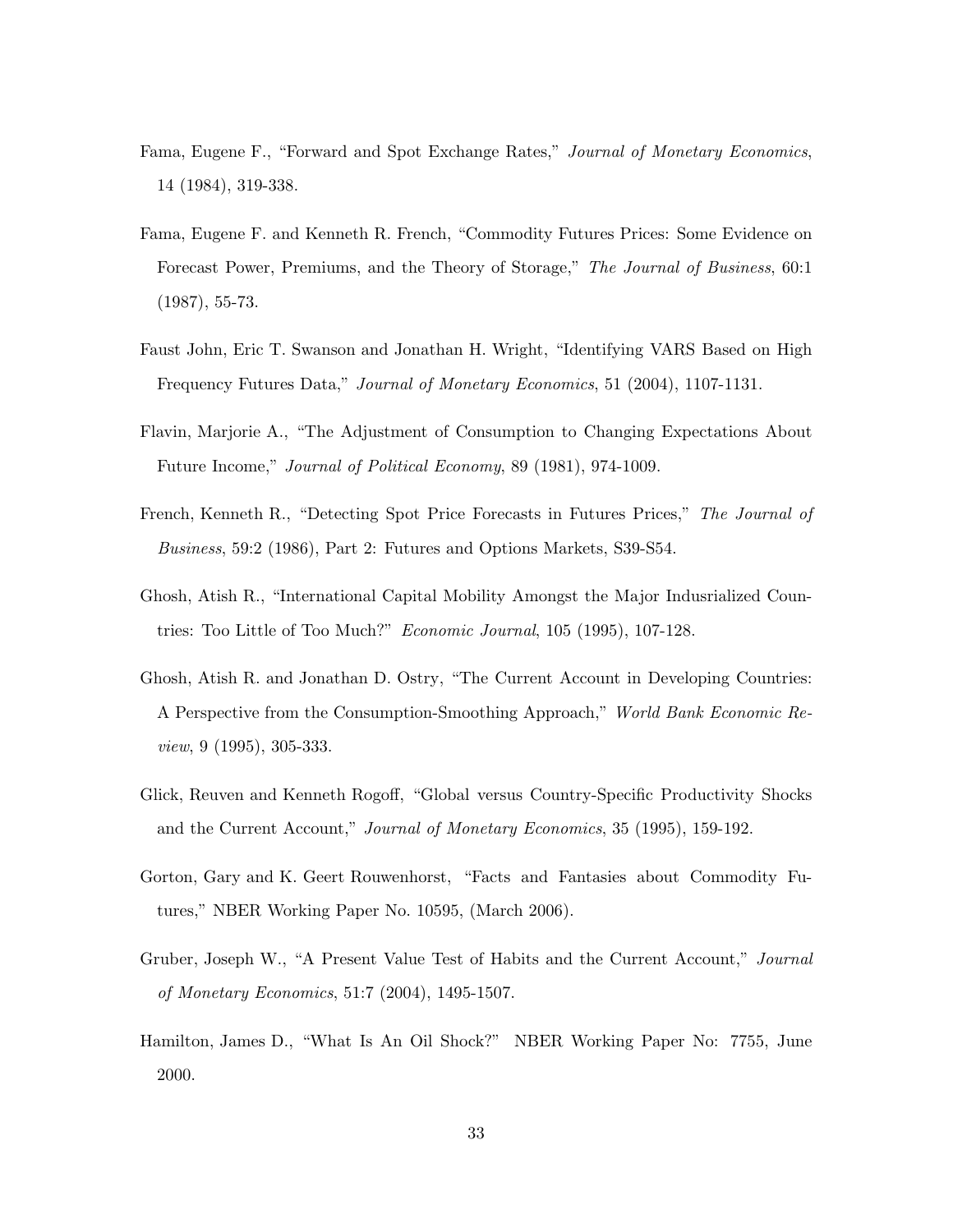- Herce, Miguel, John E. Parsons and Robert C. Ready, "Using Futures Prices to Filter Short-Term Volatility and Recover a Latent, Long-term Price Series for Oil," CEEPR Working Paper 06-005, (April 2006).
- Hoffmann, Mathias, "The Relative Dynamics of Investment and the Current Account in the G-7 Economies," Economic Journal, 111 (2001), 148-163.
- Hoffmann, Mathias, "International Macroeconomic Fluctuations and the Current Account," Canadian Journal of Economics, 36 (2003), 401-420.
- Hossain, Ferdaus, "Transitory and Permanent Disturbances and the Current Account: An Empirical Analysis in the Intertemporal Framework," Applied Economics, 31:8 (1999), 965-974.
- Iscan, Talan B., "The Terms of Trade, Productivity Growth and the Current Account," Journal of Monetary Economics, 45 (2000), 587-611.
- Quah, Danny, "Permanent and Transitory Movements in Labor Income: An Explanation for "Excess Smoothness" in Consumption," The Journal of Political Economy, 98:3 (June 1990), 449-475.
- Quah, Danny, "The Relative Importance of Permanent and Transitory Components: Identification and Some Theoretical Bounds," Econometrica, 60:1 (January 1992), 107-118.
- Kasa, Kenneth, "Testing Present Value Models of the Current Account: A Cautionary Note," Journal of International Money and Finance, 22:4 (2003), 557-569.
- Kent, Christopher and Paul Cashin, "The Response of Current Account to Terms of Trade Shocks: Persistence Matters," IMF Working Paper WP143, (July 2003).
- Kilian, Lutz, "Not All Oil Price Shocks Are Alike: Disentagling Demand and Supply Shocks in the Crude Oil Market," unpublished, Department of Economics, University of Michigan, (2007).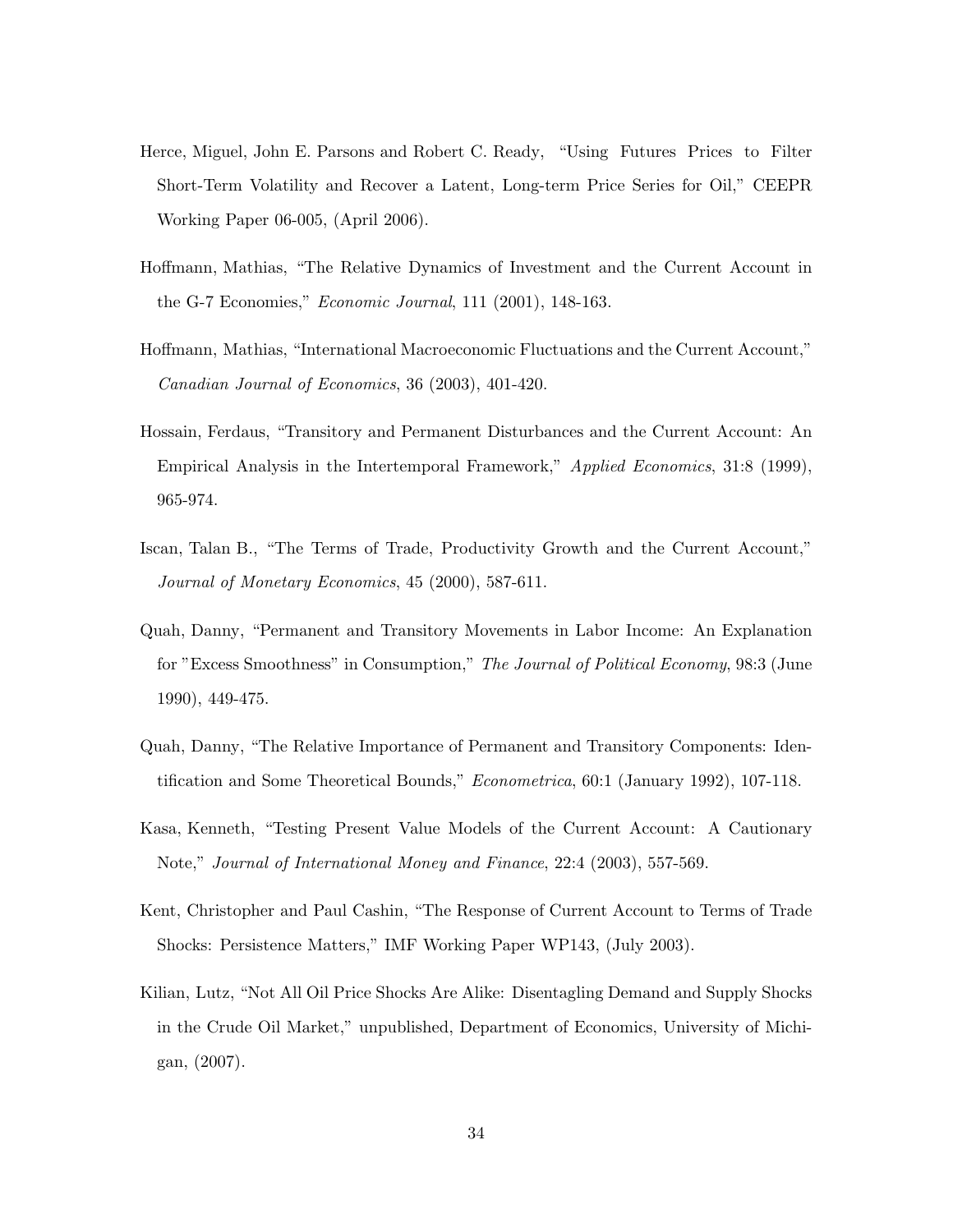- Kilian, Lutz, Alessandro Rebucci and Nikola Spatafora, "Oil Shocks and External Balances," IMF Working Paper WP110, (May 2007).
- Kim, Yoonbai, "The Income and Terms of Trade Effect: a Permanent versus Transitory Decomposition in US Trade Balance," Journal of International Money and Finance, 13:6 (1994), 568-578.
- Kim, Yoonbai, "Income Effects on the Trade Balance," The Review of Economics and Statistics, 78:3 (1996), 464-469.
- Melick, William R. and Charles P. Thomas, "Recovering an Asset's Implied PDF from Option Prices: An Application to Crude Oil during the Gulf Crisis," The Journal of Financial and Quantitative Analysis, 32:1 (March 1997), 91-115.
- Mincer, J. and V. Zarnowitz, "The Evaluation of Economic Forecasts" in Economic Forecasts and Expectations, J. Mincer (ed.), NBER, New York, (1969).
- Nason, James M. and John H. Rogers, "The Present-Value Model of the Current Account Has Been Rejected: Round up the Usual Suspects," Federal Reserve Board of Governors International Finance Discussion Paper, 760 (2003).
- Obsfeld, Maurice and Kenneth Rogoff, "The Intertemporal Approach to the Current Account," Handbook of International Economics, Vol. 3, North Holland: Amsterdam, Chapter 34, (1995).
- Otto, Glenn, "Testing a Present Value Model of the Current Account: Evidence from the U.S. and Canadian Time Series," Journal of International Money and Finance, 11 (1992), 414-430.
- Pagano, Patrizio and Massimiliano Pisani, "Risk-Adjusted Forecasts of Oil Prices," Bank of Italy, Economic Research Department Working Papers, 585, (March 2006).
- Pindyck, Robert S., "The Long-Run Evolution of Energy Prices," The Energy Journal, 20:2 (1999).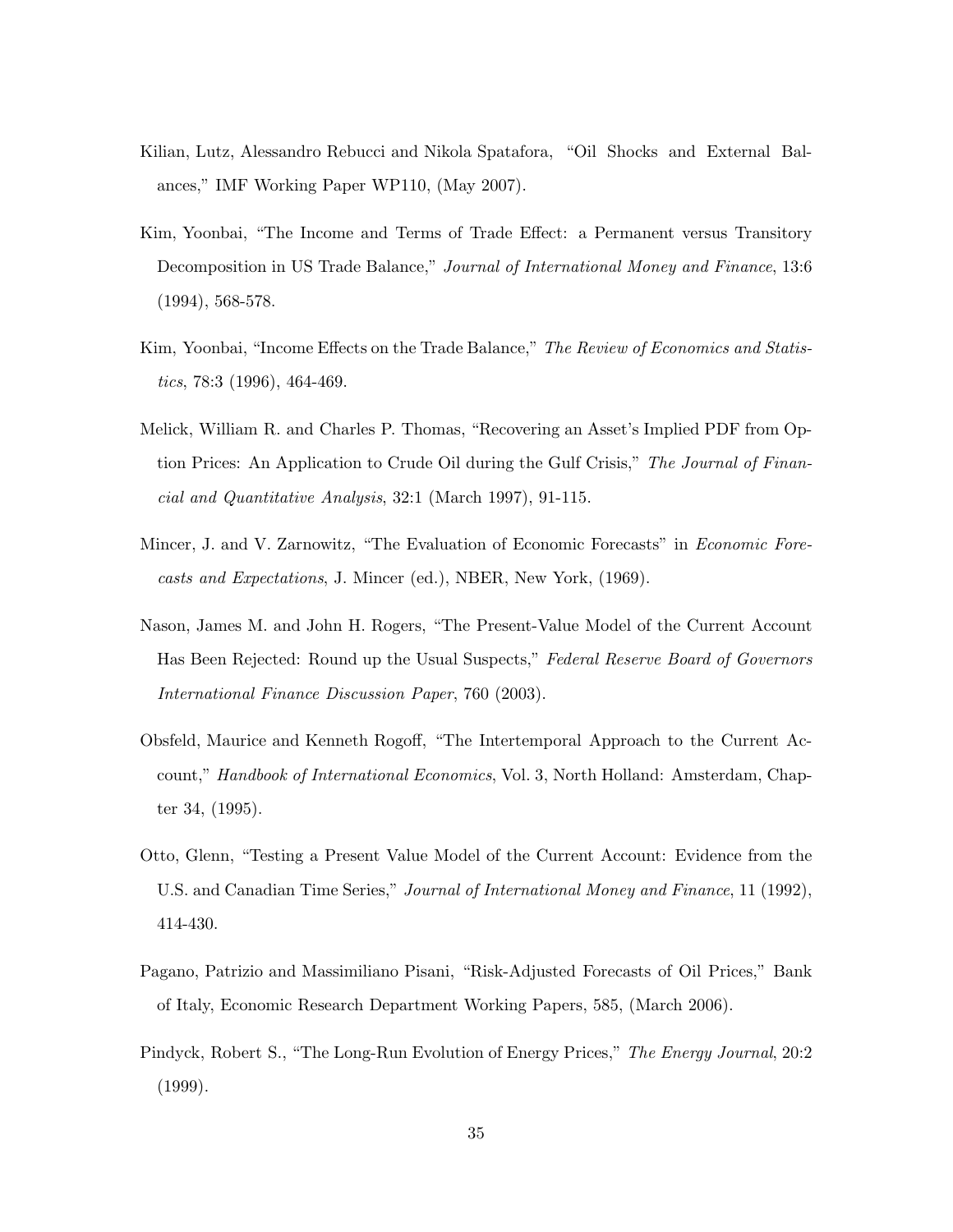- Pieschacon, Anamaria, "Oil Booms and Their Impact Through Fiscal Policy," mimeo, Duke University, (November 2007).
- Razin, Assaf, "Capital Movements, Intersectoral Resource Shifts and the Trade Balance," European Economic Review, 26 (1984), 135-152.
- Razin, Assaf, "The Dynamic-Optimizing Approach To The Current Account: Theory and Evidence," NBER Working Paper No: 4334, (April 1993).
- Rebucci, Alessandro and Nikola Spatafora, "Oil Prices and Global Imbalances" in IMF World Economic Outlook, International Monetary Fund, (April 2006), 71-96.
- Sachs, Jeffrey D., "The Current Account and Macroeconomic Adjustment in the 1970s," Brookings Papers on Economic Activity, 1981:1 (1981), 201-282.
- Schwartz, Aduardo and James E. Smith, "Short-Term Variations and Long-Term Dynamics in Commodity Prices," Management Science, 46:7 (July 2000), 893-911.
- Sheffrin, Steven M. and Wing T. Woo, "Present Value Tests of An Intertemporal Model of the Current Account," Journal of International Economics, 29 (1990), 237-253.
- Spatafora, Nikola and Andrew Warner, "Macroeconomic Effects of Terms-of-Trade Shocks: The Case of Oil-Exporting Countries," The World Bank, Policy Research Working Paper, 1410, (January 1995).
- Svensson, Lars E. O. and Assaf Razin, "The Terms of Trade and the Current Account: The Harberger-Laursen-Metzler Effect," The Journal of Political Economy, 91:1 (Feb. 1983), 97-125.
- Svensson, Lars E. O., "Oil Prices, Welfare, and the Trade Balance," The Quarterly Journal of Economics, 99:4 (Nov. 1984), 649-672.
- Videgaray-Caso, Luis, "The Fiscal Response to Oil Shocks," Ph.D. Dissertation, Massachusetts Institute of Technology, (1998).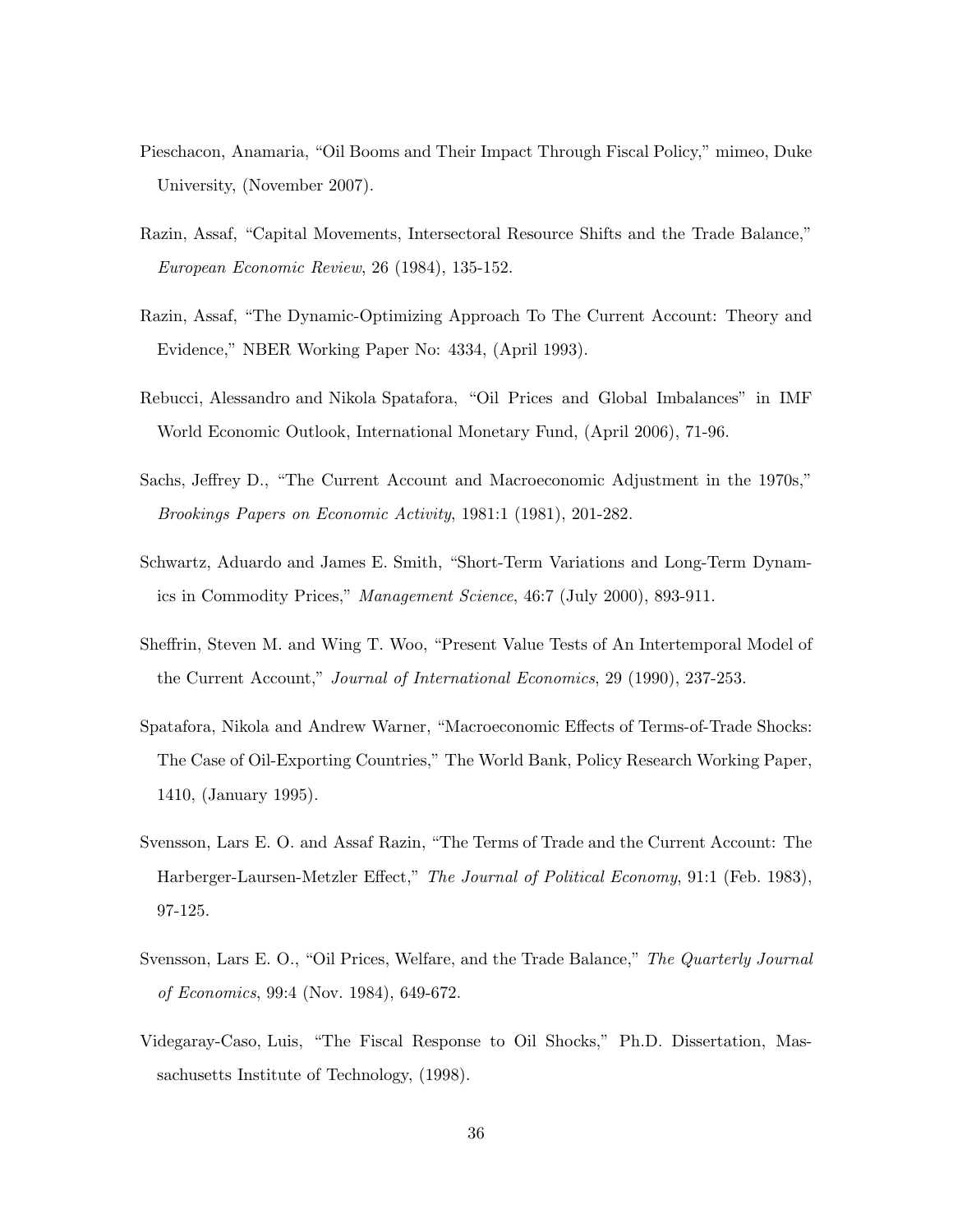Williams, Jeffrey C. and Brian D. Wright, Storage and Commodity Markets, Cambridge University Press, (1991).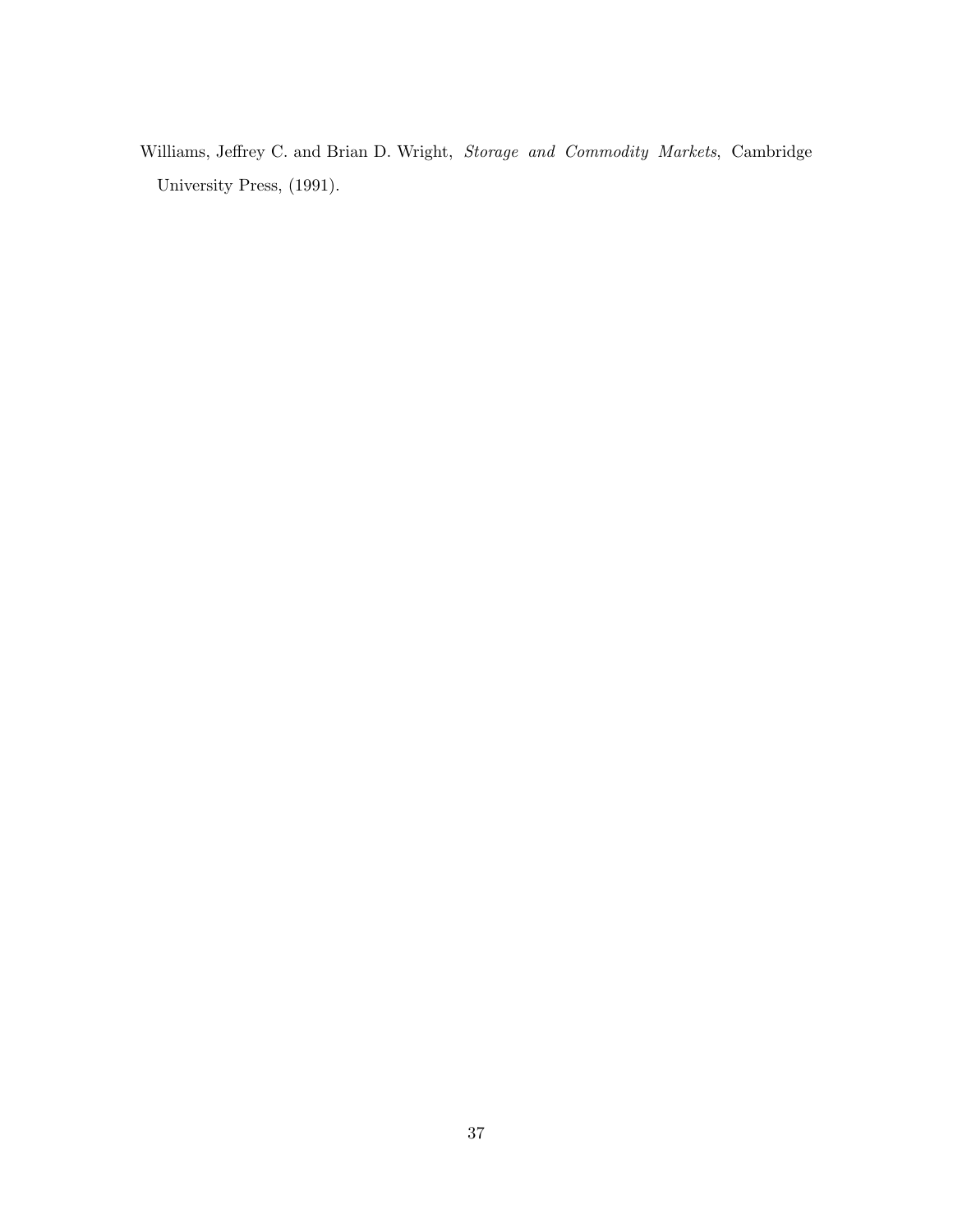|                       |                 | $\alpha$ countries for $\alpha$ and $\alpha$ choicement |                          |                              |
|-----------------------|-----------------|---------------------------------------------------------|--------------------------|------------------------------|
| Country               |                 | % of Exports + % of World Production + + OPEC Member    |                          | Proven Reserves              |
|                       | $(1983 - 2005)$ | $(1983 - 2004)$                                         | $\rm since$              | per capita in 2005‡          |
| Nigeria               | $96\,$          | $3.0\,$                                                 | 1971                     | 2494                         |
| Oman                  | 80              | $1.2\,$                                                 |                          | 2196                         |
| Angola                | $78\,$          | $0.9\,$                                                 | 2007                     | 336                          |
| Libya                 | 76              | $2.1\,$                                                 | 1962                     | 6590                         |
| Congo                 | 75              | $\rm 0.3$                                               |                          | 417                          |
| Gabon                 | 73              | 0.4                                                     | 1975-1995                | 1936                         |
| $\operatorname{Iran}$ | $70\,$          | $5.1\,$                                                 | 1960                     | 1812                         |
| Venezuela             | 58              | $3.9\,$                                                 | 1960                     | 2890                         |
| Qatar                 | $53\,$          | $0.8\,$                                                 | 1961                     | 19104                        |
| Syria                 | $52\,$          | 0.7                                                     | $\frac{1}{2}$            | $132\,$                      |
| Algeria               | 46              | $1.9\,$                                                 | 1969                     | $359\,$                      |
| Ecuador               | $43\,$          | $0.5\,$                                                 | 1963-1993                | $354\,$                      |
| Norway                | $36\,$          | $3.4\,$                                                 | $\overline{a}$           | 1832                         |
| Cameroon              | 35              | 0.2                                                     |                          | 22                           |
| Trinidad and Tobago   | 27              | $\rm 0.2$                                               |                          | 748                          |
| Egypt                 | $26\,$          | $1.3\,$                                                 |                          | $51\,$                       |
| Colombia              | $19\,$          | $0.8\,$                                                 |                          | $34\,$                       |
| Indonesia             | 17              | $2.3\,$                                                 | 1962                     | 21                           |
| Mexico                | 15              | $4.6\,$                                                 | $\overline{\phantom{m}}$ | 140                          |
| Average               | $51\,$          | $1.8\,$                                                 | $\qquad \qquad -$        | $\qquad \qquad \blacksquare$ |

TABLE 1

Sample of Countries for Crude Petroleum

† Author's own calculations of the average share of petroleum exports during 1983-2004 based on data from UNCTAD Handbook of Statistics. †† Author's own calculations of the average share of petroleum production during 1983-2004 based on data from International Energy Annual 2004 published by Energy Information Administration. ‡ Numbers in gallons, Source: Oil & Gas Journal as reported by Energy Information Administration.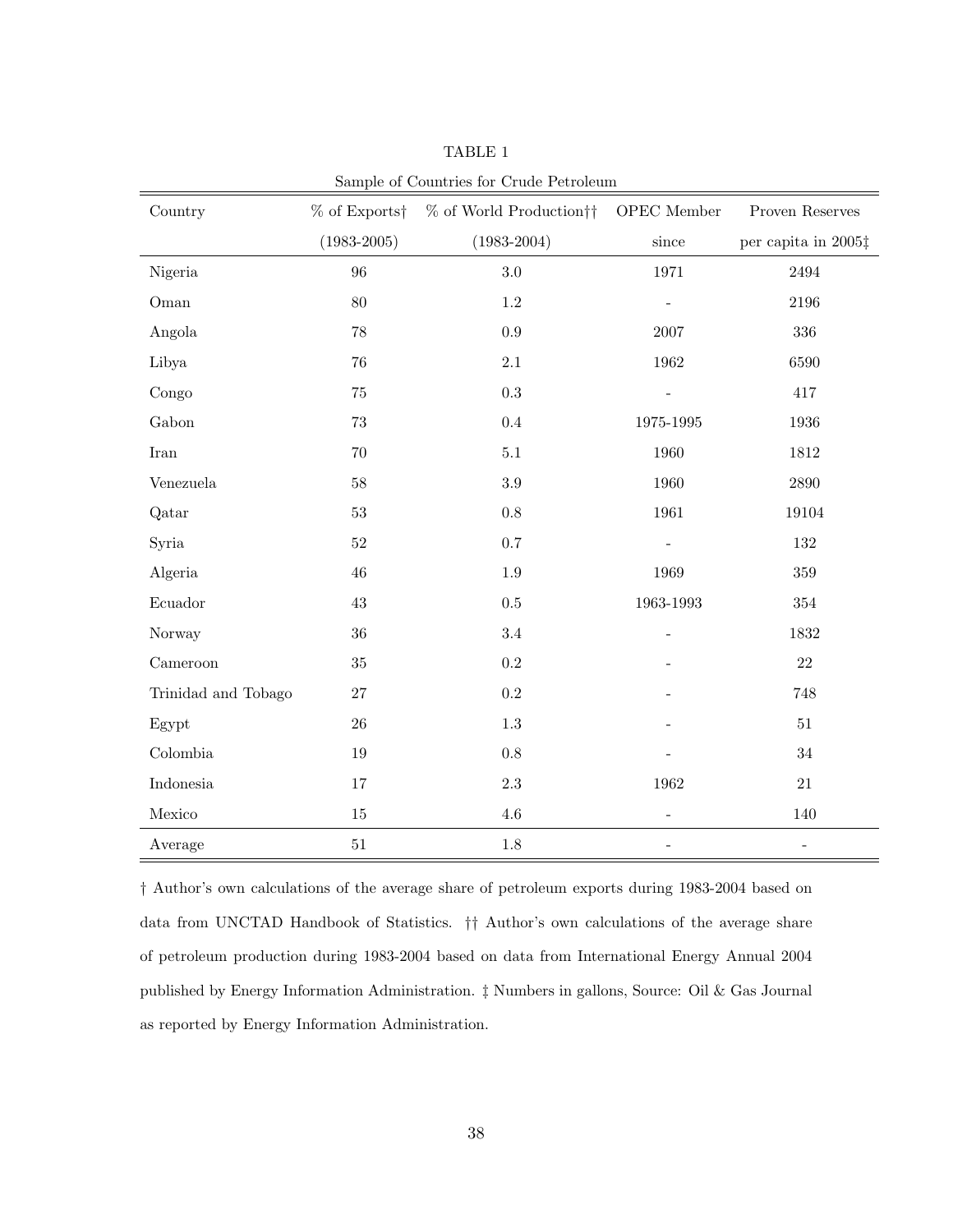Mincer-Zarnowitz Forecast Efficiency Regressions for Petroleum

| Future   | $\alpha$     | $\beta$               | $\overline{R}^2$ |      | Num. of $\alpha=0$ and $\beta=1$ |
|----------|--------------|-----------------------|------------------|------|----------------------------------|
|          | (std. error) | $(\text{std. error})$ |                  | Obs. | p-value                          |
| 3 month  | 0.020        | 1.189                 | 0.052            | 281  | 0.14                             |
|          | (0.010)      | (0.377)               |                  |      |                                  |
| 6 month  | 0.041        | 0.910                 | 0.062            | 278  | 0.00                             |
|          | (0.014)      | (0.246)               |                  |      |                                  |
| 9 month  | 0.055        | 0.714                 | 0.048            | 275  | 0.00                             |
|          | (0.016)      | (0.200)               |                  |      |                                  |
| 12 month | 0.080        | 0.893                 | 0.080            | 232  | 0.00                             |
|          | (0.021)      | (0.174)               |                  |      |                                  |
| 15 month | 0.101        | 0.961                 | 0.096            | 269  | 0.00                             |
|          | (0.021)      | (0.173)               |                  |      |                                  |

 $p_{c,t+n} - p_{c,t} = \alpha + \beta(f_{t,t+n} - p_{c,t}) + \varepsilon_t$ 

 $^\ast$  Standard errors are HAC standard errors.  $^{\ast\ast}$  Sample: 1983:04-2006:11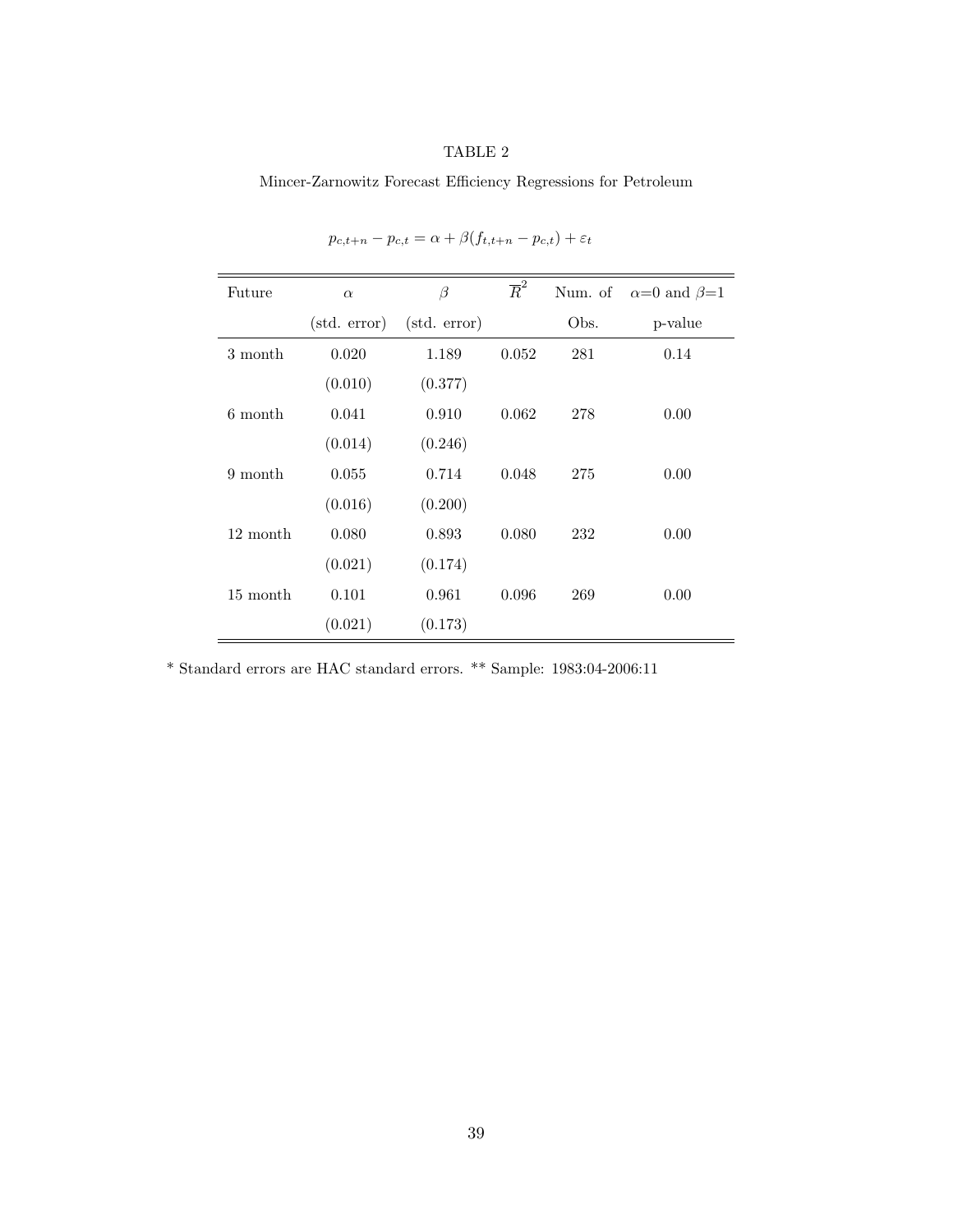| Parameter         | Estimate | Std. Error |
|-------------------|----------|------------|
| φ                 | 0.9254   | (0.0023)   |
| $\mu$             | 0.0031   | (0.0020)   |
| $\sigma_{\psi}^2$ | 0.0019   | (0.0002)   |
| $\sigma_{\chi}^2$ | 0.0062   | (0.0005)   |
| $\omega_3$        | 0.0163   | (0.0026)   |
| $\omega_6$        | 0.0378   | (0.0017)   |
| $\omega_9$        | 0.0571   | (0.0025)   |
| $\omega_{12}$     | 0.0743   | (0.0038)   |
| $\omega_{15}$     | 0.0903   | (0.0032)   |

TABLE 3

Parameter Estimates of the Empirical Model For Petroleum Prices

| Model Fit For Petroleum Prices |                     |  |  |  |
|--------------------------------|---------------------|--|--|--|
| Future                         | Mean Absolute Error |  |  |  |
| S <sub>pot</sub>               | 0.0314              |  |  |  |
| 3 month                        | 0.0109              |  |  |  |
| 6 month                        | 0.0000              |  |  |  |
| 9 month                        | 0.0022              |  |  |  |
| 12 month                       | 0.0000              |  |  |  |
| 15 month                       | 0.0037              |  |  |  |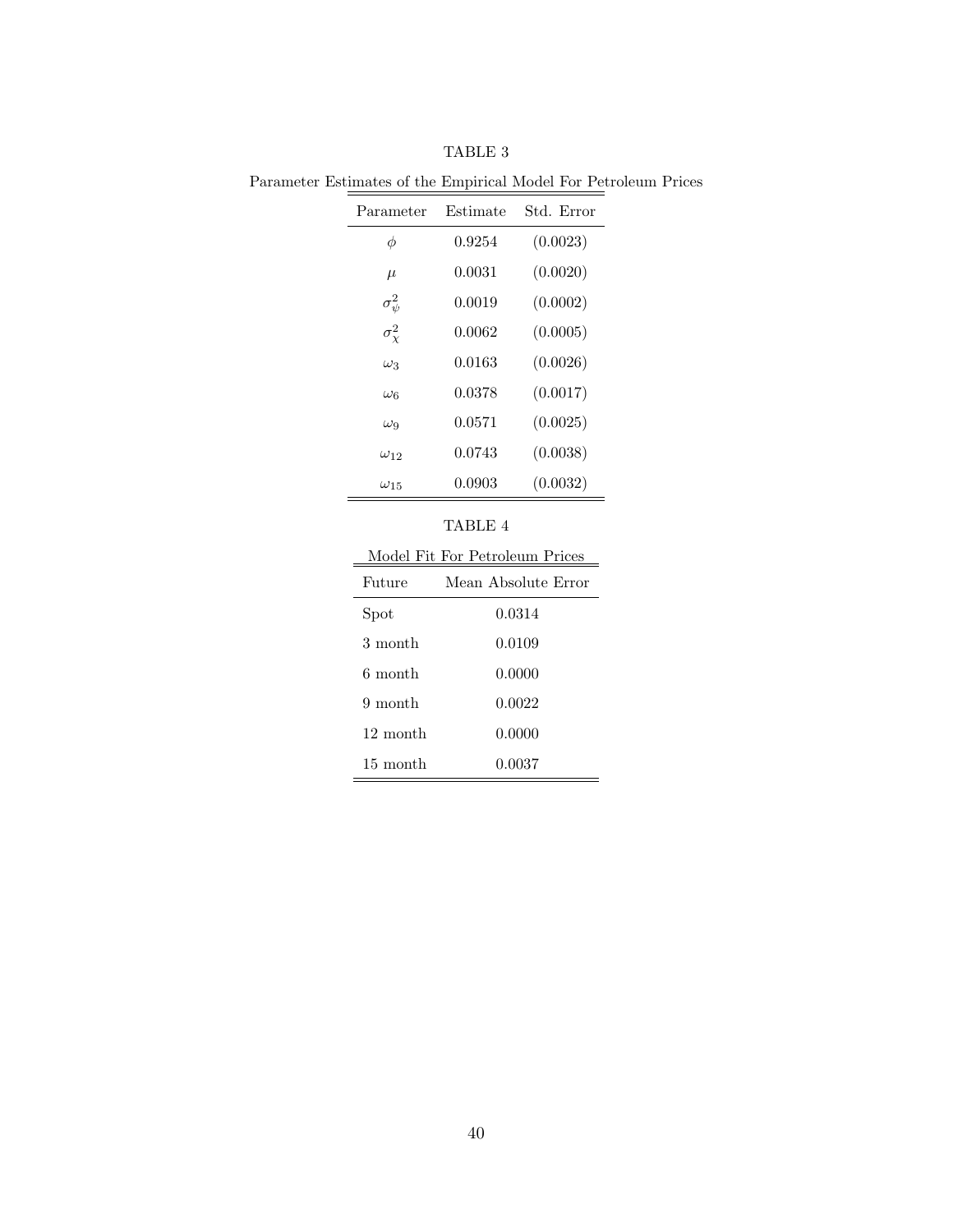| Forecast Errors For Different Horizons-Model |            |                     |  |  |  |
|----------------------------------------------|------------|---------------------|--|--|--|
| Horizon                                      | Mean Error | Mean Absolute Error |  |  |  |
| 1 month                                      | $-0.0020$  | 0.0680              |  |  |  |
| 3 months                                     | $-0.0010$  | 0.1184              |  |  |  |
| 6 months                                     | 0.0031     | 0.1680              |  |  |  |
| 1 year                                       | 0.0102     | 0.2223              |  |  |  |
| 2 years                                      | 0.0140     | 0.2849              |  |  |  |

TABLE 5a

| TABLE 5b |  |
|----------|--|
|----------|--|

Forecast Errors For Different Horizons-No-Change Forecast

| Horizon  | Mean Error | Mean Absolute Error |
|----------|------------|---------------------|
| 1 month  | 0.0023     | 0.0593              |
| 3 months | 0.0073     | 0.1136              |
| 6 months | 0.0164     | 0.1642              |
| 1 year   | 0.0337     | 0.2294              |
| 2 years  | 0.0652     | 0.3018              |

Sample Properties of the Structural Shocks to Petroleum Prices

|          |        |          | Shock Mean Variance Autocorrelation |
|----------|--------|----------|-------------------------------------|
| $\psi_t$ | 0.0000 | 0.0019   | 0.1983                              |
| $\chi_t$ | 0.0006 | - 0.0063 | 0.1326                              |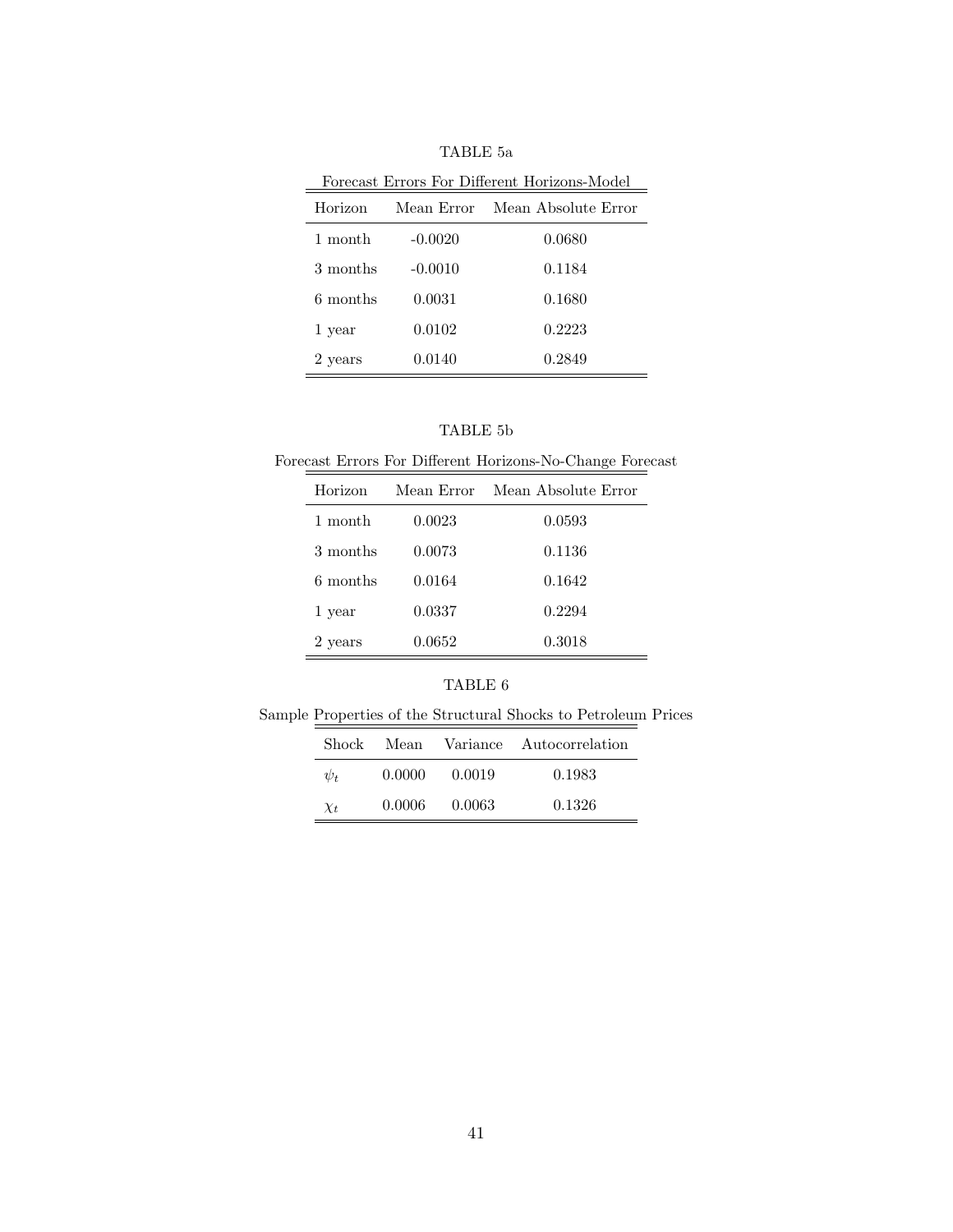Estimates of Marginal Propensity To Consume

(Out of Current Shocks)

$$
\frac{\Delta C_{t,i}}{Q_{t-1,i}} = c_i + \theta_1 \varepsilon_{\psi,t,i} + \theta_2 \varepsilon_{\chi,t,i} + \epsilon_{t,i}
$$

|   | Sample                     | $\theta_1$ | (Std. Error) | $\theta_2$ | (Std. Error) | $\theta_1=\theta_2$ | Num. of |
|---|----------------------------|------------|--------------|------------|--------------|---------------------|---------|
|   |                            |            |              |            |              | p-value             | Obs.    |
|   | All Countries              | $0.329***$ | (0.127)      | $-0.096$   | (0.147)      | 0.04                | 437     |
| 2 | Excluding $2005-2006$      | $0.354*$   | (0.196)      | $-0.120$   | (0.180)      | 0.13                | 380     |
| 3 | Excluding Iran             | $0.345***$ | (0.110)      | $-0.159$   | (0.125)      | 0.01                | 414     |
| 4 | Excluding Norway, Nigeria, | $0.334***$ | (0.104)      | $-0.100$   | (0.122)      | 0.01                | 322     |
|   | Iran, Venezuela and Mexico |            |              |            |              |                     |         |
| 5 | Opec Members               | 0.319      | (0.256)      | $-0.029$   | (0.296)      | 0.41                | 183     |
| 6 | Other Petroleum Exporters  | $0.331***$ | (0.073)      | $-0.164$   | (0.082)      | 0.00                | 254     |

Fixed effects were incorporated in all the regressions even though their values are not reported in the table. Pooled OLS estimates with correlated panels corrected standard errors. \*\*\* Significant at the 1% level, \*\* Significant at the 5% level, \* Significant at the 10% level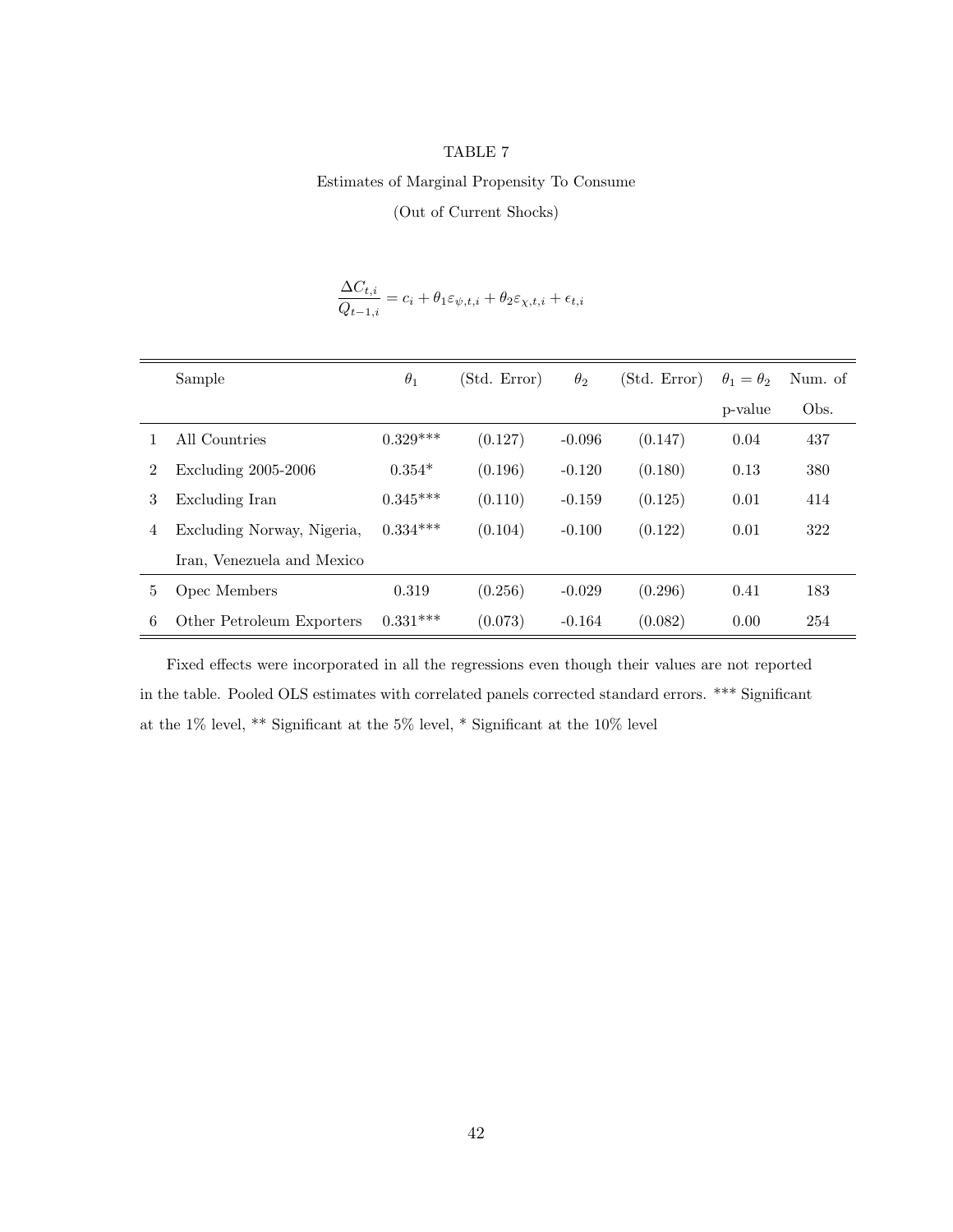#### Estimates of Marginal Propensity To Consume

-Petroleum Exporting Countries-

| Country             | $\theta_1$     | (Std. Error) | $\theta_2$  | (Std. Error) | $\theta_1 = \theta_2$ | $\overline{R}^2$ |
|---------------------|----------------|--------------|-------------|--------------|-----------------------|------------------|
|                     |                |              |             |              | p-value               |                  |
| Nigeria             | $0.732**$      | (0.337)      | $-0.396$    | (0.317)      | $0.03\,$              | $0.14\,$         |
| Oman                | 0.206          | (0.156)      | $-0.187$    | (0.193)      | 0.17                  | 0.01             |
| Angola              | 0.269          | (0.332)      | $-0.074$    | (0.355)      | $\,0.52$              | $-0.06$          |
| Libya               | $0.328^{\ast}$ | (0.167)      | $0.103\,$   | (0.201)      | 0.44                  | $0.11\,$         |
| Congo               | $0.131\,$      | (0.136)      | $-0.045$    | (0.162)      | 0.45                  | $-0.05$          |
| Gabon               | $-0.065$       | (0.233)      | $\,0.013\,$ | (0.214)      | $0.82\,$              | $-0.10$          |
| <b>Iran</b>         | 0.180          | (0.682)      | 0.444       | (0.662)      | 0.80                  | $-0.07$          |
| Venezuela           | $\,0.034\,$    | (0.352)      | $-0.376$    | (0.447)      | 0.48                  | $-0.06$          |
| Qatar               | $0.639***$     | (0.195)      | $-0.005$    | (0.184)      | 0.04                  | $0.30\,$         |
| Syria               | $1.174*$       | (0.594)      | $-0.303$    | (0.556)      | $0.11\,$              | 0.08             |
| Algeria             | $-0.063$       | (0.425)      | $-0.157$    | (0.509)      | 0.89                  | $-0.09$          |
| Ecuador             | 0.449          | (0.380)      | $-0.717$    | (0.600)      | 0.13                  | 0.03             |
| Norway              | $-0.180$       | (0.143)      | $-0.140$    | (0.154)      | 0.86                  | 0.03             |
| Cameroon            | 0.564          | (0.616)      | 0.211       | (0.530)      | $0.69\,$              | $-0.04$          |
| Trinidad and Tobago | $\,0.492\,$    | (0.606)      | $0.256\,$   | (1.136)      | 0.87                  | $\mbox{-}0.05$   |
| Egypt               | $2.023**$      | (0.832)      | $-2.635*$   | (1.414)      | $0.02\,$              | 0.19             |
| Colombia            | 1.904          | (1.293)      | $-2.536**$  | (1.051)      | $\rm 0.02$            | 0.18             |
| Mexico              | 0.448          | (0.739)      | $-0.104$    | (1.751)      | 0.79                  | $-0.08$          |
| Indonesia           | 0.656          | (0.479)      | 1.900       | (1.136)      | 0.37                  | 0.18             |

$$
\frac{\Delta C_{t,i}}{Q_{t-1,i}} = c_i + \theta_1 \varepsilon_{\psi,t,i} + \theta_2 \varepsilon_{\chi,t,i} + \epsilon_{t,i}
$$

Number of observations is 23 (1984-2006) for all the countries in the sample. A constant was included in all regressions even though their values are not reported in the table.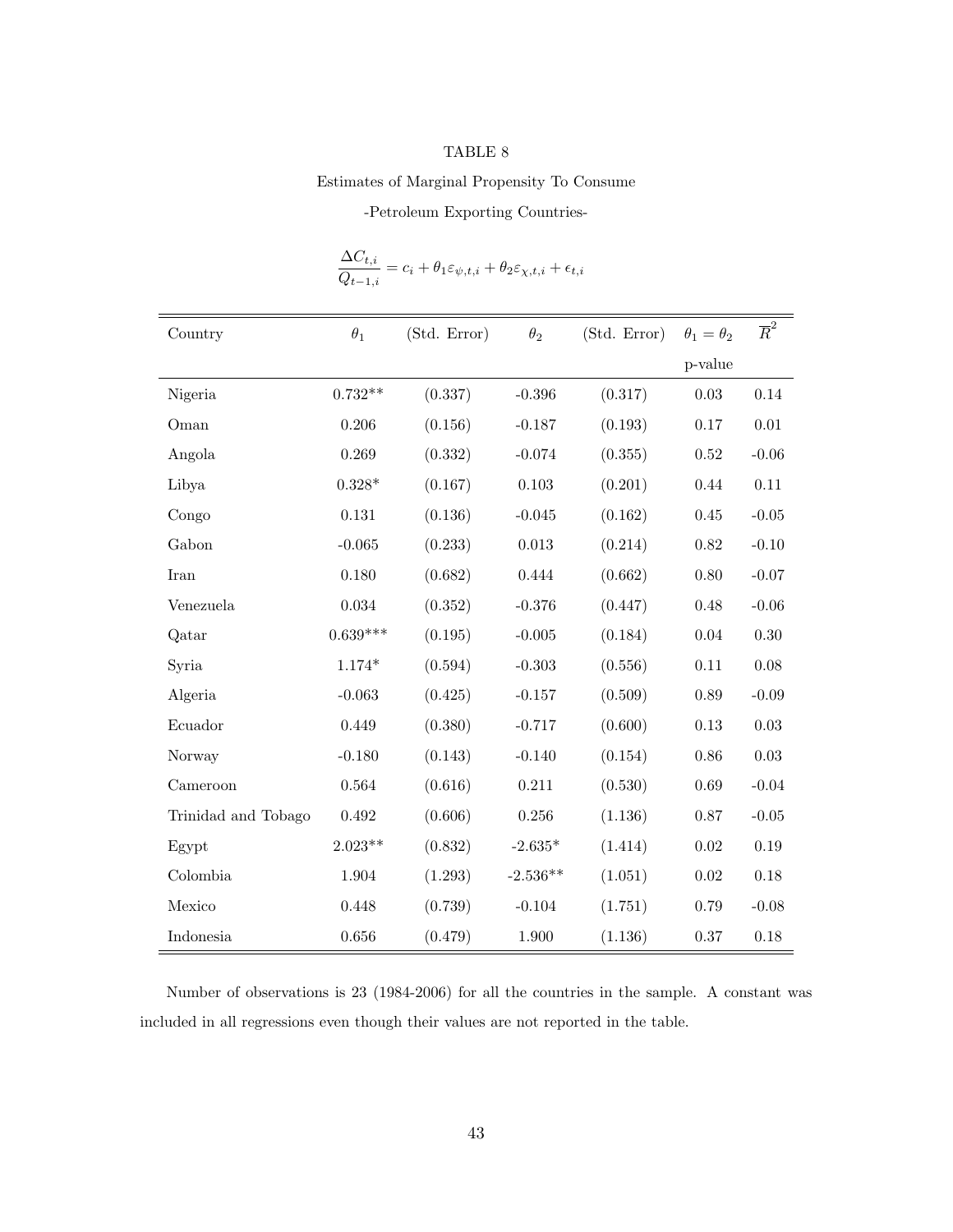Parameter Estimates of the Empirical Model For Petroleum Prices Without Using Futures Prices

| Parameter                   | 3 Month Futures Prices | Full Set of Futures Prices |
|-----------------------------|------------------------|----------------------------|
| $\phi$                      | 0.8430                 | 0.9254                     |
|                             | (0.0147)               | (0.0023)                   |
| $\mu$                       | 0.0028                 | 0.0032                     |
|                             | (0.0040)               | (0.0020)                   |
| $\sigma_{\psi}^2$           | 0.0044                 | 0.0019                     |
|                             | (0.0004)               | (0.0002)                   |
| $\sigma_{\chi}^2$           | 0.0019                 | 0.0062                     |
|                             | (0.0003)               | (0.0005)                   |
| $Var(\triangle s_t)$        | 0.68                   | 0.23                       |
| due to $\varepsilon_{\psi}$ |                        |                            |

#### TABLE 10

Comparison of Estimates of Marginal Propensity To Consume Identification With and Without Futures Prices

|                                 | $\mathcal{L}t-1,i$     |                            |
|---------------------------------|------------------------|----------------------------|
| Parameters                      | 3 Month Futures Prices | Full Set of Futures Prices |
| $\theta_1$                      | 0.186                  | $0.329***$                 |
|                                 | (0.125)                | (0.127)                    |
| $\theta_2$                      | $-0.212$               | $-0.096$                   |
|                                 | (0.209)                | (0.147)                    |
| $\theta_1 = \theta_2$ (p-value) | 0.11                   | 0.04                       |

$$
\frac{\Delta C_{t,i}}{Q_{t-1,i}} = c_i + \theta_1 \varepsilon_{\psi,t,i} + \theta_2 \varepsilon_{\chi,t,i} + \epsilon_{t,i}
$$

Fixed effects were incorporated in all the regressions even though their values are not reported in the table. Pooled OLS estimates with correlated panels corrected standard errors. \*\*\* Significant at the 1% level, \*\* Significant at the 5% level, \* Significant at the 10% level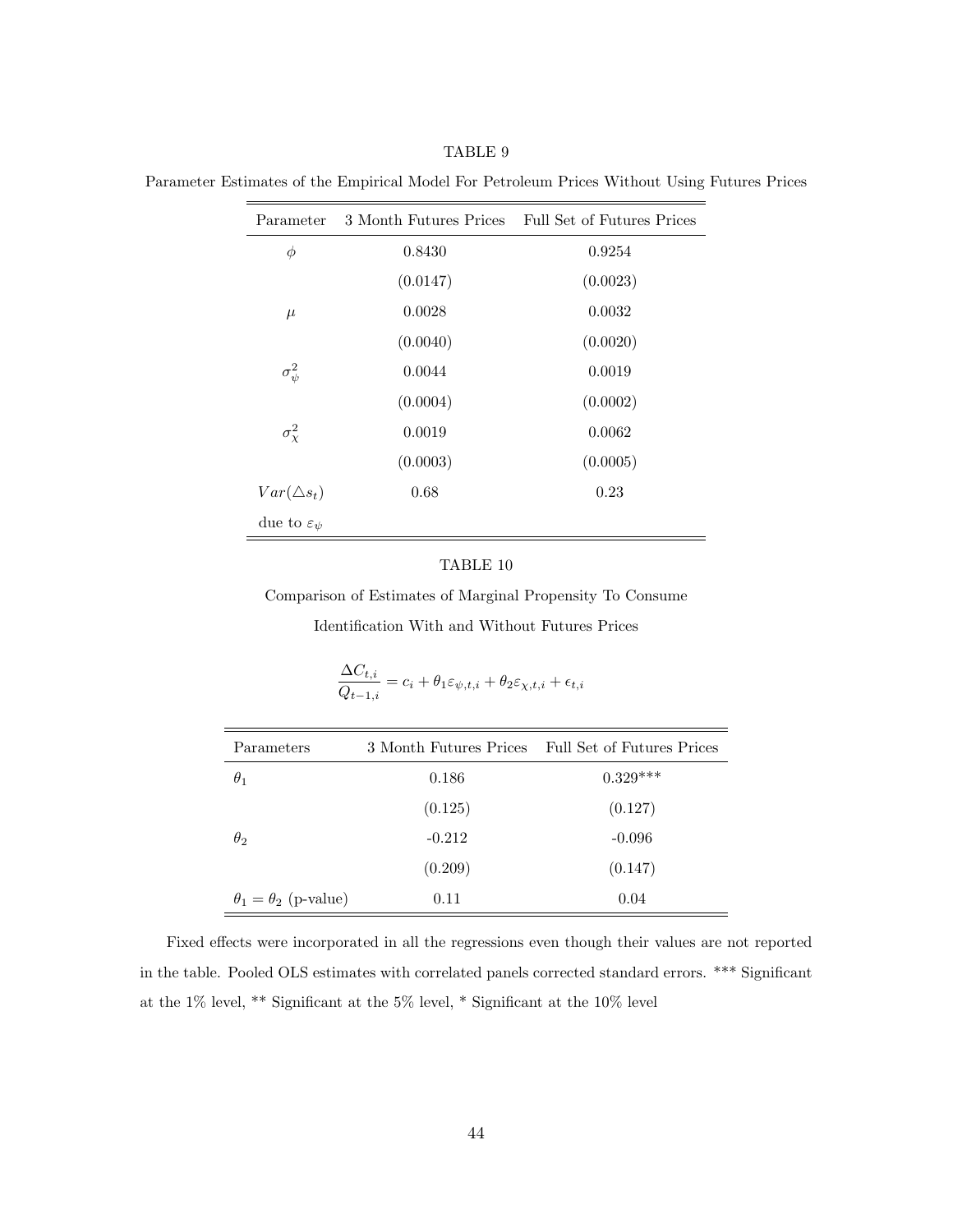TABLE 11

Values of the MPC Under Different Assumptions Regarding the Process for Oil Prices

| Parameter                   | $MPC_P$ | $MPC_T$ |
|-----------------------------|---------|---------|
| $r = 0.04$ , $\rho = 1$     | 1       | 0.04    |
| $r = 0.04$ , $\rho = 0.999$ | 0.77    | 0.04    |
| $r = 0.04$ , $\rho = 0.997$ | 0.53    | 0.04    |
| $r = 0.06$ , $\rho = 1$     | 1       | 0.06    |
| $r = 0.06$ , $\rho = 0.999$ | 0.83    | 0.06    |
| $r = 0.06$ , $\rho = 0.997$ | 0.63    | 0.06    |

Parameter Estimates of the Empirical Model For Petroleum Prices

| $\alpha$ chthication with $\rho = 1$ and $\rho = 0.55$ |                |          |
|--------------------------------------------------------|----------------|----------|
| Parameter                                              | $\rho = 0.997$ | $\rho=1$ |
| φ                                                      | 0.9232         | 0.9254   |
|                                                        | (0.0023)       | (0.0023) |
| $\mu$                                                  | 0.0128         | 0.0032   |
|                                                        | (0.0020)       | (0.0020) |
| $\sigma_{\psi}^2$                                      | 0.0022         | 0.0019   |
|                                                        | (0.0002)       | (0.0002) |
| $\sigma_{\mathrm{v}}^2$                                | 0.0062         | 0.0062   |
|                                                        | (0.0005)       | (0.0005) |
|                                                        |                |          |

Identification With  $\rho = 1$  and  $\rho = 0.997$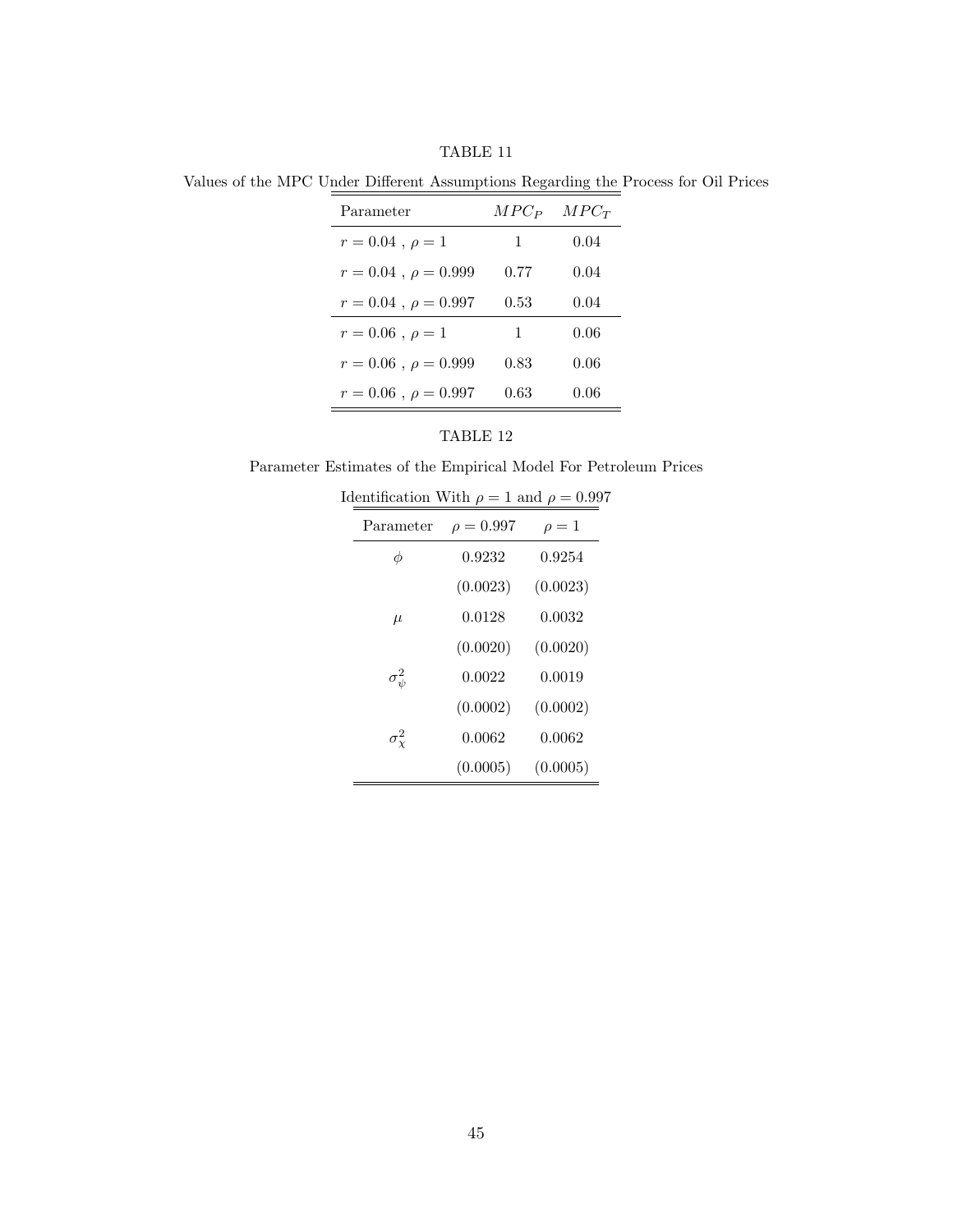Comparison of Estimates of Marginal Propensity To Consume

Identification With  $\rho = 1$  and  $\rho = 0.997$ 

$$
\frac{\Delta C_{t,i}}{Q_{t-1,i}} = c_i + \theta_1 \varepsilon_{\psi,t,i} + \theta_2 \varepsilon_{\chi,t,i} + \epsilon_{t,i}
$$

| Parameters                      | $\rho=1$   | $\rho = 0.997$ |
|---------------------------------|------------|----------------|
| $\theta_1$                      | $0.329***$ | $0.2819**$     |
|                                 | (0.127)    | (0.116)        |
| $\theta_2$                      | $-0.096$   | $-0.0662$      |
|                                 | (0.147)    | (0.140)        |
| $\theta_1 = \theta_2$ (p-value) | 0.04       | 0.06           |

Fixed effects were incorporated in all the regressions even though their values are not reported in the table. Pooled OLS estimates with correlated panels corrected standard errors. \*\*\* Significant at the 1% level, \*\* Significant at the 5% level, \* Significant at the 10% level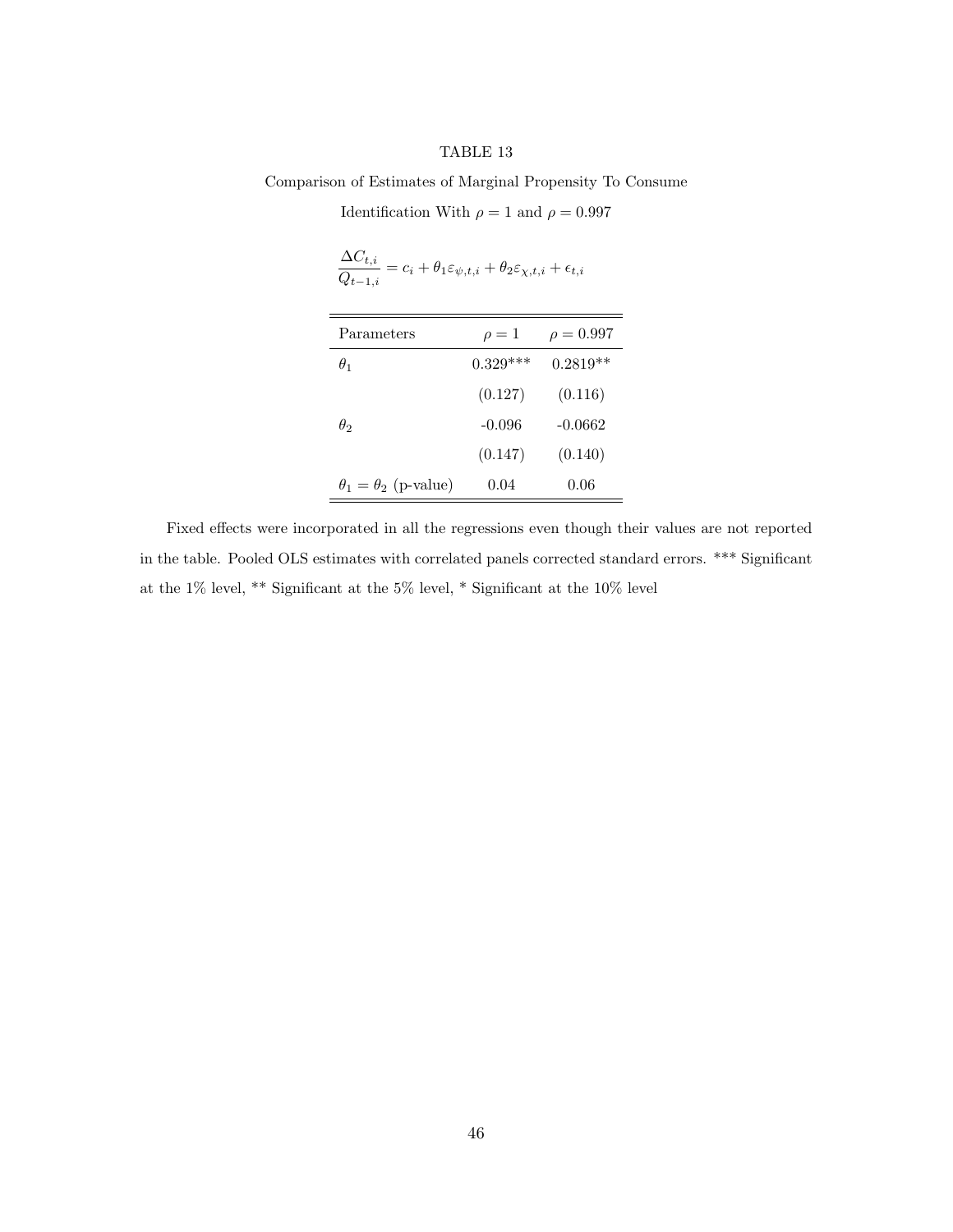Figure 1- Response of the Futures Term Structure To Permanent and Transitory Shocks



Figure 2- Variance of the Change in Futures Prices For Different Maturities

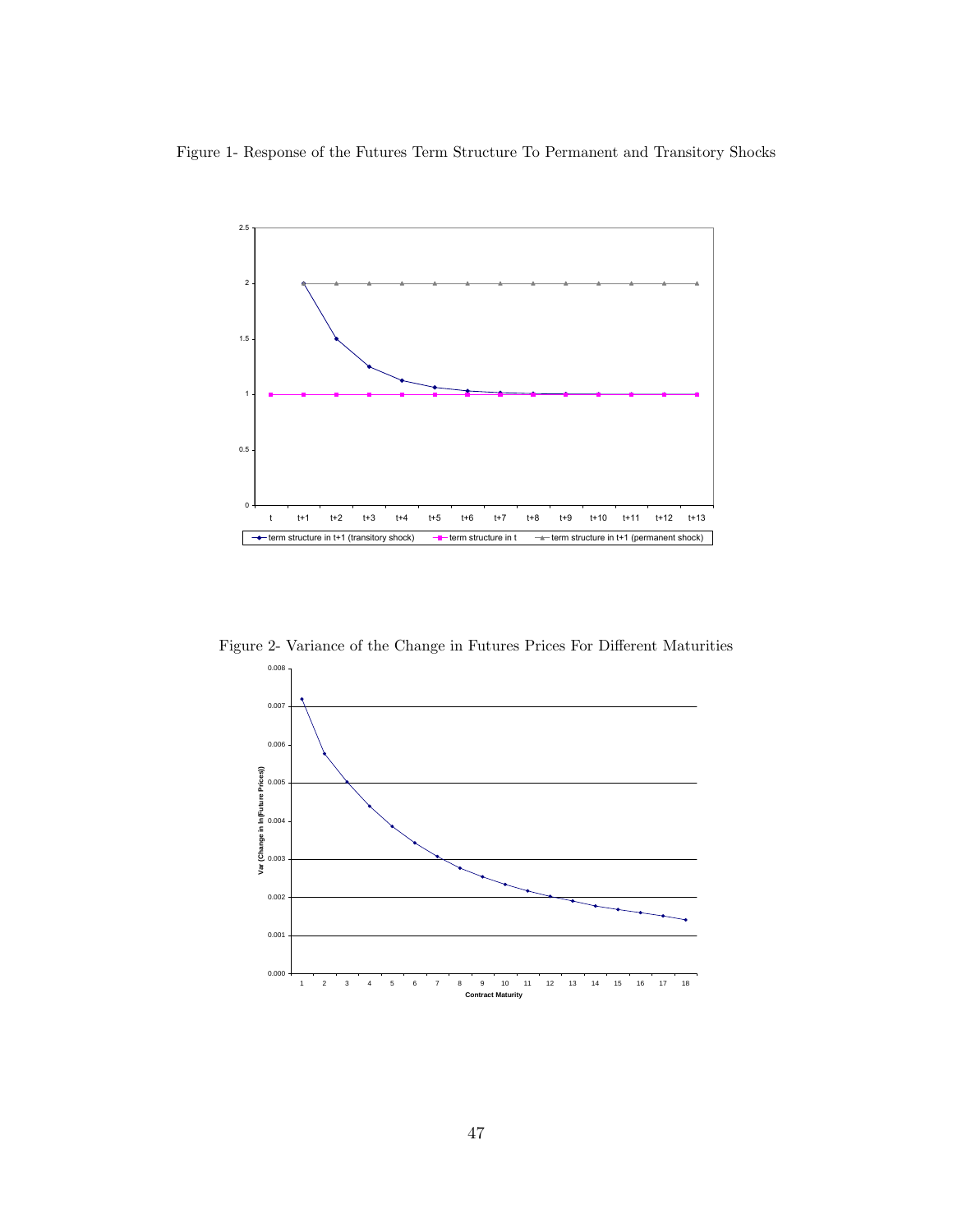

Figure 3- Estimate of the Permanent and Transitory Components of Petroleum Prices

Figure 4- 24 Month Forecast Errors: Model versus No-Change Forecast